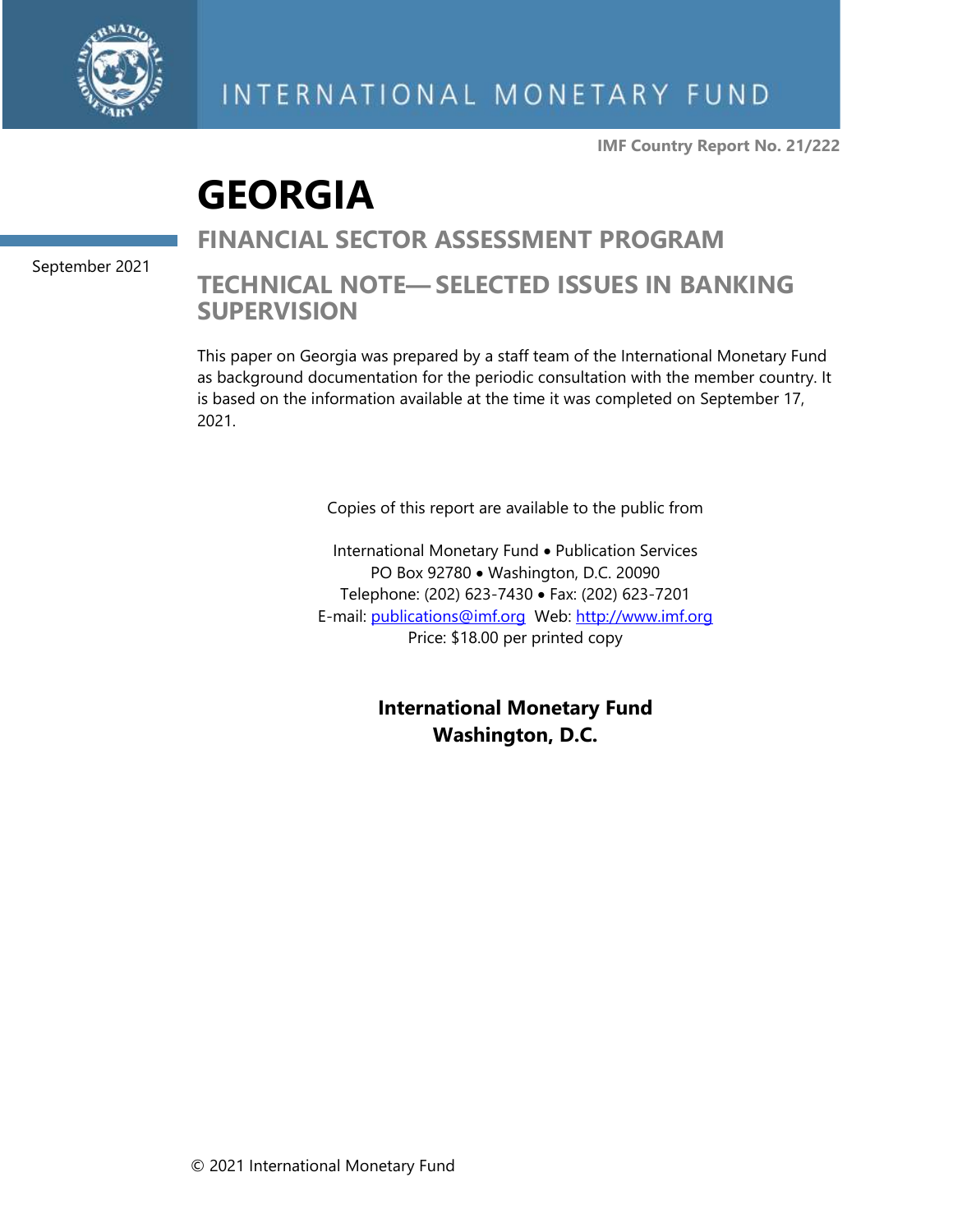**FINANCIAL SECTOR ASSESSMENT PROGRAM**

September 17, 2021

# **TECHNICAL NOTE**

**SELECTED ISSUES IN BANKING SUPERVISION**

### Prepared By

Monetary and Capital Markets Department, IMF, and Finance, Competitiveness, and Innovation Global Practice, World Bank Group

This Technical Note was prepared by IMF and WB staff in the context of the Financial Sector Assessment Program in Georgia, led by Mustafa Saiyid, IMF and Haocong Ren, World Bank, and overseen by the Monetary and Capital Markets Department, IMF, and the Finance, Competitiveness, and Innovation Global Practice, World Bank Group. It contains technical analysis and detailed information underpinning the FSAP's findings and recommendations. Further information on the FSAP program can be found at [http://www.imf.org/external/np/fsap/fssa.aspx,](about:blank) and [www.worldbank.org/fsap.](about:blank)



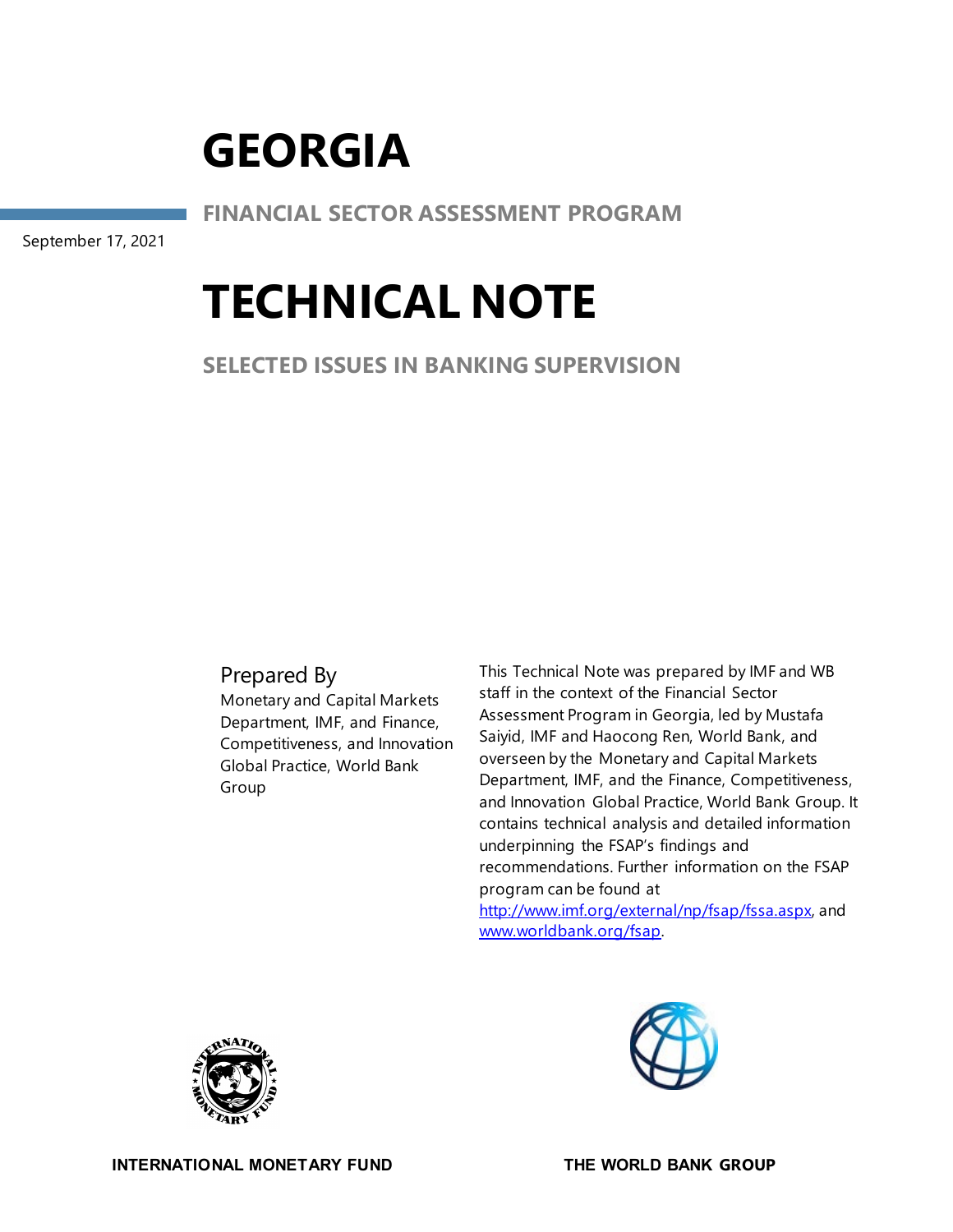# **CONTENTS**

|                                                                                                                 | ERROR! BOOKMARK NOT DEFINED. |
|-----------------------------------------------------------------------------------------------------------------|------------------------------|
|                                                                                                                 |                              |
| INTRODUCTIONNARY CONTROLLER TO A CONTROLLER THE CONTROLLER TO A CONTROLLER THE CONTROLLER THAN THE CONTROLLER T |                              |
|                                                                                                                 |                              |
| B. Institutional Framework 8                                                                                    |                              |
|                                                                                                                 |                              |
|                                                                                                                 |                              |
|                                                                                                                 |                              |
| B. Supervisory Approach, Techniques and Tools, Supervisory Reporting _______________________________ 15         |                              |
| C. Corrective Actions, Enforcement of Supervisory Directives, and Early Remediation ____________ 21             |                              |
|                                                                                                                 |                              |
|                                                                                                                 |                              |
|                                                                                                                 |                              |

### **BOXES**

| 1. NBG Response to the COVID Pandemic                                                   |     |
|-----------------------------------------------------------------------------------------|-----|
| 2. Overview of Recent Amendments and Changes to Banking Laws and Regulations            | 12. |
| 3. Improvements to Licensing and Transfer of Significant Ownership Laws and Regulations | 25  |

### **TABLE**

| 1. Summary of Key Recommendations_ |  |
|------------------------------------|--|
|                                    |  |

### **APPENDICES**

| I. Responses to 2015 FSAP Recommendations |  |
|-------------------------------------------|--|
| II. Large Exposure Regulations            |  |
| III. Current Capital Requirements         |  |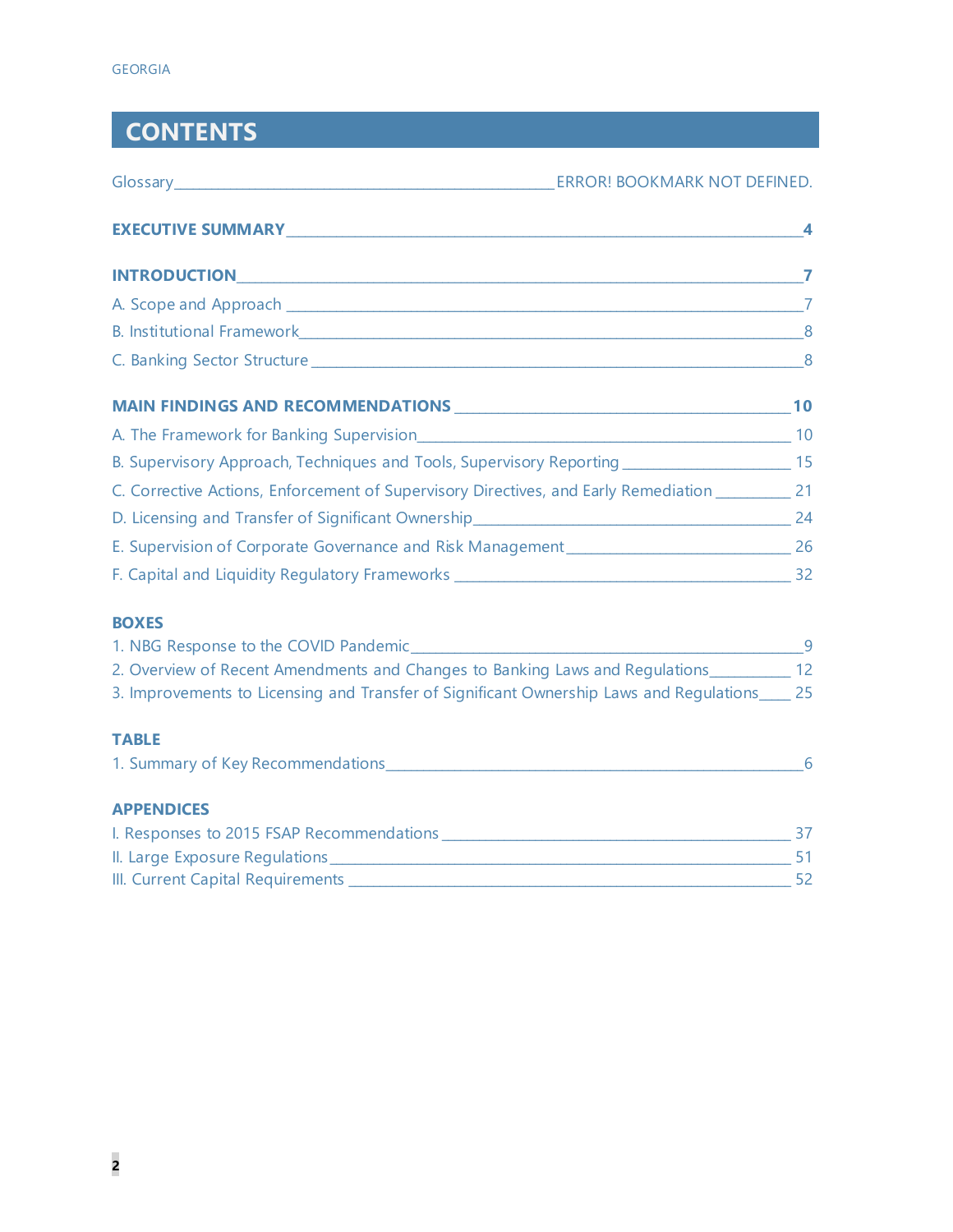## **Glossary**

| <b>BCBS</b>      | Basel Committee on Banking Supervision                  |
|------------------|---------------------------------------------------------|
| <b>BCP</b>       | Basel Core Principles for Effective Banking Supervision |
| <b>CCG</b>       | Code on Corporate Governance                            |
| CG               | Corporate Governance                                    |
| D-SIB            | Domestic systemically important bank                    |
| CET <sub>1</sub> | Common Equity Tier 1                                    |
| <b>CCB</b>       | <b>Capital Conservation Buffer</b>                      |
| <b>CICR</b>      | <b>Currency Induced Credit Risk</b>                     |
| GDP              | Gross domestic product                                  |
| <b>GRAPE</b>     | General Risk Assessment Program                         |
| <b>FSAP</b>      | Financial Sector Assessment Program                     |
| <b>HHI</b>       | Herfindahl-Hirschman Index                              |
| <b>ICAAP</b>     | Internal Capital Adequacy Assessment Process            |
| <b>IFRS</b>      | International Financial Reporting Standards             |
| <b>IMF</b>       | International Monetary Fund                             |
| LACB/ACB Law     | Law of Georgia on Activities of Commercial Banks        |
| <b>LCR</b>       | Liquidity-Coverage Ratio                                |
| <b>MOF</b>       | Ministry of Finance                                     |
| <b>MCM</b>       | IMF's Monetary and Capital Markets Department           |
| <b>NBG</b>       | National Bank of Georgia                                |
| NBG Law          | Organic Law of Georgia on the National Bank of Georgia  |
| <b>NSFR</b>      | Net Stable Funding Ratio                                |
| <b>RRP</b>       | Recovery and Resolution Plan                            |
| <b>RWA</b>       | Risk-weighted assets                                    |
| <b>SB</b>        | Supervisory Board                                       |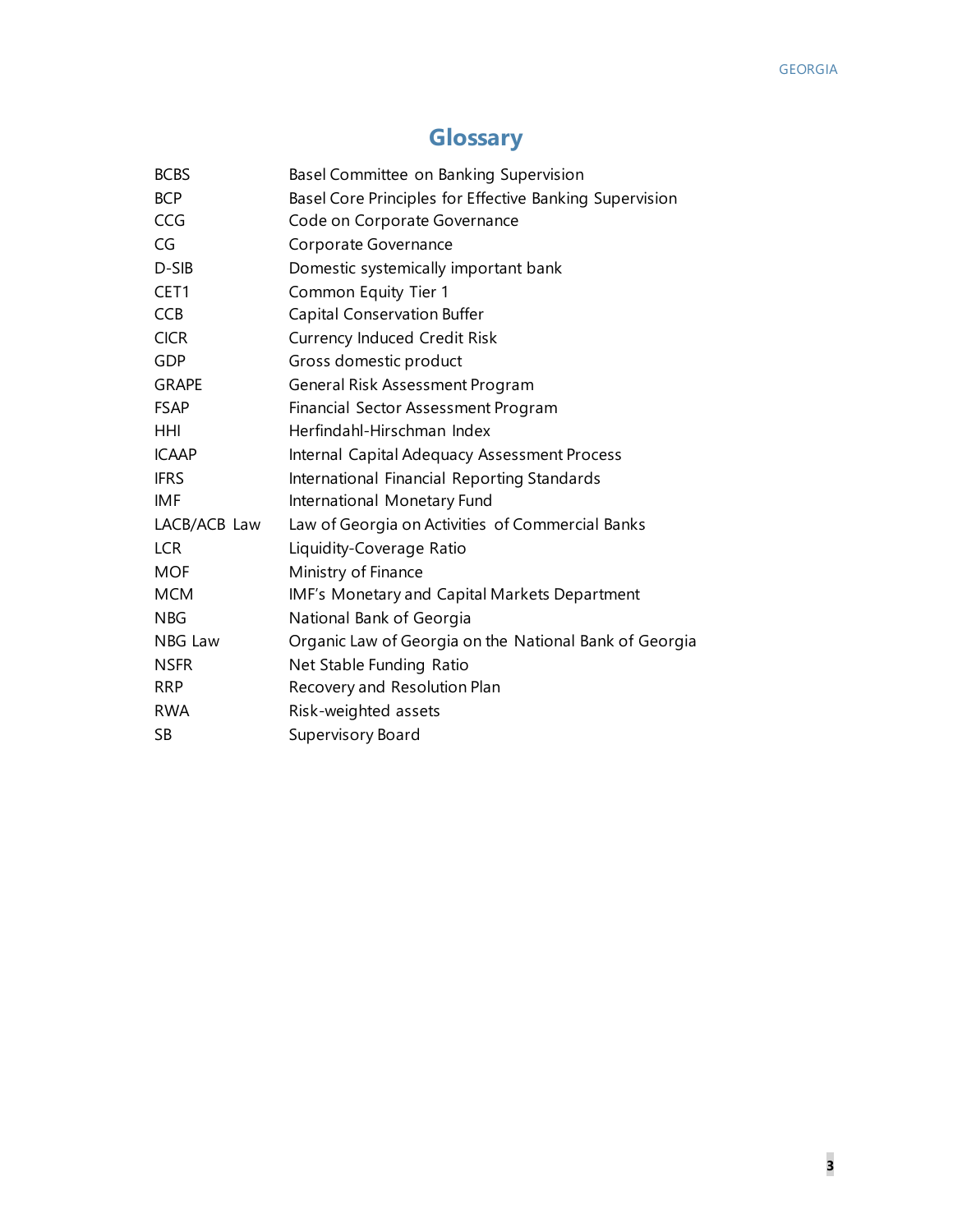## **EXECUTIVE SUMMARY**

**This note was prepared for the 2021 FSAP mission to Georgia and provides recommendations on a select set of banking supervision topics against relevant elements of the Basel Core**  Principles for Effective Banking Supervision. The current review focused on implementation and effectiveness of recent changes to the Georgian banking supervisory framework, and included actions being taken or planned to address current challenges facing Georgian authorities.

**The NBG continues to strengthen the effectiveness of its supervision of banks and enhance the breadth and sophistication of its regulatory and supervisory regimes.** It has rapidly implemented an enhanced set of rules and regulations and broadly strengthened the regulatory regime. Capital and liquidity standards are broadly in line with Basel 3 and the supervisory framework is generally consistent with international practices. Changes to rules and supervisory approaches since 2017 exhibit both a commitment to promoting a stable banking system and a good understanding of the key prudential measures that are needed to support this mission. NBG staff is knowledgeable and motivated and has made important strides in advancing the risk-based supervision approach.

**NBG has taken a number of timely actions in response to the COVID-19 pandemic.** It is closely monitoring banks' condition during the pandemic and has exercised discretion and flexibility where necessary. NBG has developed plans to reinstate those pre-COVID requirements that have been relaxed during the pandemic over time, with the starting date for reinstatement still under consideration given uncertainty about the timing and further severity of the pandemic.

**A strong tradition of a compliance-based emphasis in NBG's supervisory approach, combined with broad discretionary powers, provides a solid foundation on which to continue to build out the supervisory framework and approach.** A large share of NBG's supervisory efforts has focused on reviewing, monitoring and analyzing information to check for compliance with laws, rules and limits and to assess the financial condition and risks of individual banks and the banking system more broadly. This is supported by extensive reporting requirements and authority to compel banks to provide any information relevant to the supervisory monitoring and analysis efforts.

**The NBG has made significant progress in building out its banking supervision framework, though further work needs to be done to promote more effective implementation.** NBG will benefit from ongoing efforts to develop and formalize effective supervisory processes, including both internal governance processes related to supervisory assessments, analyses and decision making, as well as further enhancements to its qualitative supervisory assessments of banks' risk management practices and corporate governance.

**NBG should enhance governance and internal procedures for supervisory activities.** The role of the FSSC should be clarified and appropriate delegation of decision-making on supervisory issues to management levels should be considered. To support this evolution, key supervisory processes should be formalized. This should include more formal procedures across the entire supervisory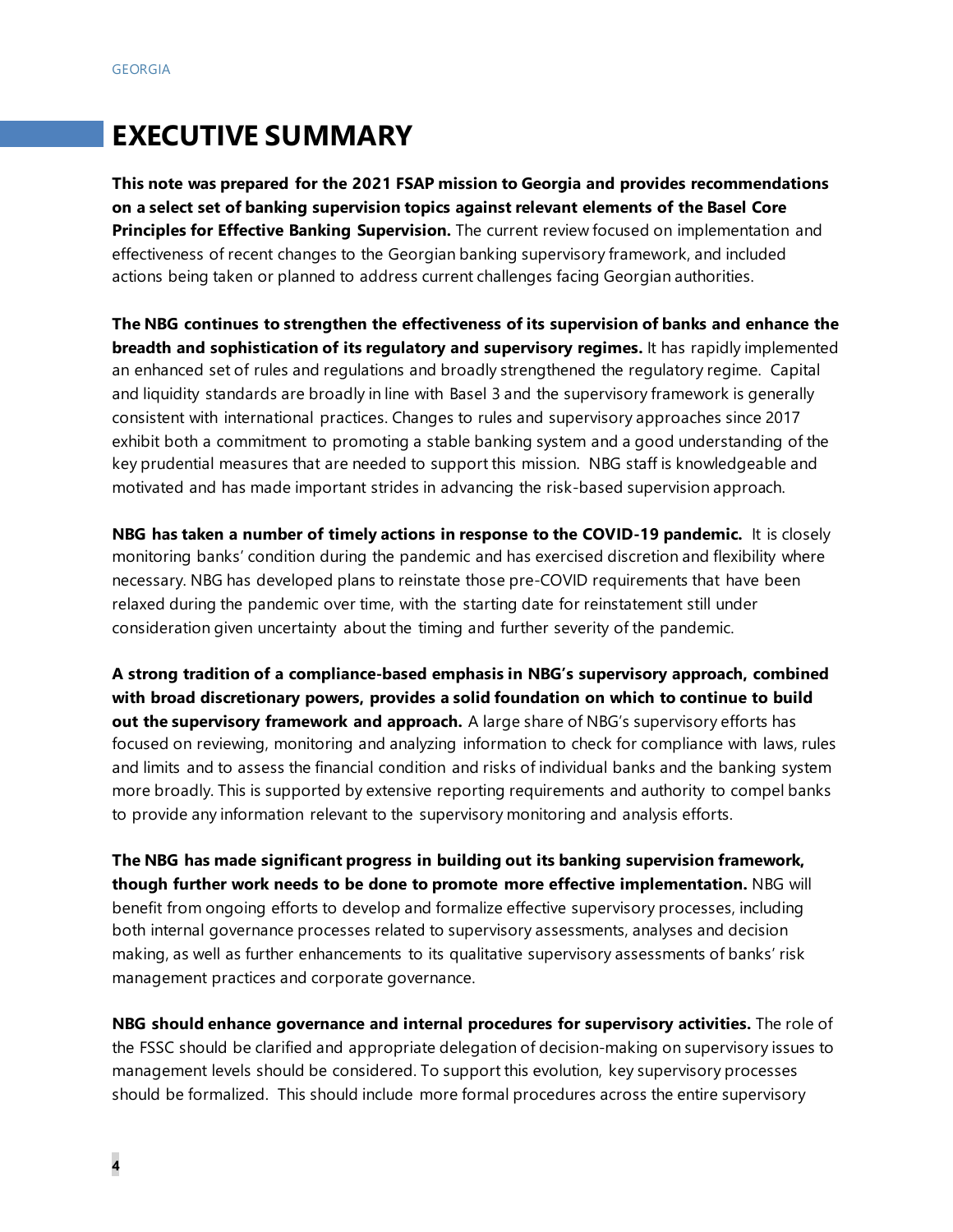cycle, from supervision planning to decision-making and communications with banks with respect to supervisory assessments, to follow up on banks' actions to address issues raised.

**NBG's adoption of a new risk-based supervisory framework needs to further evolve and complement its compliance-based approach with more comprehensive, periodic qualitative assessments of banks' internal risk management practices and governance.** Key elements of this evolving approach have been the issuance of the Code of Corporate Governance (2018) and increased supervisory emphasis on governance practices, and the implementation of the GRAPE framework. Processes for promoting timely and effective efforts by banks to address weaknesses in important functions and practices to complement the Pillar 2 add-on approach can be enhanced. A key step in this direction would be an internal assessment and documented determination of what aspects of banks' practices the NBG views as most important. These practices should be subject to periodic reviews with an internally mandated schedule to ensure effective supervisory coverage of practices identified as the most important.

**Qualitative reviews should increase emphasis on assessing the role of supervisory boards and senior management in ensuring appropriate risk and control frameworks, and greater focus on the independence, role and effectiveness of banks' internal audit functions.** A more formal process for communications with banks' boards should be established to ensure they are aware of specific supervisory concerns that must be addressed and understand their responsibility for ensuring that these concerns are addressed effectively and in a timely manner. To support this NBG should require banks to submit formal remediation plans for significant weaknesses identified in supervisory reviews and increase its emphasis on the role of internal audit and audit committees in assessing the adequacy of banks' responses to supervisory concerns and directives.

**The NBG should reassess the weightings in the GRAPE scoring process broadly, and should specifically consider more heavily weighting concentration risk management, liquidity risk management, and board and senior management effectiveness with respect to overall risk management and controls**. The reassessment of the board and senior management weighting should include looking at the relative importance of this factor in those GRAPE elements covering specific risks (e.g., credit, liquidity, etc.) and in the overall corporate governance element.

**For the supervision of DSIBs, greater emphasis should be placed on assessments of the banks' forward-looking processes.** In addition to the NBG's supervisory stress testing, NBG should require these banks to have robust processes that incorporate the potential impact of a stressed operating environment, including for ongoing capital and liquidity planning processes, and greater supervisory attention should be given to assessing the various practices banks have to support such efforts.

**The NBG recognizes challenges in its hiring and retention of qualified professional staff and should emphasize ongoing efforts to address them.** Plans to address human resource challenges are part of NBG's 2020-2022 strategic plan; while NBG's commitment is evident, ensuring continued support to strengthen human resources will be key to the success of this initiative.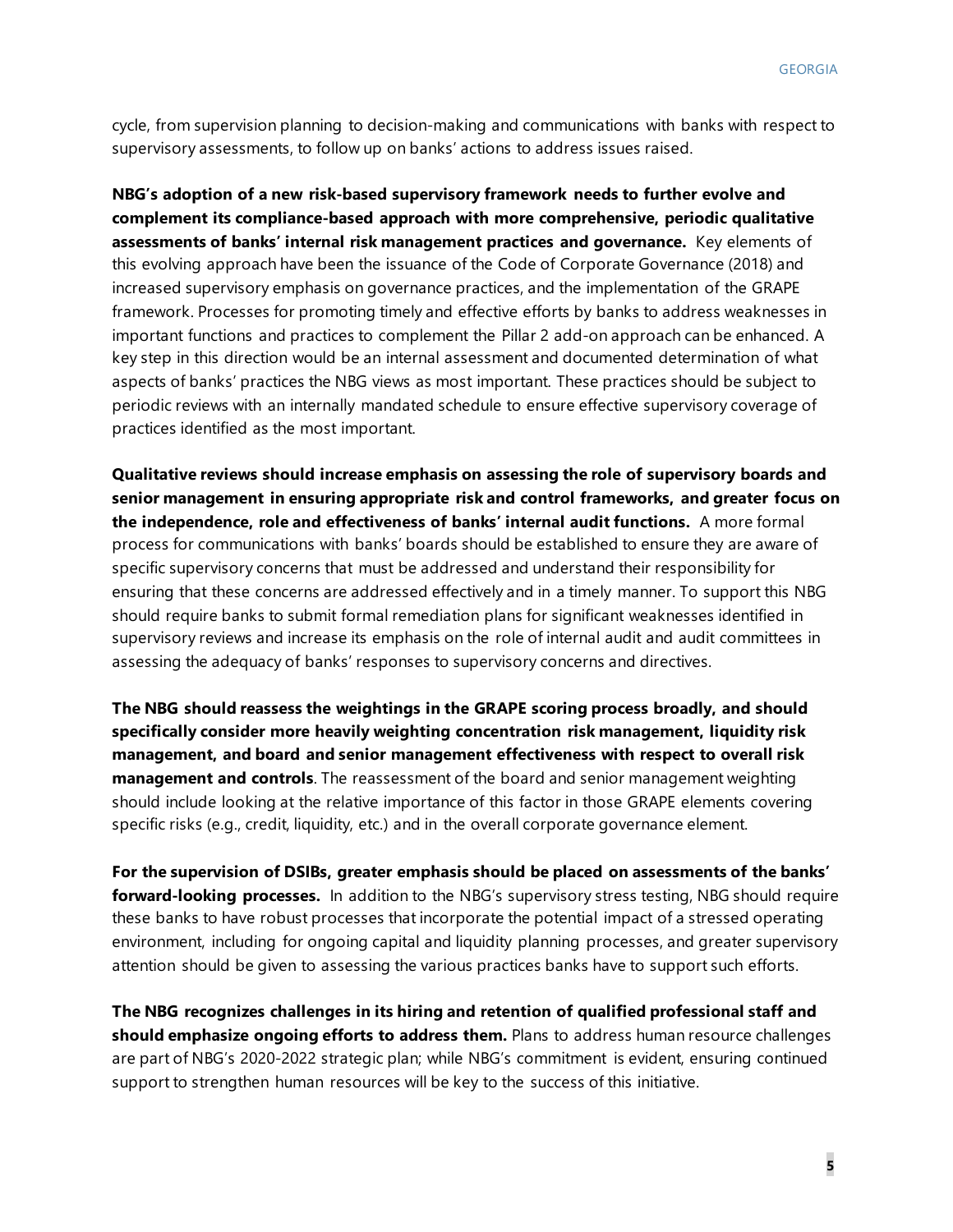|     | Table 1. Georgia: Summary of Key Recommendations                                                                                                                                                                                                                                                                                     |                   |  |  |
|-----|--------------------------------------------------------------------------------------------------------------------------------------------------------------------------------------------------------------------------------------------------------------------------------------------------------------------------------------|-------------------|--|--|
|     | Recommendations and Authority Responsible for Implementation                                                                                                                                                                                                                                                                         | Time <sup>1</sup> |  |  |
| 1.  | Improve and clarify NBG Board operations regarding supervisory activities by clarifying the roles and<br>responsibilities of the board, its committees, and senior management. (NBG/Government; 113-18,<br>$22 - 23$                                                                                                                 | <b>ST</b>         |  |  |
| 2.  | Address staffing and human resource challenges; continue the compensation review and enhance<br>policies and practices supporting effective hiring and retention. (NBG, 119-21)                                                                                                                                                      | $\mathbf{I}$      |  |  |
| 3.  | Review and enhance the GRAPE scoring and weighting methodology; (NBG; 136, 37, 38, 59, 69, 70,<br>78, and 92)                                                                                                                                                                                                                        | $\mathbf{I}$      |  |  |
| 4.  | Enhance the supervisory approach and decision-making--ensure that key supervisory processes<br>(planning, analysis, internal review, supervisory determinations, enforcement, and directives for<br>remediation activities) are well-supported by internal procedures and policies. (NBG; 139-41, 68).                               |                   |  |  |
| 5.1 | Establish a formal structure for communication with banks' supervisory boards and senior<br>management, including annual meetings, and upgrade the quality and effectiveness of GRAPE<br>letters in communicating supervisory findings and directives to banks' supervisory boards and senior<br>management. (NBG; 142, 45, 46, 60). | <b>ST</b>         |  |  |
| 6.  | Require banks to develop formal remediation plans to address important supervisory concerns.<br>(NBG; 147-48, 50-51).                                                                                                                                                                                                                | <b>ST</b>         |  |  |
| 7.  | Enhance expectations from internal audit for assessment and validation of remediation actions taken<br>by banks in response to significant supervisory concerns. (NBG; 149, 61).                                                                                                                                                     | <b>ST</b>         |  |  |
| 8.  | Conduct internal review to determine the relative importance of specific practices and functions in<br>banks' key risk management and control frameworks; and carry out in-depth qualitative assessments<br>covering these functions and practices on a periodic basis. (NBG; 138, 63, 64)                                           | <b>ST</b>         |  |  |
| 9.  | Further clarify standards to require that material changes in the suitability of significant shareholders<br>or controlling interests, including beneficial owners, are reported in a timely fashion. (NBG; 155).                                                                                                                    | MT                |  |  |
|     | 10 Increase emphasis on D-SIBs' internal capital and liquidity planning and management; strengthen<br>requirements for stress testing in such planning and consider making the Net Stress Buffer a hard<br>Pillar 2 requirement for D-SIBs. (NBG; 165, 66, 87, 93)                                                                   | <b>ST</b>         |  |  |
|     | $1$ Timing: I; immediate (< 1 year); ST; short term (1-3 years); MT: medium term (3-5 years)                                                                                                                                                                                                                                         |                   |  |  |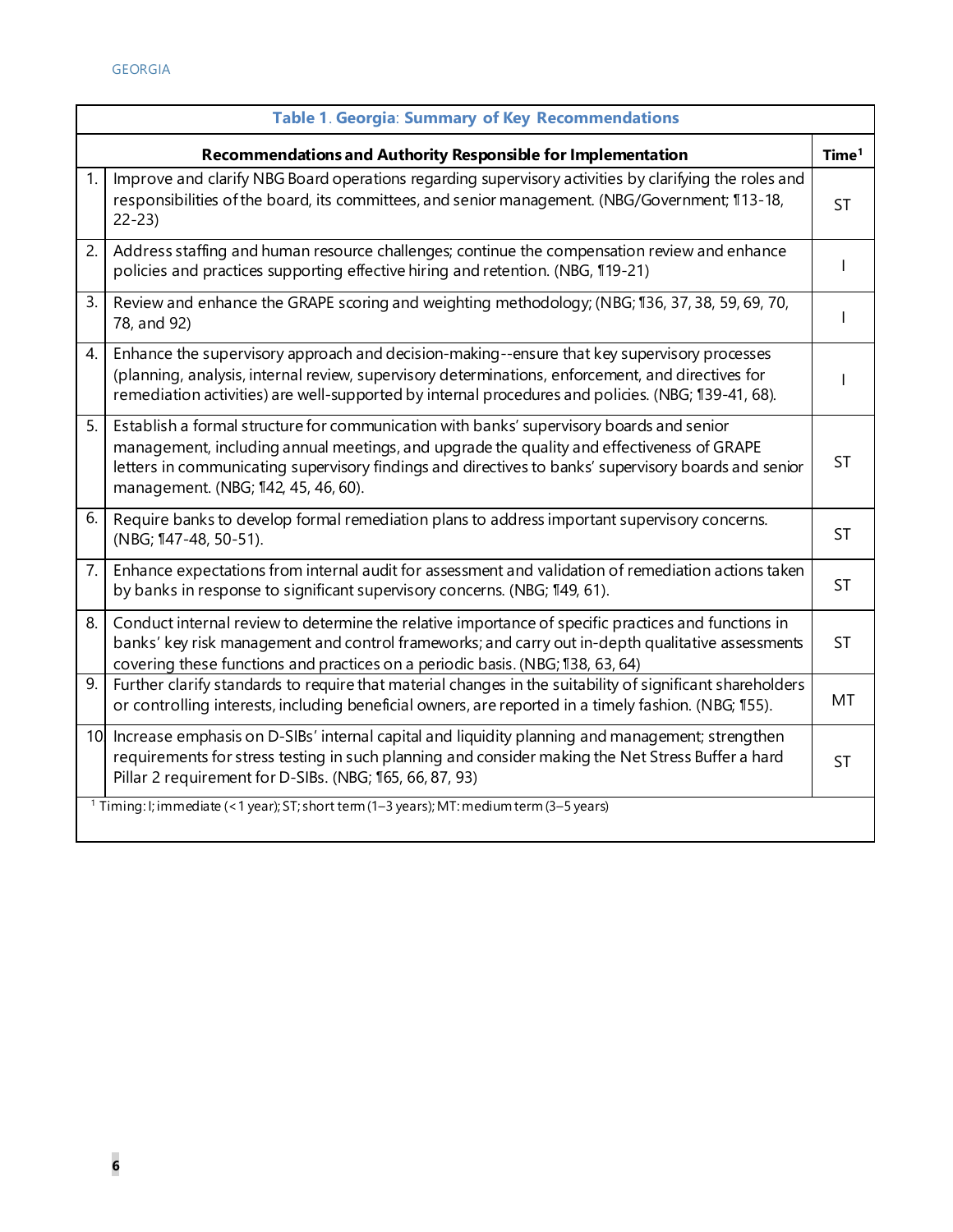# **INTRODUCTION**

### **A. Scope and Approach**

**1. This Note was prepared in the context of the FSAP virtual mission to Georgia from January 25 to February 16, 2021. [1](#page-7-0)** The Note provides findings and recommendations on a select set of banking supervision topics against certain elements of the Basel Core Principles for Effective Banking Supervision (BCP) as outlined below. The last FSAP for Georgia was conducted in 2014 and the detailed assessment published in January [2](#page-7-1)015<sup>2</sup>. Since 2015, the authorities have made significant progress in implementing recommendations pursuing legal and regulatory reforms in the banking sector.

**2. The scope of the 2021 review included an assessment of the authorities' response to the 2015 FSAP recommendations, and reviewed the status of key reforms, and the** 

**effectiveness of their implementation.** The review focused upon the implementation and effectiveness of recent changes to the Georgian supervisory framework, and included actions being taken or planned to address current challenges facing Georgian authorities given the stresses presented by the COVID-19 global pandemic. The review was not intended to result in an assessment of the BCPs.

### **3. The review focused on a select set of banking supervision topics of current relevance to**

**bank supervision in Georgia.** The issues reviewed focus on selected areas of key BCPs that are pertinent to current developments in the Georgian bank regulatory and supervisory framework. The areas reviewed pertain to:

- Operational independence, resourcing and legal protection;
- Licensing and transfer of significant ownership;
- Supervisory approach, techniques and tools, corrective actions, and supervisory reporting;
- Supervisory oversight of banks' corporate governance and risk management, in relation to credit and concentration risk (large exposures); and,
- Capital adequacy and liquidity framework.

**4. To support this note, the NBG updated and provided a partial self-assessment of the BCPs and provided answers to a detailed questionnaire on specific qualitative and quantitative topics.** The mission had access to supervisory documents and files and held extensive meetings with NBG staff and management. The mission also met an auditing firm and banking sector participants.

**5. The mission enjoyed full cooperation from the authorities.** The review took place during the global pandemic and resulting restrictions required the assessment to be conducted remotely.

<span id="page-7-0"></span><sup>1</sup> This note was prepared by Tim P. Clark, external expert at the IMF's Monetary and Capital Markets Department and Keith A. Ligon, external expert the World Bank Group's Finance, Competitiveness, and Innovation Global Practice.

<span id="page-7-1"></span><sup>&</sup>lt;sup>2</sup> See, *The Detailed Assessment of Observance of the Basel Core Principles for Effective Banking Supervision (January 2015) at* https://www.imf.org/external/pubs/ft/scr/2015/cr1510.pdf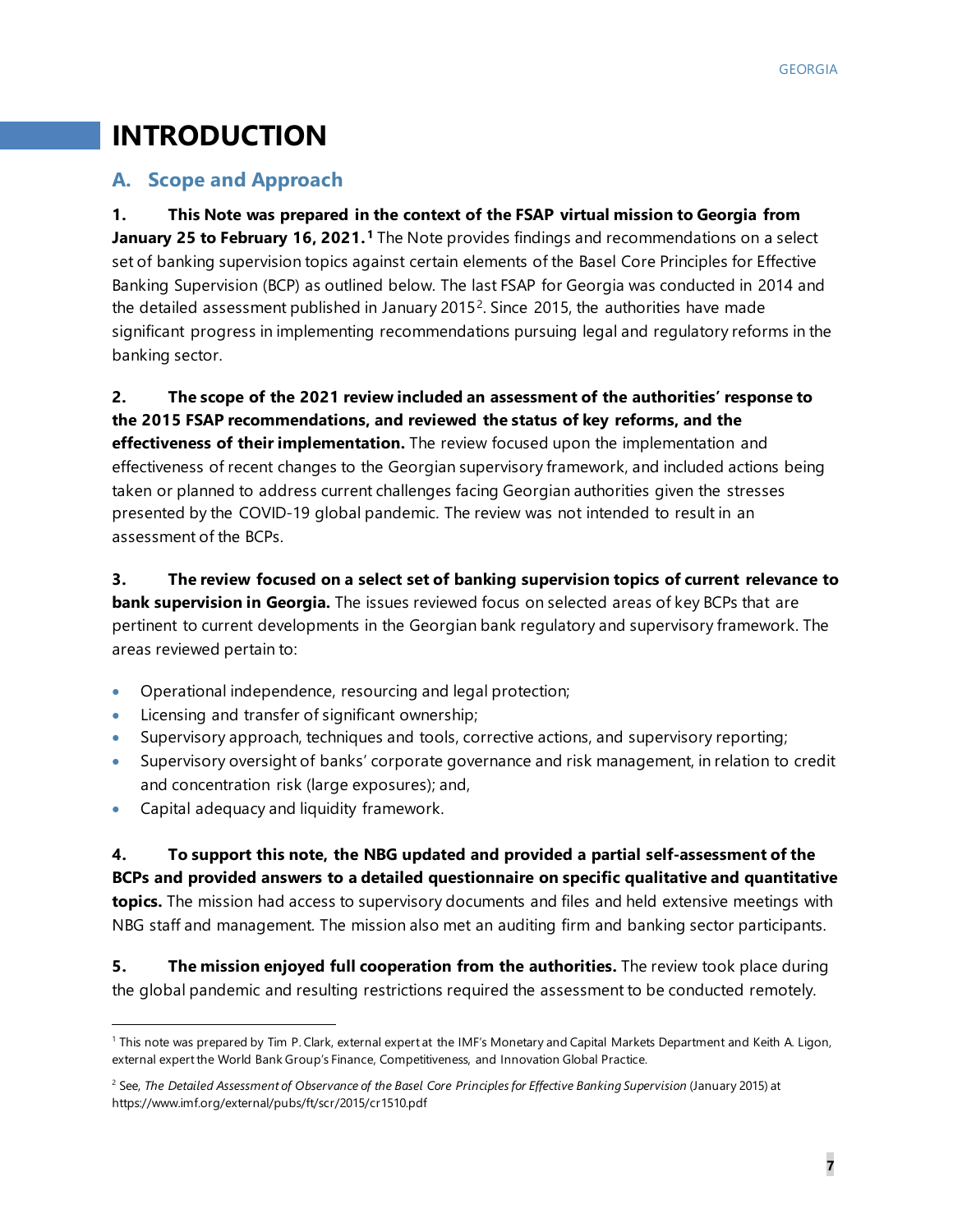The reviewers wish to acknowledge the time and effort extended by NBG staff and thank them for their cooperation and assistance. We also thank other parties for their time and insights.

### **B. Institutional Framework**

**6. NBG is the main financial supervisor in Georgia, with broad authority over commercial banks, capital markets, and other financial services providers and intermediaries.** NBG has authority over a broad spectrum of participants in the Georgian financial system. The Law on the Activities of Commercial Banks (ACB Law) was adopted in 1996, but after fundamental changes in 2009 the supervision of the broader financial sector (not insurance) was entrusted to the NBG. [3](#page-8-0) Of relevance to this Note, the NBG is the sole authority responsible for the supervision of commercial banks. (See, the Organic Law on the National Bank of Georgia which defines NBG's functions, tasks, responsibilities, and objectives (NBG Law)).

**7. NBG's operational independence as a supervisory authority over commercial banks is well established.** As prescribed by the Constitution of Georgia (Article 68), "…the National Bank of Georgia shall be independent in its activities. The Organic Law shall determine the rights and duties, the procedure of activities, and shall guarantee independence of the National Bank." NBG's operational independence is supported by structural features that provide NBG adequate budgetary resources, sets clear processes for appointment and removal of board members, and establishes full discretion to take supervisory actions on banks and banking groups under its supervision, among other factors. Georgian authorities have been updating the regulatory framework since the past FSAP that serve to strengthen NBG's supervisory powers. While the concentrated nature of the Georgian banking system and the related commercial, non-financial groups in which they operate result in concentrated economic power, this has not resulted in any apparent impairment of the operational independence of NBG.

### **C. Banking Sector Structure**

**8. The financial sector of Georgia is bank-centric and characterized by high concentration.**  The banking sector accounts for over 90 percent of total financial institution assets in Georgia**.** There are 15 commercial banks; the majority of which are foreign-owned. There are no state-owned banks. The two largest banks account for 74 percent of total banking assets and several control non-bank financial institutions. Some banks are also affiliated with non-financial companies in a wide range of industries (e.g., real estate, healthcare, water utility, beverage, renewable energy, etc.) The three largest banks are identified as domestic systemically important banks (D-SIBs) by the NBG.<sup>[4](#page-8-1)</sup>

<span id="page-8-0"></span><sup>&</sup>lt;sup>3</sup> The National Bank of Georgia has the authority to supervise following participants of capital markets: brokerage firms (except for the insurance brokerages), the Georgia Stock Exchange, central depository, specialized depository, asset management companies, accountable entities, and investment funds. NBG also supervises non-banking institutions including micro-finance organizations, loan issuing entities, credit unions, and currency exchange bureaus. The State Insurance Supervision Agency of Georgia supervises and oversees the insurance sector. It should be Noted that there are no state-owned banks in Georgia; state ownership is prohibited. This Note focuses strictly upon the regulated commercial banking sector.

<span id="page-8-1"></span><sup>4</sup> Two Georgian D-SIBs banks are listed on the London Stock Exchange. The third D-SIB has a non-resident holding company with non-resident ultimate beneficial owners. Foreign subsidiaries of these D-SIBs are not material.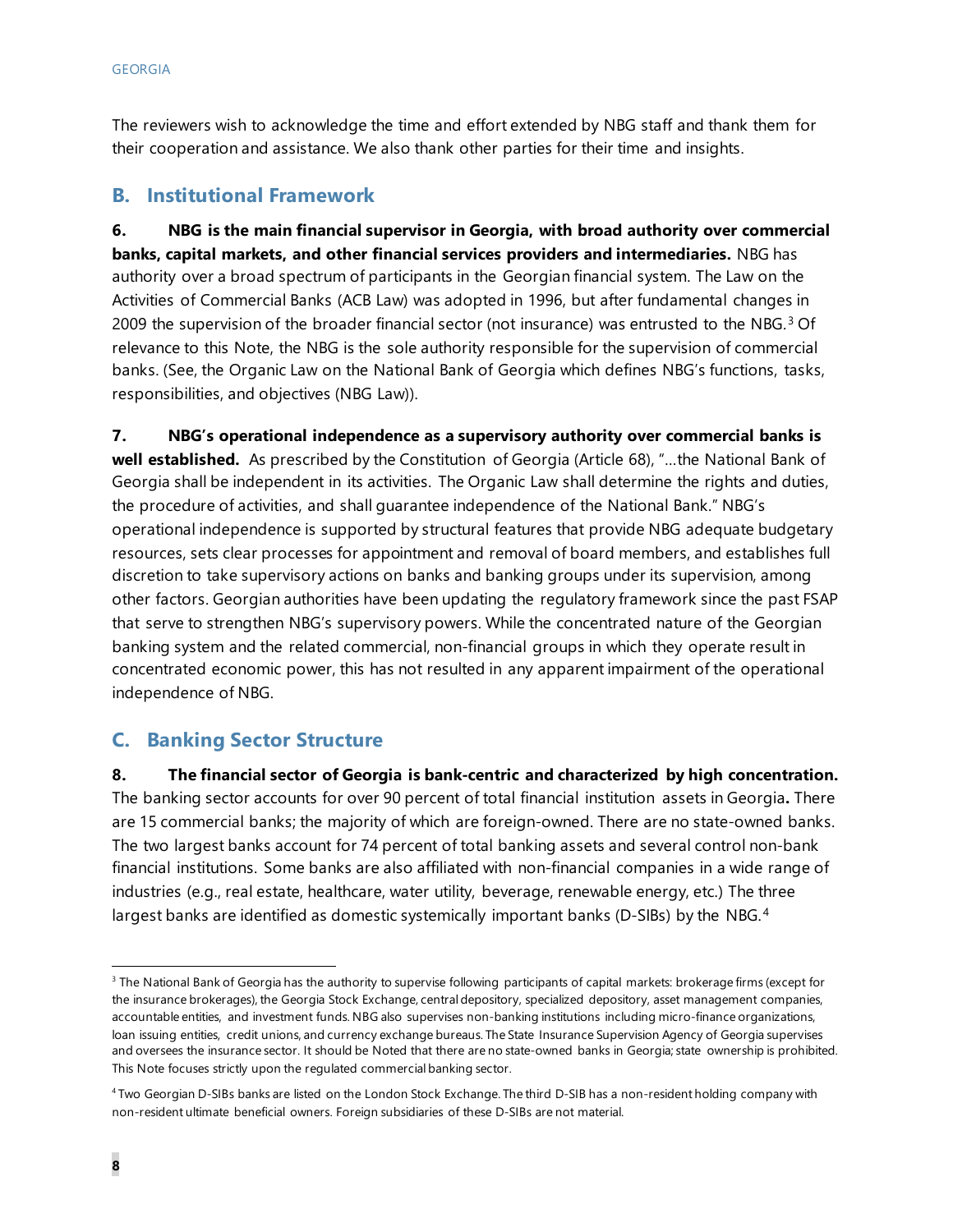**9. Georgian banks present a traditional banking model, with lending activities supported by deposits and an absence of complex trading or derivatives activities.** Loan portfolios are roughly split between retail (22.8 percent mortgage, 12.9 percent consumer credit, and 14.7 percent other retail) and corporate portfolios. Of corporate loans, 25.7 percent are trade, with the balance across other corporate sectors. Non-bank deposits are the dominant source of funding (33.6 billion GEL of 50.2 billion GEL total liabilities) The ratio of loans to deposits is reported at 111 percent. (Data as of November 2020, See NBG Financial Sector Review, January 2021)

#### **Box 1. NBG Response to the COVID Pandemic**

In response to the COVID-19 pandemic, NBG took a variety of actions to respond to risks presented by Georgian banks and maintain the operational continuity of bank supervisory activities. With respect to bank supervision policy and oversight<sup>1</sup>, several key actions were taken, these included, inter alia:

- Release of certain capital and liquidity requirements (elimination of the capital conservation buffer and two-thirds of the Pillar 2 currency-induced credit risk buffer; temporary relief from local currency LCR). NBG prohibited the use of released capital for dividends, share buybacks, equity investments, increasing variable remuneration for management or other types of distributions and payments.
- At the onset of the pandemic, required that banks establish loan loss provisions adequate to address potential COVID-19-related losses based upon supervisory stress tests.
- Issued guidance on provisioning for loans subject to moratoria on payments. See discussion at TN para. 71.
- Established enhanced liquidity reporting and monitoring.
- Oversaw the conduct of asset quality reviews at banks.
- Postponed or re-scheduled the issuance or enforcement of certain new regulatory actions.
- Temporarily suspended the conduct of on-site examinations, and off-site and virtual examinations were emphasized.
- Developed a capital restoration plan that defines the strategy to restore released capital requirements. (For further discussion of current post-COVID-19 restoration planning, see discussion in the Capital and Liquidity Frameworks at Section I.)

1 NBG, in coordination with the Ministry of Finance, took additional significant actions to support GEL liquidity, enable commercial banks to receive liquidity support from NBG, and address impacts to the broader economy, such as support facilities for SME and micro-financial entities, that are not described here.

**10. Despite significant efforts and some progress in reducing dollarization, it remains a key structural feature of the financial system.** The government and the NBG adopted a 10-point dollarization plan at the end of 2016 to limit the financial stability risks associated with high dollarization. Dollarization of liabilities and loans in the banking sector remain at high levels of 61.4 percent and 55.6 percent, respectively, as of end-2020, despite modest decline from 70.7 percent and 65.4 percent, respectively, at the end of 2016. Banks hedge their foreign currency exposure by managing balance sheet structure (rather than hedging instruments). Their credit exposure to unhedged borrowers is high, raising concerns over currency induced credit risks. NBG applies various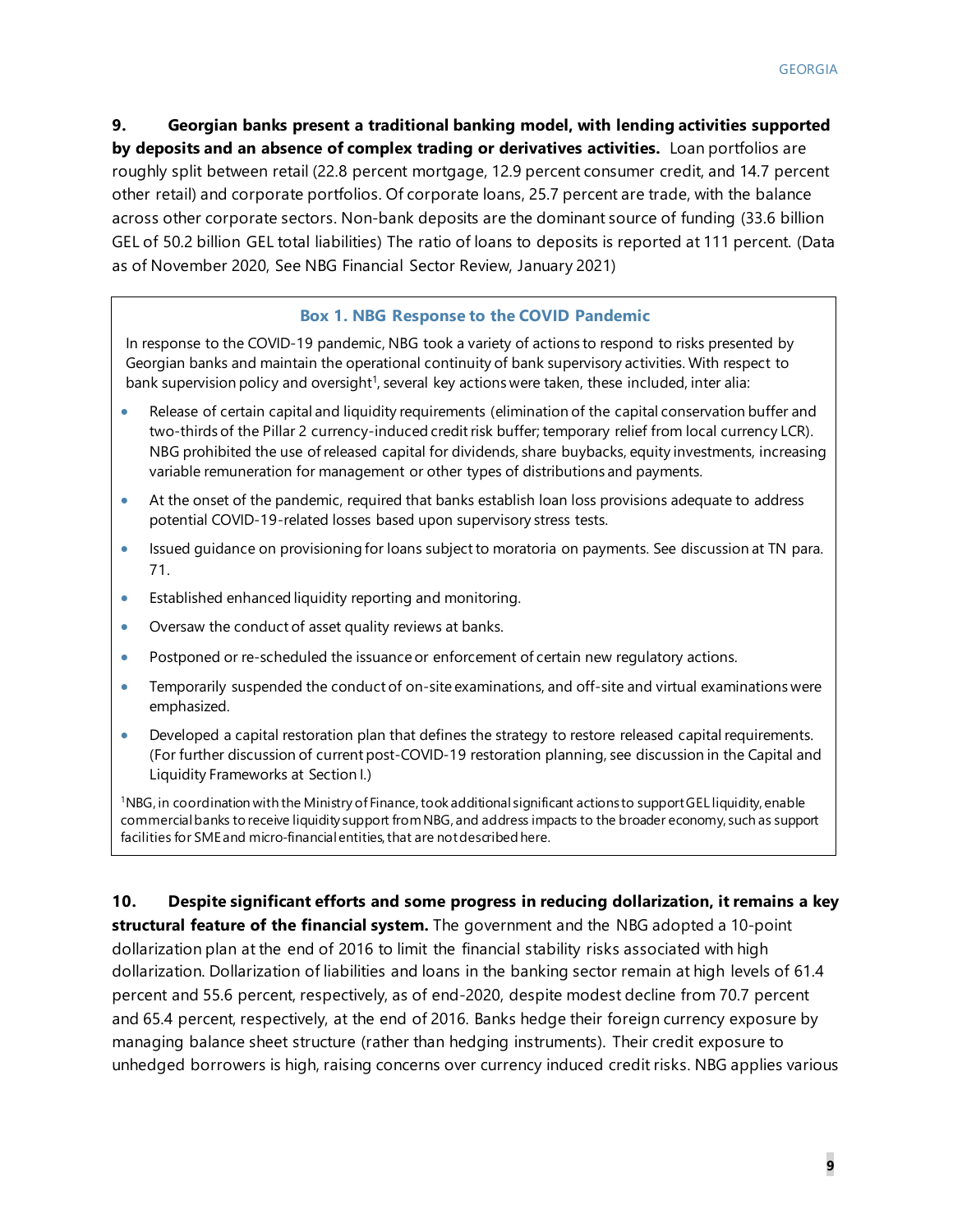supervisory tools to address risks presented by banks due to foreign currency imbalances and volatility (e.g., a currency-induced credit risk buffer).

**11. Banks entered the ongoing Covid-19 crisis with comfortable capital and liquidity buffers, though profitability was severely reduced and asset quality weakened due to implications of the pandemic on banks' loan portfolios.** Banks' capital ratios strengthened in the years leading to the pandemic even as banks' risk-weighted assets increased considerably. Following COVID-related developments, banks' CAR ratios fell by 1.9 ppt during 2020 to 17.6 percent (Tier 1 ratio of 12.8 percent) against bank-specific capital requirements, amounting to 13.8 percent on total regulatory capital for the overall system (after the pandemic-related reduction in the capital conservation and pillar 2 buffers). Banks' liquidity has remained in compliance with standard Basel metrics including the total liquidity coverage ratio (LCR) and net stable funding ratio (NSFR) during the pandemic, due to policy actions taken by the authorities. However, asset quality has weakened sharply, with the NPL ratio reaching 8.4 percent by end-2020 compared with 4.4 percent at end-2019.

**12. NBG has responded to the COVID-19 pandemic.** Starting in March 2020, NBG has taken multiple actions within its supervisory authority targeted to address financial and operational stresses faced by the banking sector due to COVID-19. It has taken a balanced approach consistent with maintaining the ongoing safety and soundness of its supervised institutions. In its response, NBG has demonstrated flexibility in the application of existing capital and prudential regulations and has pended the issuance of new regulations. An exit strategy for released capital and other requirements has been developed. See Box 1 for a compilation of key supervisory actions taken to address the pandemic crisis.

# **MAIN FINDINGS AND RECOMMENDATIONS**

### **A. The Framework for Banking Supervision**

**13. Overall, the mission has found that NBG is an effective supervisor with experienced and knowledgeable staff dedicated to the safe and sound operation of Georgian commercial banks.** NBG has made significant and material progress towards updating its supervisory framework, adopting multiple amendments to the ACB Law and the NBG Law in 2017 and 2019 in response to recommendations made in the prior FSAP. NBG is clearly dedicated to incorporating international standards and guidance into its supervisory framework. It has been successful in moving forward multiple key improvements to its governing laws and supervisory regulations. A key challenge being faced by the NBG and its supervised banks is the need to absorb and implement the many changes adopted. The scope and breadth of these recent, necessary, and valuable changes is impressive and meaningful. Overall, NBG is facing this challenge successfully. See Box 2, below and Appendix 1.

### **NBG Board Supervisory Functions and Operations**

**14. NBG should continue to ensure that promoting the safety and soundness of banks and the banking system remains one of its primary objectives along with price stability.**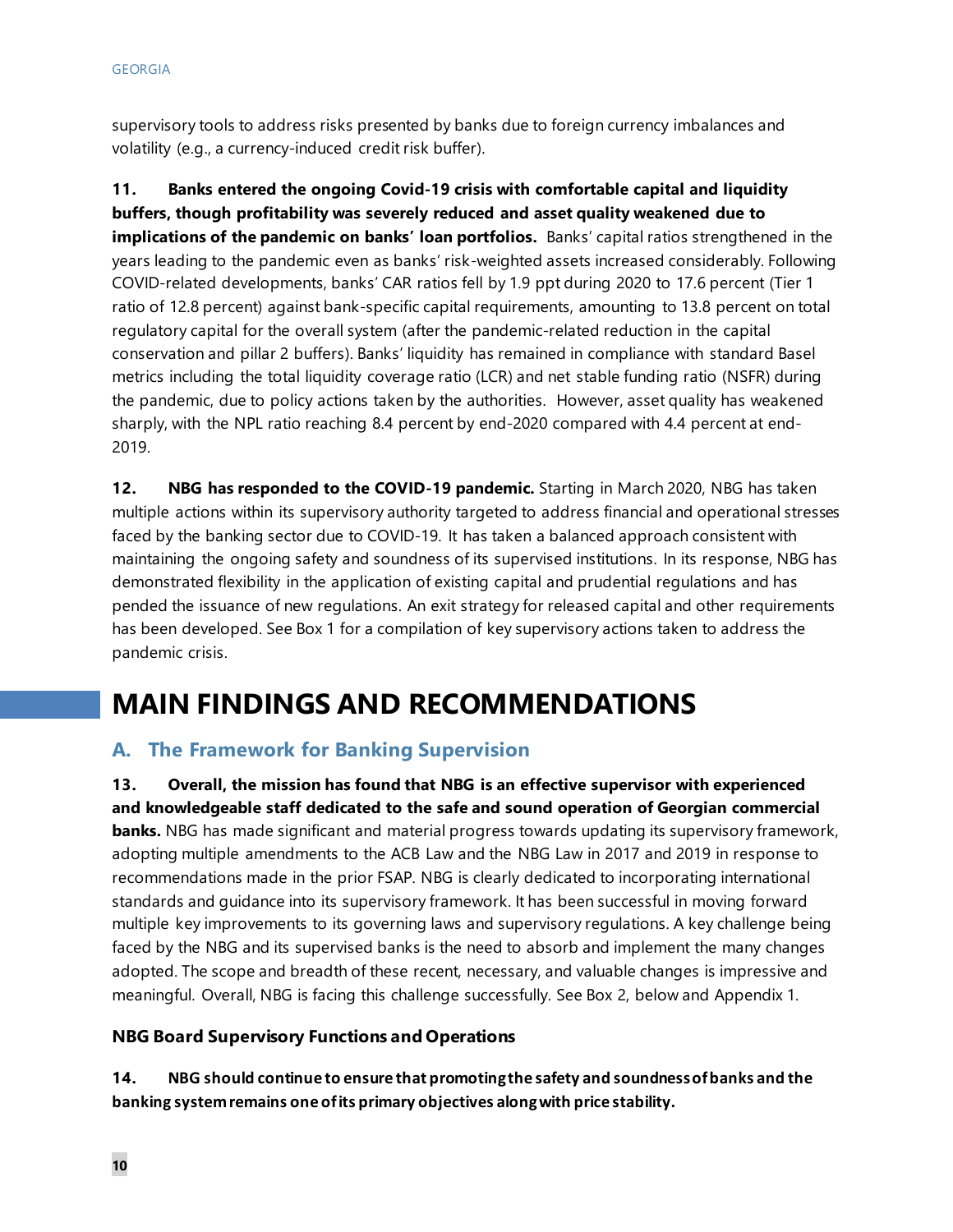- NBG, as with many other central banks, possesses a dual mandate to ensure both price stability and financial stability. This dual mandate is stipulated in the constitution even though the NBG law puts price stability as the NBG's main objective.<sup>[5](#page-11-0)</sup> The latter has not actually constrained the NBG from thoroughly focusing on safeguarding financial system stability through its various actions, decisions, and activities. Nevertheless, conflicts between these objectives could conceivably arise in the future; a risk that is not inconsequential given the highly dollarized Georgian economy.
- The operational independence and autonomy of the bank supervisory function is essential and should be supported by the legal and operational framework. NBG presently assigns the financial stability mandate to a single Vice-Governor and has established a Financial Stability Committee and amended the ACB Law to reinforce its focus on bank supervisory issues.
- This note acknowledges these improvements and recommends that the internal governance and operations of NBG's bank supervisory function could be improved in various respects. These structural improvements should incorporate protections that address the potential tension arising from NBG's dual mandate. See paras. 16-19, below. In addition, the authorities should consider raising the importance of the NBG's financial stability objective to equal that of price stability as part of any future planned amendments to the NBG Organic Law in the long-term.

### **15. NBG Law clearly establishes the National Bank of Georgia as the sole authority**

**responsible for the supervision of commercial banks.** Amendments were successfully adopted clarifying that the objectives and functions of the NBG include power to set and enforce minimum prudential standards for bank and banking groups (See, Articles 48, 49(1) of the NBG Law). Further, the ACB Law provides powers to impose supervisory measures and sanctions for a broad range of supervisory issues, including engaging in unsafe and unsound banking practices. NBG staff advises that it has not experienced any impediment to its oversight and enforcement of the safety and soundness of the financial sector on grounds of conflict with the objective of seeking price stability. The current assessment continues to find no evidence that NBG's dual mandate has adversely impacted its ability to carry out its supervisory function.

<span id="page-11-0"></span><sup>5</sup> Article 68(1) of the Constitution of Georgia, provides: "The National Bank of Georgia shall conduct monetary policy to ensure price stability and maintain the stable operation of the financial sector." Article 3 of the NBG Law, in setting out the objectives of the National Bank, provides: "The main objective of the National Bank shall be to ensure price stability." Article 3 also provides that the "National Bank shall ensure stability and transparency of the financial system…"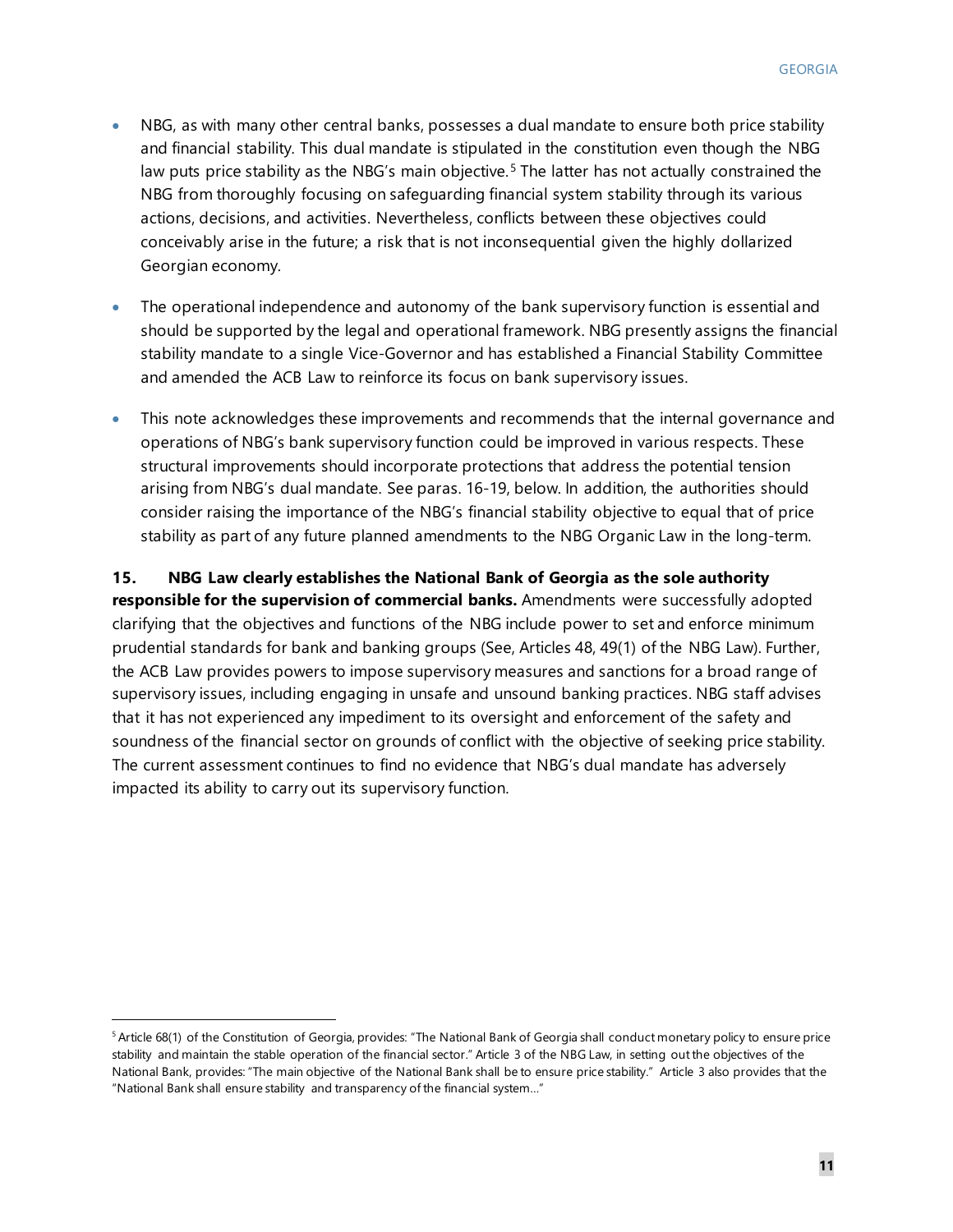#### **Box 2. Overview of Recent Amendments and Changes to Banking Laws and Regulations**

Major amendments have been made to Georgian banking laws and implementing regulations. The Law on Activities of Commercial Banks and Organic Law on the National Bank of Georgia was amended in 2017 and in 2019. Additional changes were adopted through 2020. Key changes to these laws and regulations effected material amendments and updates across a broad range of supervisory areas, including, inter alia:

- Regulation on the Management of Conflicts of Interest (2015)
- Banking Licensing and Transfer of Significant Ownership (2017).
- Investments and Group structure related requirements  $-$  (2017)
- NBG empowered to supervise banking groups (2017)
- Amendments to equip NBG with resolution powers and set out a preliminary basis for the recovery and resolution framework (2020)
- "Capital Adequacy Requirements for Commercial Banks" regulation (2017). Major additional changes in the regulation were made, include the establishment of a conservational capital buffer, countercyclical capital buffer and systemic buffer.
- "Identification of Systematically Important Banks and Determining Systemic Buffers" (2017)
- "Rule on Additional Capital Buffer Requirements for Commercial Banks within Pillar 2" (2017). This rule established various buffer requirements (including the CICR Buffer - an unhedged currency induced credit risk buffer, the Credit Portfolio Concentration Risk (Name and Sectoral concentration) Buffer and GRAPE (General Risk Assessment Program) Buffer). Further, a Net Stress Test Buffer, determined through supervisory stress tests, was implemented. [For the purpose of complying with these requirements commercial banks have been given appropriate timeframes (5 years phase-in period, which have been postponed by additional one year due to COVID-19)]
- "Regulation on Disclosure Requirements for Commercial Banks within Pillar 3" (2017)
- Liquidity Coverage Ratio (LCR) (2017)
- Net Stable Funding Ratio (NSFR) (2019)
- "Leverage Ratio Requirements for Commercial Banks" (2018)
- "Regulation on Large Exposure and Concentration Risks in Commercial Banks" (2020) (enforcement suspended until 2022 due to supervisory actions taken in response to COVID-19)
- "Corporate Governance Code for Commercial Banks" (2018)
- "Code of Ethics and Professional Standards" (2018)
- "Law Defining Minimum Capital Requirements for Commercial Banks" that first came into force on 23 May 2006 (Decree N144) (2017)
- "Regulation on Interest Rate Risk in the Banking Book (IRRBB)" (2020)
- "Instructions on Real Estate Appraisal for Commercial Banks" (2018)

**16. NBG should seek to promptly fill open vacancies on its board.** The NBG law (Article 7) was amended in June of 2020 expanding the Board to nine members (from seven). Under the law, should the number of its members be less than 5, the Board is not authorized to perform its duties. In such case, NBG Law provides that vacancies should be filled within two months. Under the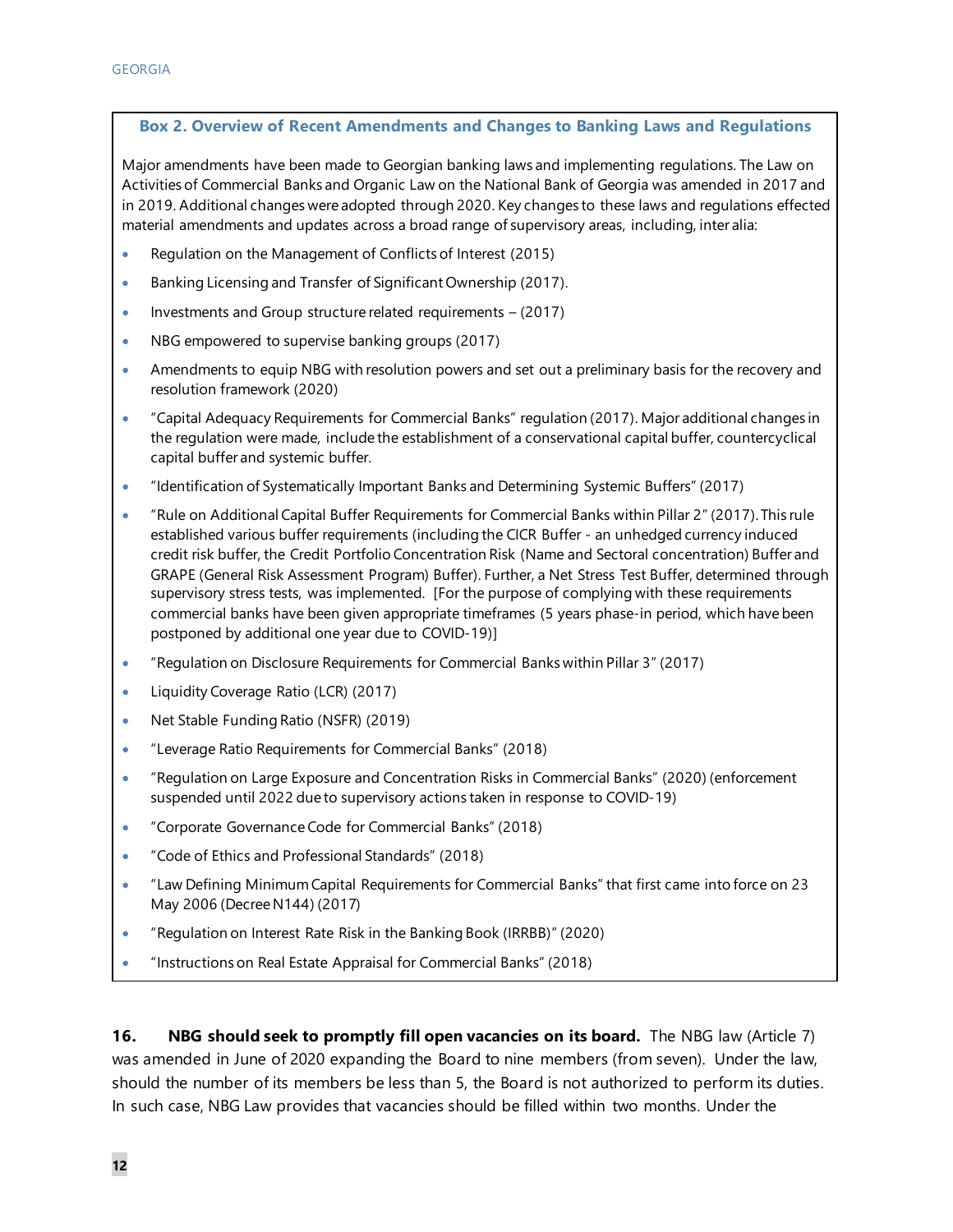amendments, a transitional period was set until the end of 2020 permitting the Board to perform its duties with the composition of at least 4 members. At present, there are five board members leaving four vacancies. Also, under the recent changes, three Vice-Governor positions are established; and, at present, the third Vice-Governor position is not filled. Recognizing that NBG board members are subject to a nomination and confirmation process outside of NBG's control, NBG should seek to promptly fill all vacancies on its Board.

### **17. NBG should develop and issue clear delegations of authority to department heads from**

**the Vice-Governor.** A Vice-Governor is responsible for all the NBG's supervisory functions, across all sectors, and extends to resolution functions. This broad range of responsibilities calls for effective delegation to staff to enhance supervisory decision-making. The heads of the various supervisory departments report to the Vice-Governor (these departments are: Banking Supervision, Specialized Risks, Supervisory Policy, Non-banking Institutions Supervision, Financial and Supervisory Technologies Development, and Resolution and Liquidation Division). Supervisory decisions within NBG do not appear impaired by the current structure; however, clear, explicit, written delegations of authority that fully describe what supervisory actions and decisions are permitted to be taken by the department heads or other supervisory staff should be developed. Such delegations would support NBG taking supervisory decisions at the level appropriate to the significance of the issue and support more efficient and timely decisions.

### **18. NBG should review the charter and operations of the Financial Sector Supervision**

**Committee with a view toward clarifying its role in the supervisory process.** Under the authority provided in NBG Law, two committees have been established relating to the supervisory process; these are the Financial Stability Committee and the Financial Sector Supervision Committee (FSSC). The functioning of the committees is established by the decrees (or charters) set by the Governor of NBG. NBG staff advise that these committees are consultative or advising bodies only; that recommendations are made to the Governor who authorizes any legal acts. The Governor chairs both committees and their membership are essentially identical. The charter of the FSSC indicates that it is primarily a body intended to discuss policy development ("... support supervision of the activities of the financial sector and the development and implementation of the regulatory policy.") The charter does not plainly reflect that supervisory issues or enforcement issues fall within the powers assigned to the Committee (or which supervisory issues fall within its jurisdiction). However, minutes of the Committee reflect that significant enforcement actions (e.g., revocation of bank licenses) are brought to the Committee. A review of the charter and clarifying its role and authority related to the supervisory process could render its operations more transparent and efficient.

**19. NBG should continue to fulfill its 2020-2022 supervisory strategic plan to enhance internal governance and operations.** NBG Supervisory Strategy (2020-2022) indicates a commitment to "strengthening the leadership culture through the increase of duties and responsibilities of the employees", and "promotion of cooperation and information sharing culture," as well as the "promotion of working groups and joint decision-making in response to the challenges identified in the process of supervision." The strategic plan also seeks the "maximum increase of the role, responsibilities and accountability of the supervisor in the process of communication with the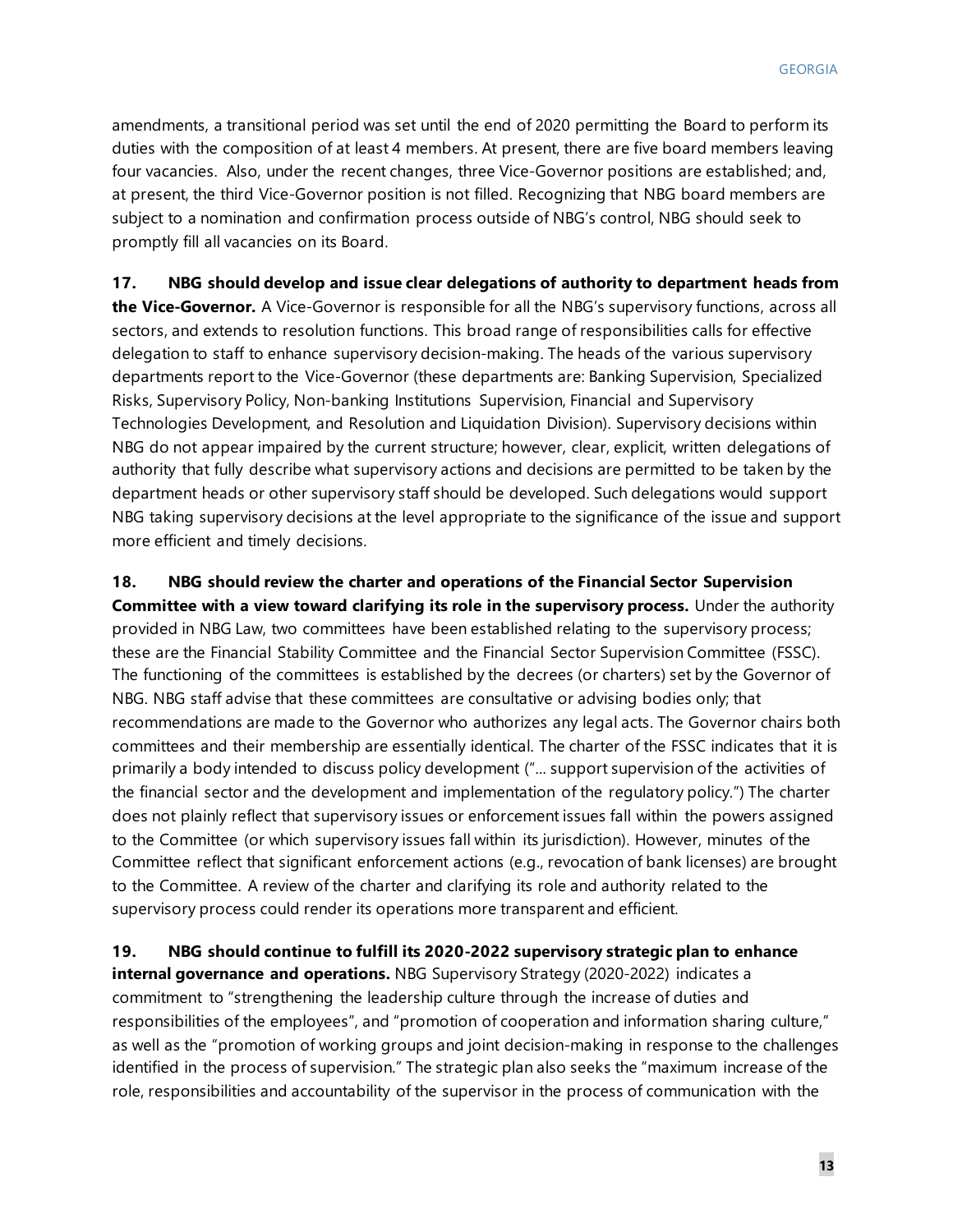regulated entity, including with the senior management." These goals would be supported by a review of delegations of authority and the clarification of board-level committee authority and operations, among other actions.

### **Staff Compensation and Retention; Training Programs; Legal Protections for Staff**

**20. NBG should continue to address staffing and human resource challenges in the supervision departments that can negatively impact the effectiveness of bank supervision.** A critical finding issued during the 2014 FSAP assessment relates to the inadequacy of resources for the conduct of effective supervision and oversight (See, BCP 2, EC 5). These concerns were rooted in the recognized remuneration gap between NBG supervisory staff, specialists and managers and similar opportunities in the private sector which resulted in challenges to hire and retain qualified personnel. In 2017, NBG raised management salaries by 25 percent and non-managerial positions by 20 percent and it has raised salaries by 3% in order to align with inflation. A performance management system was implemented that addressed the bonus and promotion system. Remuneration to employees includes health insurance and other benefits. Still, retention and hiring to reduce vacancies in skilled positions remain an ongoing concern.

**21. NBG should continue to conduct regular reviews of its hiring, retention and compensation practices to ensure that policies and practices supporting effective hiring and retention continue to be pursued.** NBG staff reports that there remains a salary gap between the 'average supervisor' and the 'average banker' and the salary gap is 'much higher' for managerial positions [6](#page-14-0). To identify and respond to this gap, NBG commenced a Job Evaluation Project in 2019 that identified the discrepancy in compensation levels, but the project is presently halted due to the pandemic. NBG staff reports that vacant positions have been open for several years, due to an inability to attract needed talent, particularly in specialty areas. Turnover rates, felt to be related to the salary gap, remain a concern and the ability to recruit and hire new employees has not fully kept pace with departures (e.g., staff losses have resulted in a net decline of 3 positions out of 26 in the Banking Supervision Department over the past 3 years; turnover rates are 9% and 8% for 2019 and 2020, respectively.). These gaps are not extreme on their face, and overall staffing levels are adequate (NBG maintains 66 staff to address 15 supervised banks). Nevertheless, vacancies at key specialist positions and loss of senior supervisory staff members can impact the effectiveness of a small organization. NBG should regularly review hiring, retention and compensation practices. The NBG Supervisory Strategy (2020-2022) provides that acquiring and maintaining talent is a strategic priority and advances the development of a recruitment program, to ensure "professional satisfaction" and increasing opportunities for educational programs. Understanding that the pressures of the current pandemic present challenges, NBG should advance efforts as early as practicable.

**22. Training programs are not fully structured and could bear improvement but are broadly appropriate to NBG's mission and supervisory staff levels.** A new system of staff evaluation was implemented in 2018 and periodic training programs are conducted. Training

<span id="page-14-0"></span> $6$  NBG analysis shows a -48% to -126% gap for middle management and a -75% to +13% gap for non-managerial positions, on average. This excludes any share-based compensation for private sector employees.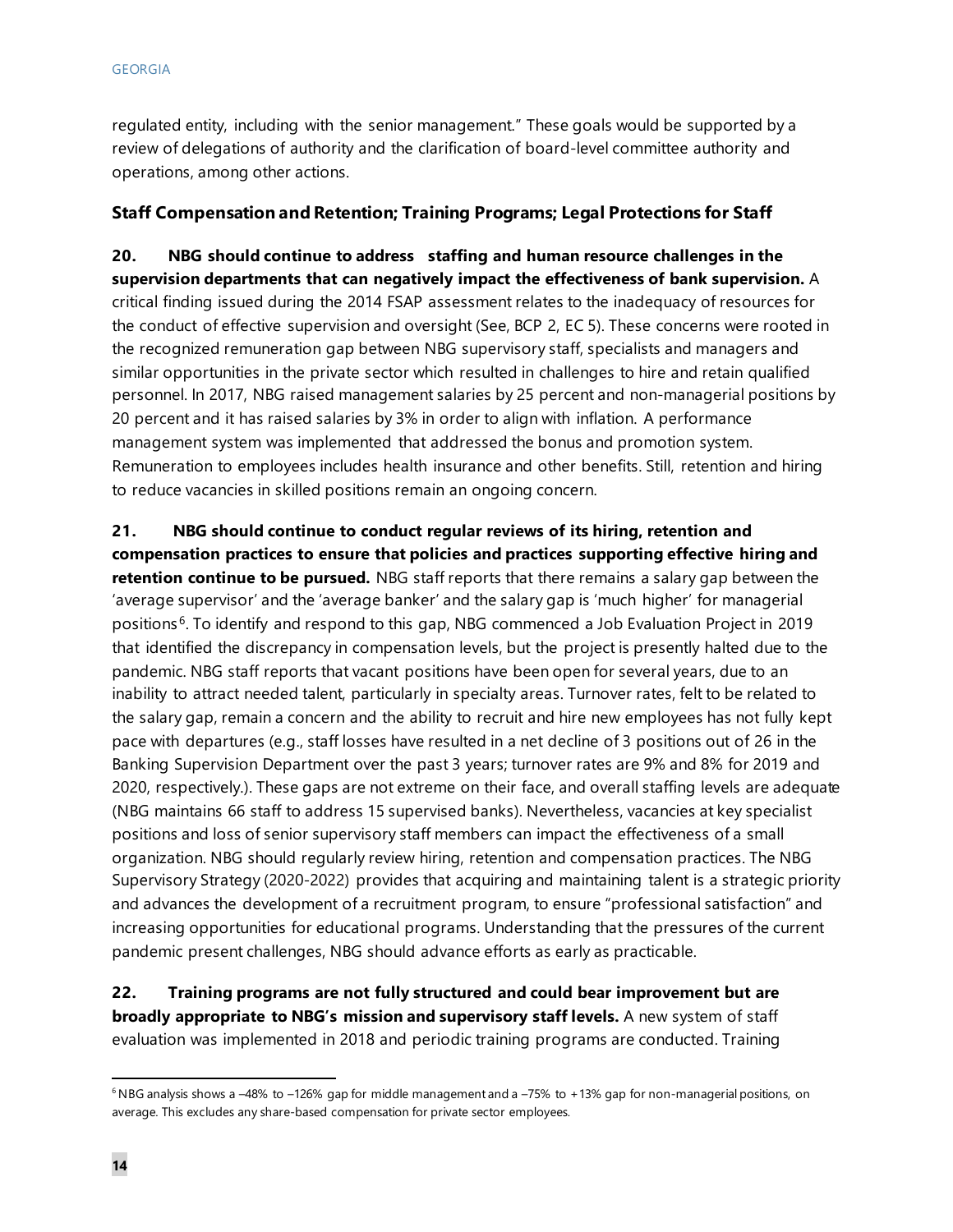materials are somewhat cursory and lean heavily upon a compilation of international standards and Georgian banking legislation and regulations. Staff is given access to FSI Connect, an online training resource which provides a deep and broad-based training resource. Specialty training and career path or development training is not fully developed. Staff is provided tuition support to obtain relevant industry certifications; yet, there is no examiner training program across a determined set of knowledge, skills, and abilities and that leads towards an internal certification. The lack of an examination manual and formal examination procedures is noted, and the GRAPE guidelines do fill this gap to an extent. Improvements in training programs scope and quality would benefit NBG supervisory staff; high-quality training and a certification program could enhance employee retention.

#### **Public Consultation**

**23. Legislative changes have been enacted and NBG has adopted practices that enhance the public consultation process; NBG is encouraged to continue efforts to improve transparency of the rulemaking process and the effectiveness of the consultation process.** In response to a prior FSAP recommendation, the NBG Law was amended to authorize NBG "…to publish drafts of normative acts related to financial sector for the purpose of obtaining comments from stakeholders prior to their approval." Normative acts that are considered "essential" for resolution or financial stability concerns and should come into force "immediately" were excluded from this authority. (NBG Law, Article 48, Section 13) However, the legislative change only **authorizes** NBG to consult publicly, and does not statutorily oblige NBG to do so, as was recommended in the 2014 FSAP. Nevertheless, the NBG has since the effective date of the law in 2018 consulted on most major normative acts and legal acts are generally accompanied by an explanatory note that provides information on the underlying rationale, expected outcomes and other aspects of the proposed amendment . As recommended in the prior FSAP, it would be preferable to adopt legal requirements that clearly establish the essential elements of due process in the establishment of normative acts. These elements would firmly establish due process elements such as notice and opportunity to be heard, and publication requirements. While discussions regarding proposed regulations are conducted with industry, including the Georgia Banker's Association, it would enhance transparency and ensure full consideration of comments by requiring that comments received and NBG's consideration thereof be published.

### **B. Supervisory Approach, Techniques and Tools, Supervisory Reporting**

**24. The NBG supervisory framework continues to evolve from a rules-based monitoring and analysis approach to more risk-based supervision, with an increasing emphasis on qualitative assessment of banks' practices.** The scope of the review extended to certain key aspects of NBG's supervisory approach, techniques and tools, and reporting. The primary focus of the review was on the implementation of the recently adopted supervisory framework, the General Risk Assessment Program. This new supervisory framework was adopted in 2017 and represents significant change from a rules-based approach to a risk-based supervisory approach.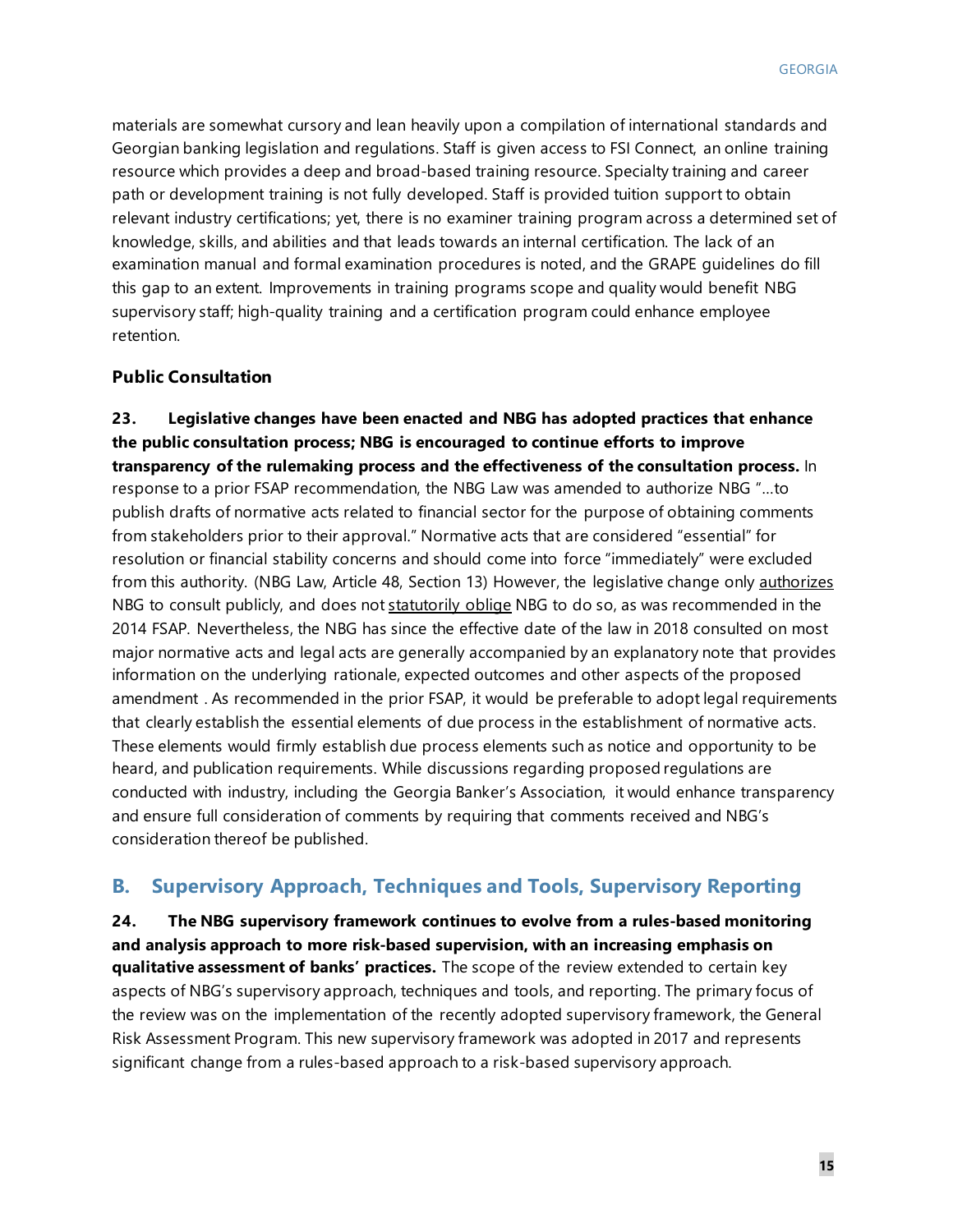### **NBG's Risk-Based Supervisory Approach**

**25. The General Risk Assessment Program (GRAPE) adopted in 2017 stands at the center of the NBG supervisory process; it supports issuance of a Pillar 2 capital charge – the net GRAPE buffer – based on qualitative assessments of banks' risk management, group structure and corporate governance.** In 2017, the NBG implemented the new supervision framework as published in the guideline on "Risk-Based Supervision Framework of the National Bank of Georgia – General Risk Assessment Program (GRAPE)". GRAPE guidelines set out NBG's supervisory approach to oversight of commercial banks. As provided in the GRAPE guidelines, NBG pursues a "continuous cycle of risk-based supervision" that develops a supervisory plan rooted in the GRAPE risk assessment. Supervisory activities are conducted throughout the year, and the cycle is finalized at the end of each year by grading GRAPE risk categories and translating those scores into the net GRAPE buffer, which is applied as part of a Pillar 2 capital surcharge.

**26. GRAPE establishes NBG's supervisory principles and approach and is the core of NBG's supervisory framework.** The assessment of banks' risk profile, the prioritization of higher risk banks, the level of supervisory attention, the supervisory actions determined, and their follow up are encompassed within GRAPE. GRAPE seeks to follow these set of principles:

- Concentration on material risks;
- Forward-looking approach and early interventions;
- Dialogue with regulated financial institutions;
- Taking account of systemic issues;
- Consistency, comparability and compliance;
- Efficient use of internal resources.

Under GRAPE, NBG seeks to assess the potential impact and risks presented by each commercial bank and establishes risk assessment criteria across the various risk areas. Several Georgian banks present complexities associated with their affiliations within group structures. Under GRAPE, these complexities are considered when assigning a systemic risk designation, and when assessing banks' operational risk and corporate governance.

### **27. Factors to be considered in the conduct of supervisory reviews across risk areas are discussed in the published GRAPE guidelines; but the guidelines do not represent an examination manual or set of procedures.** NBG has determined to not establish an examination manual, instead relying on providing supervisory staff access to legislation and regulations, international standards and guidance, and examination modules from other jurisdictions to inform the examination process. Revisions and planned updates to GRAPE, discussed below, will support further delineation of examination processes.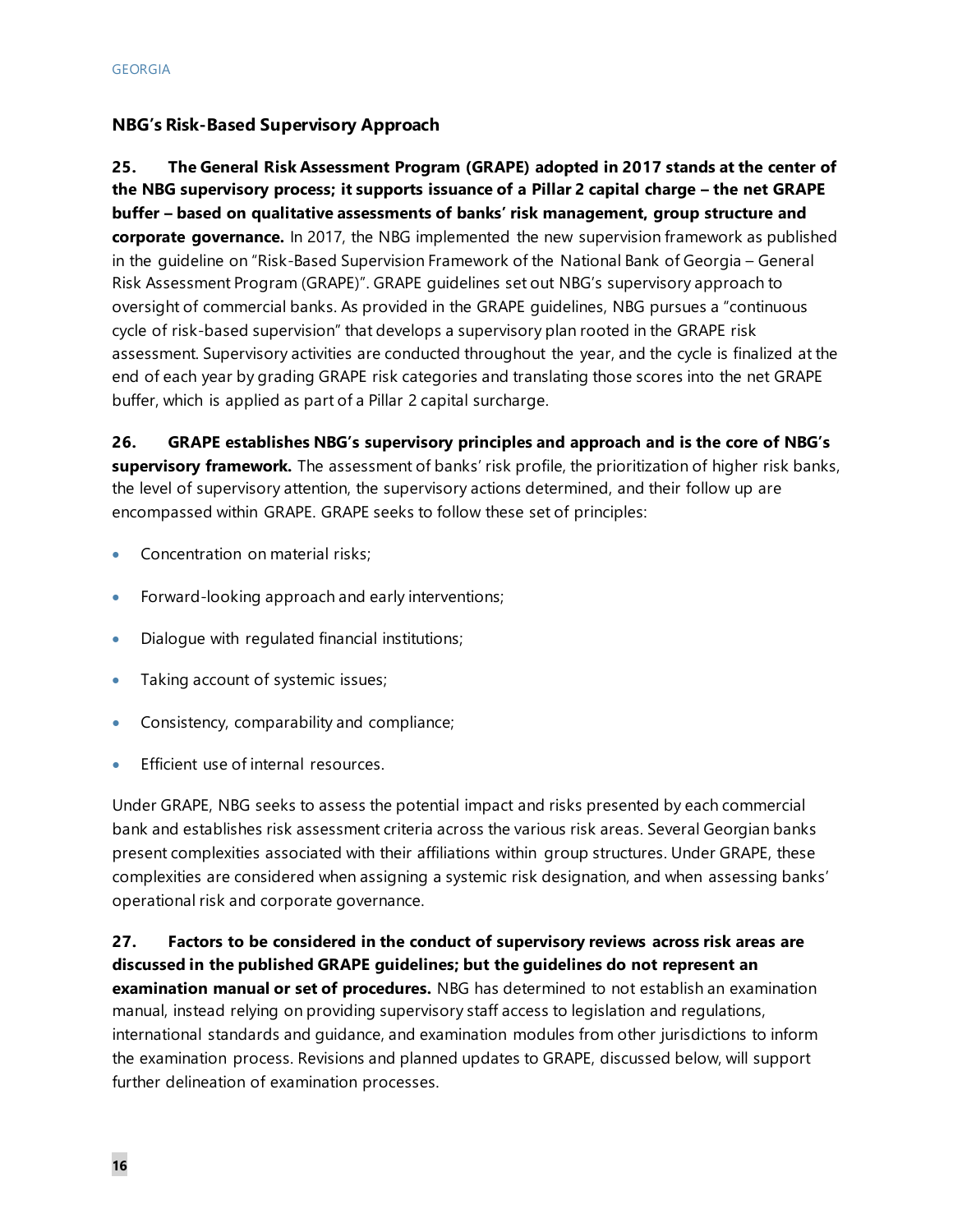**28. The setting and application of the net GRAPE buffer is a key supervisory tool.** Risk assessment under GRAPE applies a scoring system and involves evaluation and inherent risks and their mitigants (supervisory board, management board, risks management and internal control mechanisms) in each risk category, with mitigants being netted against the inherent risk for a net score. Each main GRAPE category is assigned a risk weight, and these sum up to 100 percent.

**29. NBG determines each bank's net GRAPE score and based on this score establishes a net GRAPE buffer as a part of Pillar 2.** The net GRAPE score is translated into the GRAPE buffer using a predetermined formula, which generally weights each net risk category the same for all banks. NBG has the authority to adjust these weights on a bank-by-bank basis but has not yet done so in practice. The score and relevant buffer requirement for each bank are reassessed annually. Under the current GRAPE methodology, risk weights for each of the major categories have been disclosed to banks. The weightings for the sub-factors within each major category are appropriately not provided to the banks, supporting the use of supervisory discretion in determining the specific importance of various factors in a bank-specific context.

#### **30. Annual GRAPE letters sent to each bank represent the culmination of the supervisory**

**cycle.** At the conclusion of the GRAPE process, a formal letter is sent to the bank's executive management and copied to its supervisory board. The substance of the letters is discussed in greater detail with senior management. In the GRAPE letters, banks are provided a broad description of the key supervisory findings that determined the score. The process followed to issue, monitor, and resolve supervisory findings or directives is discussed in Section F below on Corrective Actions.

**31. Regulatory and supervisory reports required from banks are comprehensive and numerous; reporting forms and processes are being currently adapted to accommodate changes to IFRS reporting.** Supporting the GRAPE process is an extensive set of required supervisory reporting that informs the risk assessment process, and which can point to weak practices at banks when reports are inaccurate or show a failure to adhere to regulatory requirements. Supervisory reports are received across a wide range of risk and operational areas. NBG requires regular reports on organizational structure, financial condition, prudential ratios, LCR, funding, NSFR, loan rejections, top 100 loans, loan concentrations, sectoral risks, related party transactions, and other regular and ad hoc reports. NBG validates the information received by conducting reviews of bank reporting processes during operational risk examinations using automated and manual processes, including staff-level cross-checks of data validity through reconciliation to underlying files. As part of its rollout of consolidated supervision guidelines, NBG is transitioning supervisory reporting to coordinate with IFRS reporting.

### **32. NBG's supervisory approach envisions frequent and often verbal or email communication with bank staff, business line and senior management in a process of**

**"continuous supervision."** A key feature of the NBG supervisory approach is to communicate with supervised banks daily and engage in what NBG identifies as a practice of "continuous supervision." Regarding supervisory issues or concerns, communication with the bank can be initiated at the various levels of NBG management and at either the NBG supervisory staff or risk and policy specialist level, on an on-going basis. The main responsibility for communicating with the bank and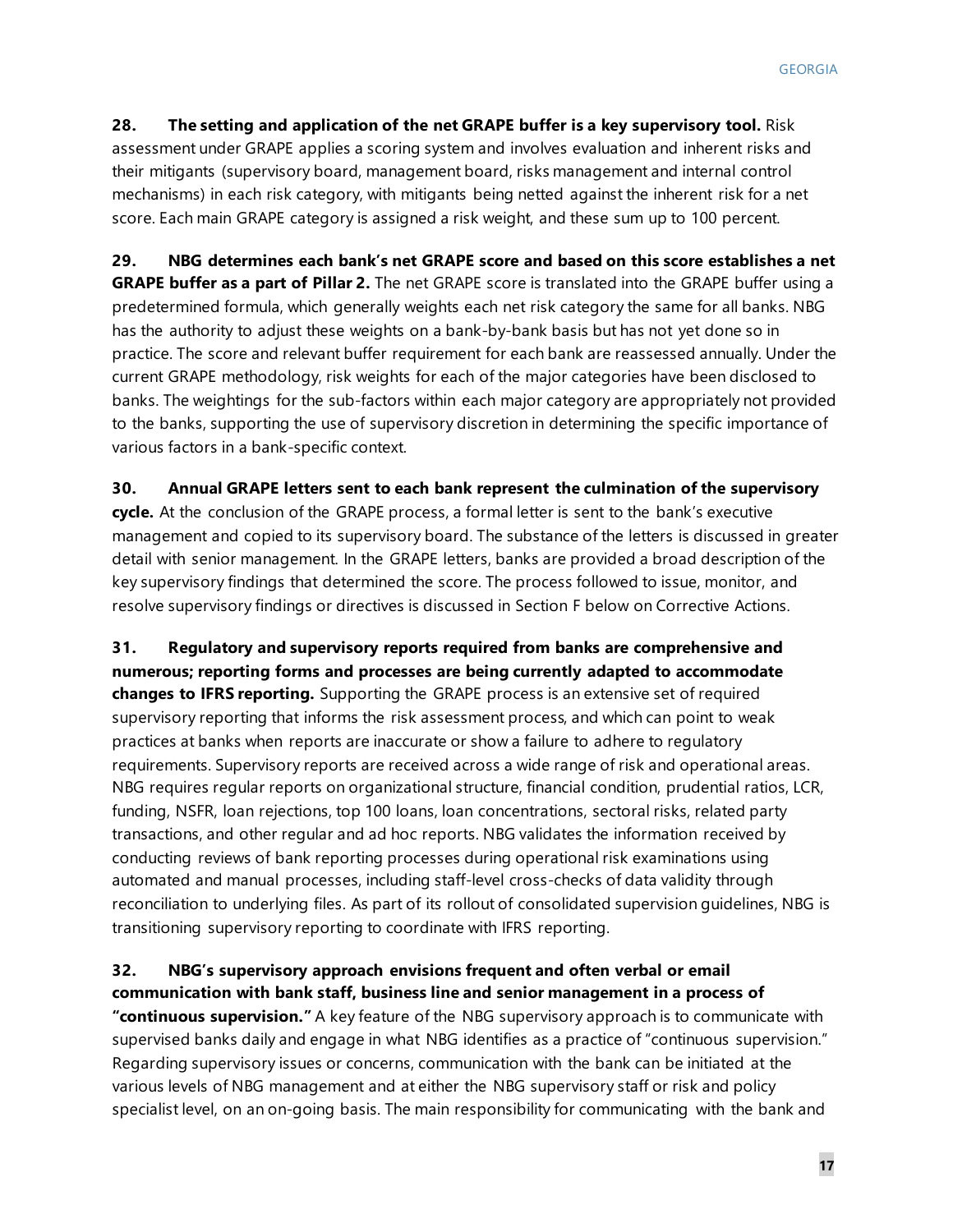addressing supervisory recommendations is on the employee who carried out the review of the issue. Meetings with bank line managers, risk managers, or senior management (as needed) are held (currently meetings are held virtually, though face-to-face meetings were common pre-COVID-19). Communications are often made over-the-phone or through e-mail correspondence, less frequently by letter, and are performed "on a very frequent basis."

**33. NBG conducts both on- and off-site examinations; though on-site examinations have largely been suspended during the COVID-19 pandemic.** As part of its continuous supervision approach, NBG conducts off-site analysis and frequent interaction with banks supplemented by onsite inspections. On-site inspections are more rigorous for D-SIBs, reflecting a risk-based approach towards defining the resources allocated and intensity of the review. Targeted and unscheduled examinations have been employed. Supervisors are not separated into on- or off-site examination units; all work is coordinated within a single organizational unit assigned the particular bank. NBG does allocate more of its resources to off-site supervision, generally (e.g., 9 on-site examinations were conducted in 2019 vs. 47 off-site examinations). Most recent on-site examinations conducted by NBG supervisors focused on a review of operational and credit risk (retail and MSME portfolios). As a response to COVID-19 on-site examinations (except those targeting anti-money laundering activities) were suspended.

**34. NBG is currently reviewing GRAPE and determining areas needed for improvement; and continues to conclude actions to address prior recommendations.** NBG intends to incorporate resolvability assessments into its supervisory process, an acknowledged gap in the GRAPE framework. Recovery planning is a current requirement for commercial banks that is in its early stages. And, recently in 2019 NBG updated and established a recovery and resolution framework. As the new framework advances, and recovery and resolution planning evolve, further changes to GRAPE are being considered.

#### **Areas to Improve Risk-Based Supervision under GRAPE**

**35. The reviewers identified several substantive and procedural challenges in the current GRAPE process and found that further improvements are warranted.** NBG acknowledges that GRAPE needs enhancements in multiple respects and this Note encourages a continued focus on improving the supervisory framework and approach under GRAPE. These issues are discussed throughout multiple sections in this Note.

**36. The use of Pillar 2 add-ons to provide an incentive for banks to address qualitative risk management weaknesses can be an important supervisory tool and such an approach is used broadly across many jurisdictions.** It is important to note that such a process faces challenges and should be used only as a complement to other tools through which supervisors actively require banks to have strong and appropriate risk management and control practices. Some examples of these challenges are: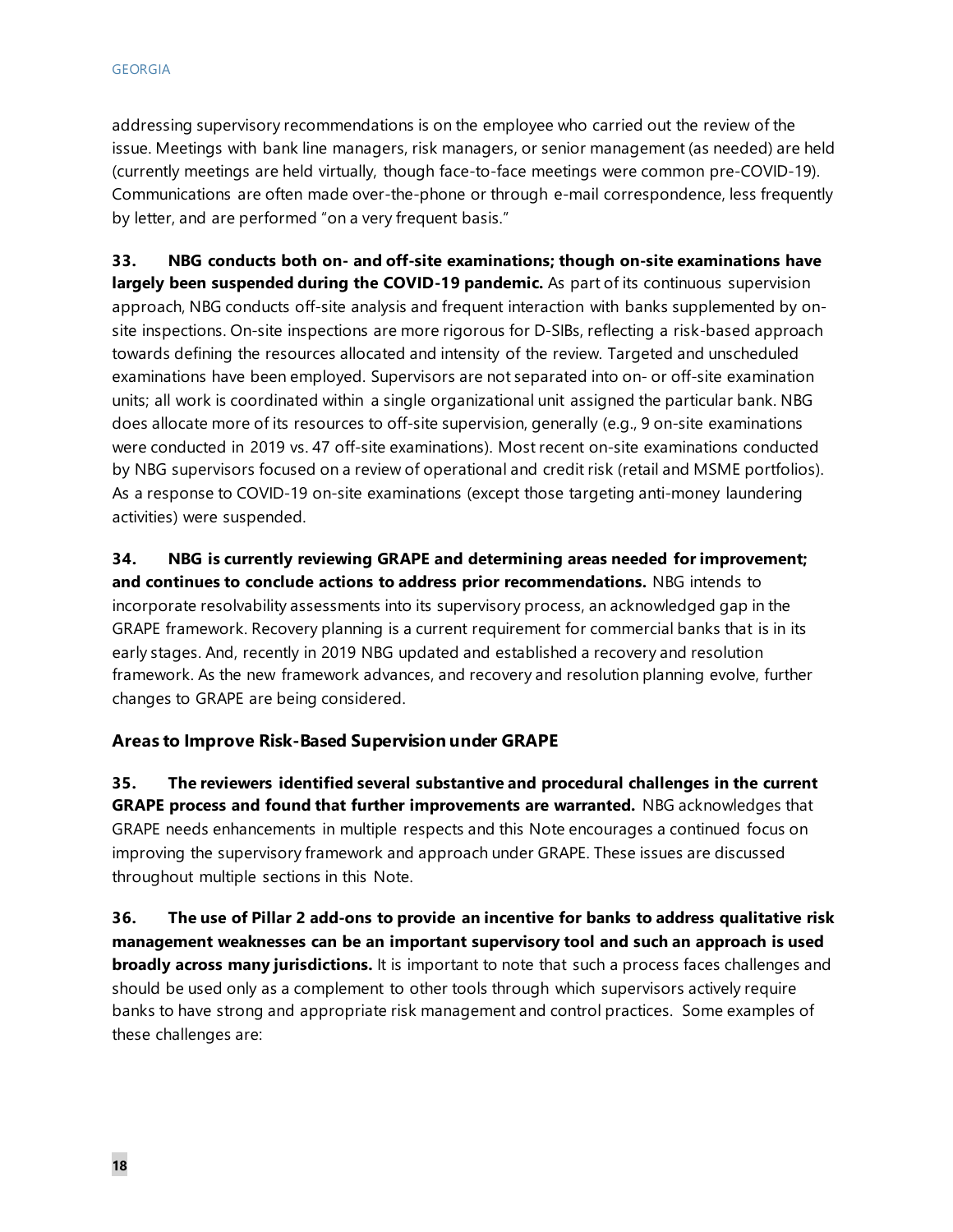- In the case of a bank that may normally operate with capital well in excess of minimum regulatory requirements, an increase in the minimum requirement due to the pillar 2 charge may not serve as a meaningful incentive.
- A relatively small charge in a specific risk area may lead a bank to downplay the importance of addressing related weaknesses that may well prove to be quite critical.
- Assessing the amount of increased capital relative to risk-weighted assets that can compensate for poor risk management and other key practices at banks is difficult at best. In practice, a Pillar 2 add-on effectively represents a penalty function that does not serve as an adequate substitute for ensuring banks have strong internal practices that allow them to be safely managed and to effectively assess their capital needs relative to their risk profiles.

**37. While there are a very broad number of sub-factors that can feed into calculating the score of risk 'mitigants', there is no defined internal hierarchy of importance for these factors.** This approach appropriately provides for supervisory discretion, while making it difficult to understand how qualitative assessments inform the GRAPE score. Though assessments of the effectiveness of banks' SB and senior management and of specific risk management and control processes in each risk area are identified as contributing factors, their relative importance has not been formalized internally.

**38. NBG should consider possible adjustments to the GRAPE score weighting system and greater use of bank-by-bank adjustments in the weightings.** It is not clear that a weighting system that is the same for each bank and in every circumstance can appropriately reflect the importance of different risk attributes across different banks. Moreover, the specific weights currently used may not reflect evolving views of the importance of key elements covered in the GRAPE scoring process. (See recommendations in the Supervision of Corporate Governance and Risk Management at Section H below.)

**39. The NBG should analyze the relative importance of GRAPE element sub-factors for financial stability and supervisor's qualitative assessment should focus directly on them.** This internal analysis should provide more clarity on the relative importance of qualitative assessments of various factors included in the "mitigants" used in determining GRAPE score, and should be documented for internal use in determining the GRAPE scores across banks. (See further discussion in the Supervision of Corporate Governance and Risk Management Section regarding designing "comprehensive" qualitative assessments of key bank functions and practices at Section H below.)

**40. NBG should establish formal internal procedures to better ensure that supervisory plans and their implementation are fully developed and executed as intended.** Supervisory analysis and findings should be fully informed by internal discussions and decisions, so that all supervisory staff can ensure their input, findings and observations are clearly recorded and considered by management. Assessors found the GRAPE process was not well-supported by formal procedures addressing the development of the annual supervisory plan and the culmination of supervisory findings in the GRAPE letters. Basic procedural elements and substantive requirements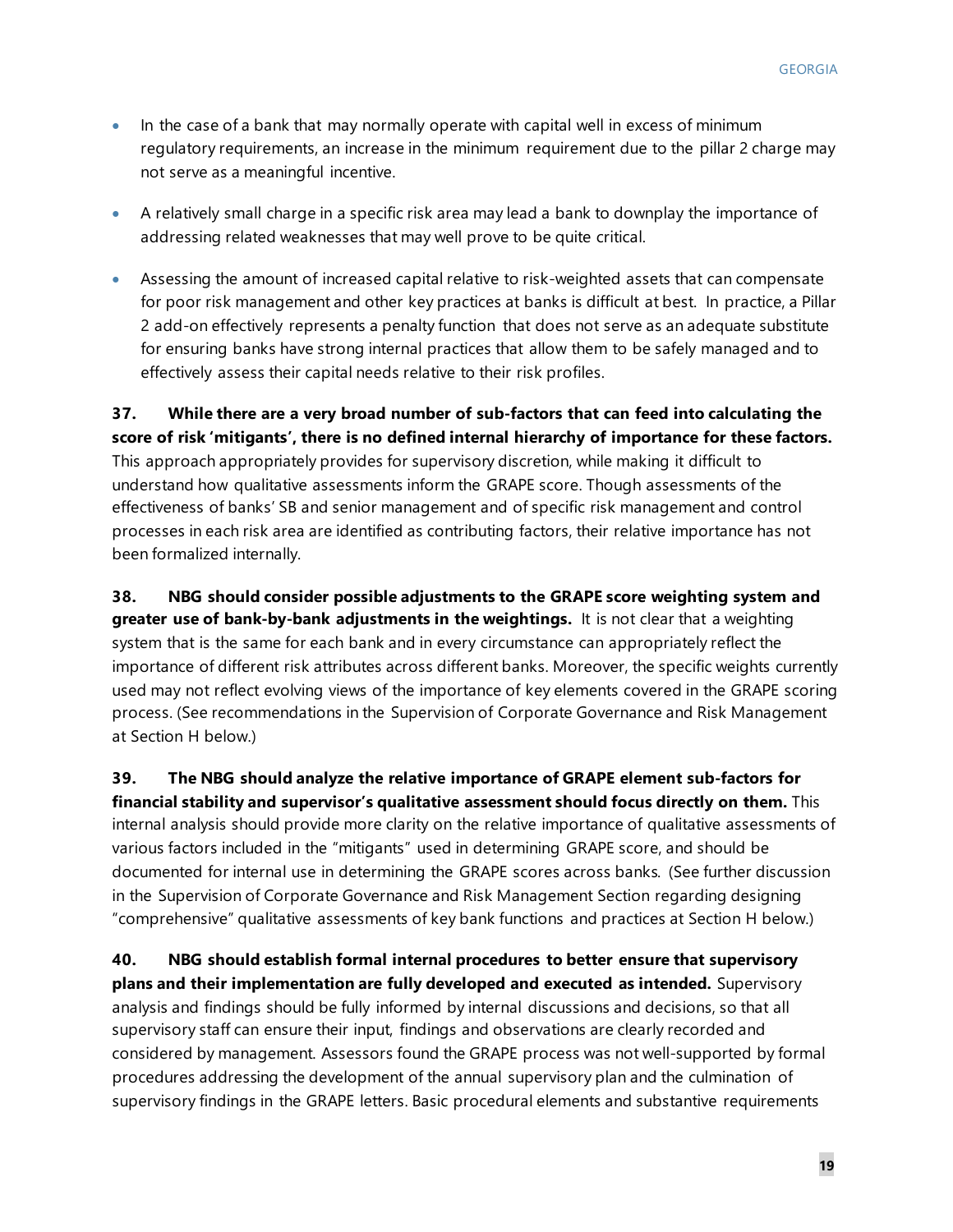were found lacking or unclear and not formalized. The review reflected a need for greater clarity regarding roles and responsibilities, timelines, review processes, and documentation requirements. The NBG should develop formal internal documentation that set forth the policies, procedures and approaches to its supervisory review and evaluation process and provides requirements for examination processes.

**41. NBG should establish venues and processes for coordinating and sharing supervisory findings across groups (beyond the "four eyes" principle).** NBG's supervisory function is conducted across three departments (Banking Supervision, Specialized Risks, and Supervisory Policy). NBG staff communicate frequently across the various supervisory departments to plan and decide supervisory actions; though established procedures are lacking. It is essential that these three groups communicate and coordinate the development of supervisory risk assessments and findings, bringing the firm-specific analysis together with horizontal or peer analysis. NBG staff clearly communicate frequently across the departments. Yet, the process by which supervisory issues and findings are vetted and developed is not clearly established within the GRAPE framework. There is no clearly established venue or process that provides opportunities for challenge and dissent; nor is there a channel through which staff can report real or perceived distortions to the supervisory process (anonymously or otherwise).

**42. The FSSC is considered by NBG to be a sharing and coordination venue for supervisory issues, but a staff-level forum or process should be considered.** The FSSC properly is focused on high-level, sensitive, and significant supervisory actions that require or deserve the attention of the Governor and Vice-Governors. Open vetting of more routine supervisory analysis, the opportunity to discuss and challenge supervisory findings, would be enhanced should a staff-level forum be established. (See discussion above at para. 20)

**43. NBG should establish a more formal structure related to communication with banks' supervisory boards, which should include an annual meeting to ensure board members have a clear understanding of the NBG's views of practices at the bank.** Communication and contact with the supervisory boards are conducted from time to time and primarily are conducted by the Vice-Governor and Governor. There is no regular schedule or structure for such meetings. NBG staff, management and senior leadership can meet with banks' supervisory boards and key risk and audit committees. Meetings with banks' supervisory boards are understandably held less frequently than meetings with bank line or senior management. NBG staff does meet periodically with heads of internal audit and the supervisory board's audit or risk committees. A more formal structure regarding the timing, purpose, and scope of regular meetings with banks' supervisory boards could improve communication with supervisory boards regarding material supervisory findings. For example, an annual meeting to present the GRAPE letter could be held, supported by a discussion of key risks and issues together with the NBG's remediation expectations. Such communication would reinforce the importance of SBs' responsibilities for ensuring effective risk management and controls frameworks are in place and working as intended, while also highlighting its responsibilities for oversight of senior management. This can be a good practice and should be complemented by direct periodic discussions, which should include providing NBG supervisory staff views on how the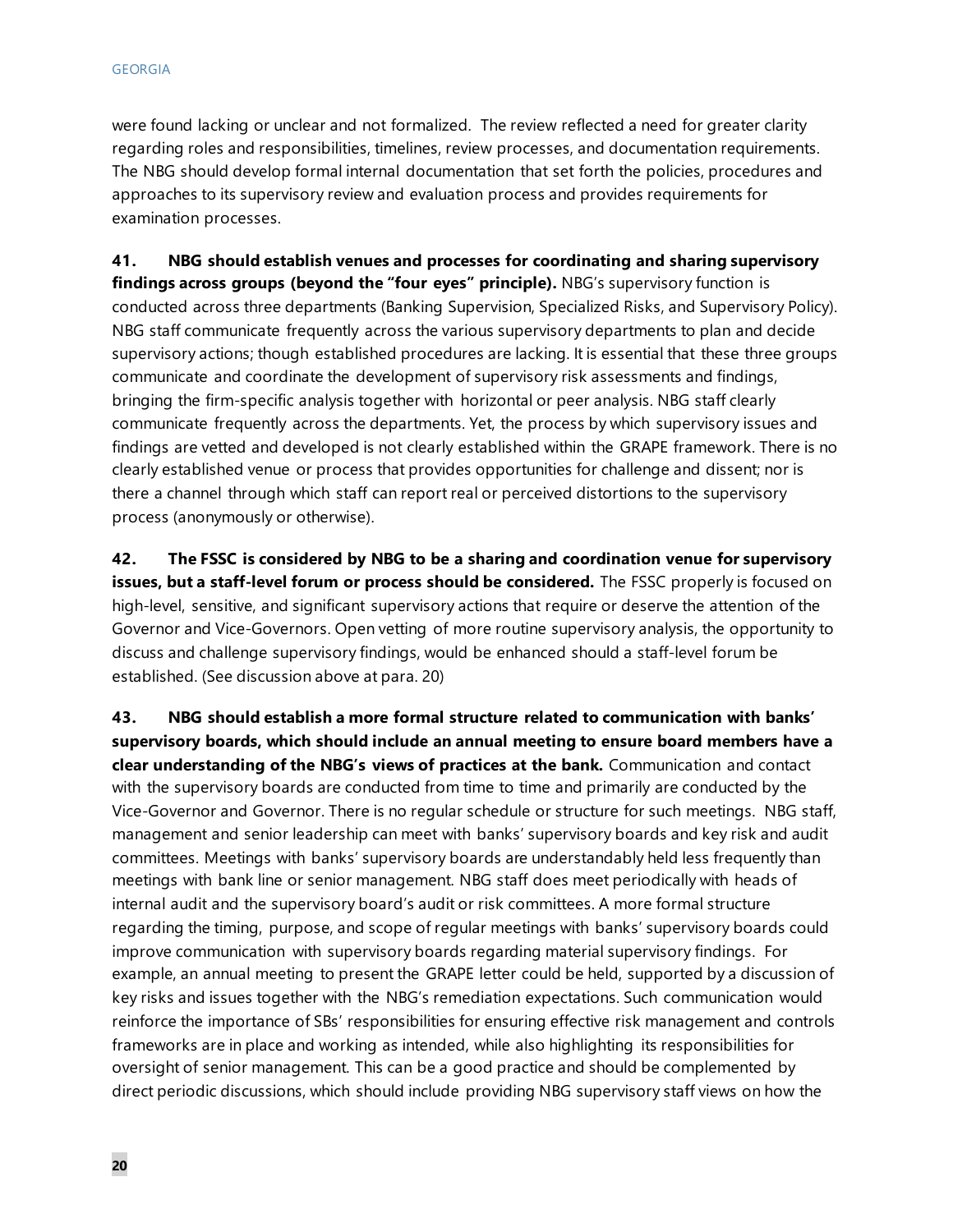quality of risk management and control practices is taken into account when assessing the quality of SB oversight of the effectiveness of these practices relative to risk appetite and risk profile.

### **44. External auditors are not presently, but should be, routinely contacted to identify weaknesses in banks' risk management practices or reporting, or potential supervisory concerns.** External auditors are legally required to notify the NBG if they are made aware of a material issue. Under the regulation on External Audits of Commercial Banks, an auditor must notify the NBG "no later than 5 business days after identification" of material adverse changes regarding the banks business or risks, among other matters. NBG has recently issued an updated Framework for Communication with Auditors intended to establish principles regarding and facilitate communication between the NBG and external auditors. The Framework sets out principles that support more frequent communication between the NBG and external auditors and encourages sharing of material information relating to significant risks observed at the bank. Under the Framework, communication is encouraged when the need suddenly arises due to issues or trends that change the risk assessment of the bank. The Framework anticipates that detailed procedures will be established to support frequent flow of material information of importance to supervisors. NBG should fully implement changes in this area and take steps to seek deeper and more frequent, regular contact with external auditors to leverage their analysis and information to support supervisory oversight and enforcement.

### **C. Corrective Actions, Enforcement of Supervisory Directives, and Early Remediation**

**45. Recent legislative amendments provide NBG adequate authority to take and enforce supervisory actions**. In 2019, the NBG Law was amended to clarify NBG's authority to impose supervisory measures, sanctions and other directives and actions. The amendments provide broad authority to impose "…one or several supervisory measures and/or sanctions…" in response to violations of law, standards or instructions, including engaging in "unsafe and unsound banking practices" and where "risks have been identified through the supervisor review and evaluation process (including the General Risk Assessment Program)." (Article 30, ACB Law) Further, 2017 amendments to the NBG Law extended NBG authority more explicitly to the "banking group."<sup>[7](#page-21-0)</sup>

**46. As noted above, NBG communicates its supervisory findings and directives through a variety of channels; however, the annual GRAPE letter maintains preeminence in communication with the banks and their supervisory boards.** In an environment of daily contact and interaction, NBG's supervisory approach allows for the development and issuance of supervisory actions at any time during the "continuous" supervisory cycle. Supervisory directives can take the form of emails, letters, or formal directives. Issue-specific emails or supervisory letters are generated where considered necessary and appropriate. Even though supervisory directives can take many

<span id="page-21-0"></span> $7$  Banking Group extends to the bank, its parent (holding company) and their (bank and bank holding company) subsidiaries, associated and joint companies that are at the same time financial institutions and/or legal entities engaged in banking related activities both within a country and abroad. Bank holding (parent) company is defined as an entity which owns more than 50 percent of a bank's shares or controls a bank. (Article 49 NBG Law).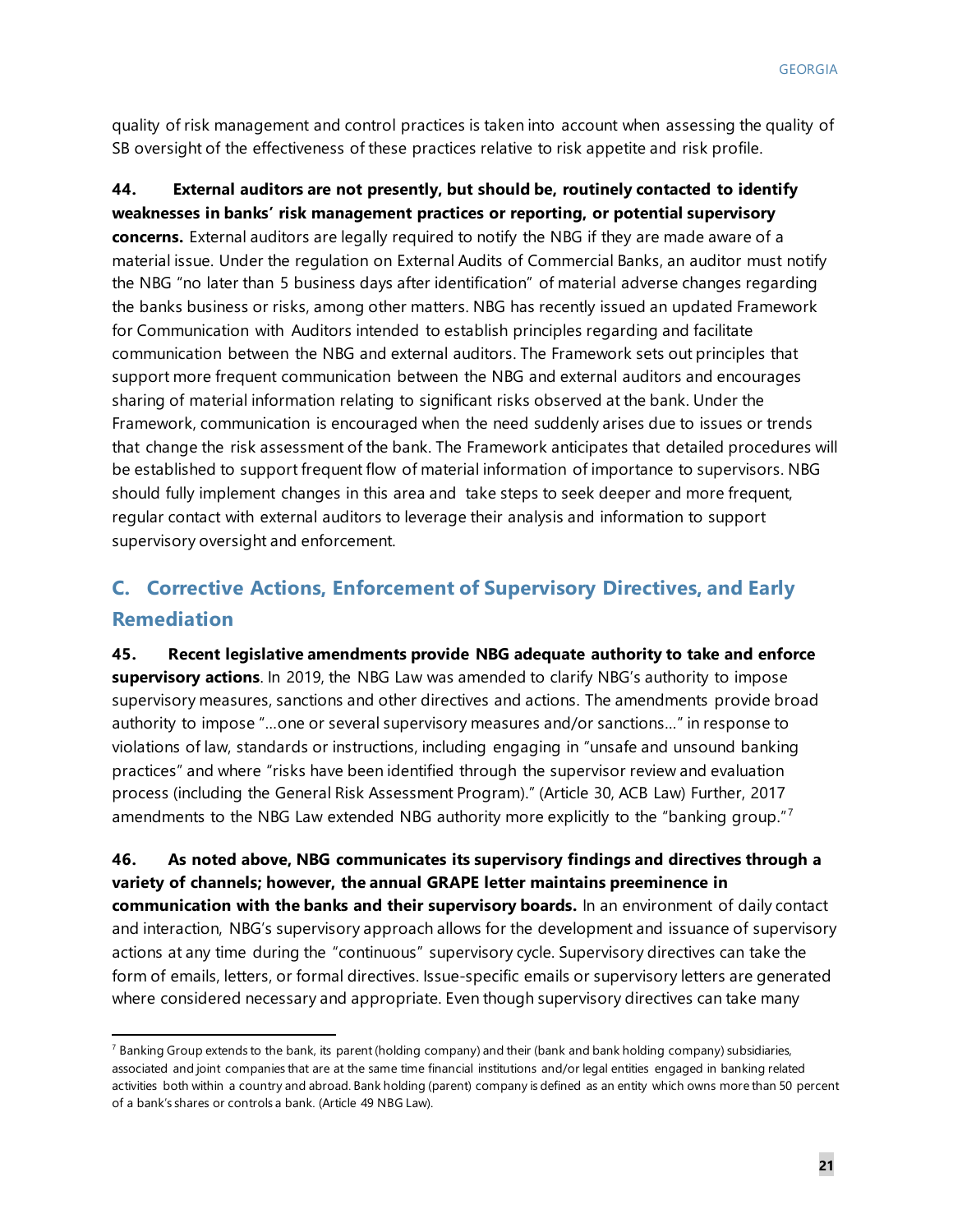forms and channels, the annual GRAPE letter is the primary mode of supervisory communication regarding risk management issues and major supervisory concerns and seeks to reflect the culmination of supervisory findings over an annual period. GRAPE letters address material weaknesses that have been identified by supervisors during the examination cycle and reflect determinations ranging from reporting violations to issues that demonstrate the application of supervisory judgement and discretion (e.g., large exposure limit violations and issues arising from related party transactions). The GRAPE letter is sent to bank senior management and in certain cases to the supervisory board. The findings in the GRAPE letter are discussed with bank management before a final GRAPE score (and surcharge) is settled. The GRAPE letter and capital surcharge applied is the preeminent if not primary enforcement mechanism employed to incentivize banks' remediation of identified supervisory issues.

**47. GRAPE letters should be enhanced to provide more clarity regarding the prudential objectives and should specifically describe actions banks are required to take to remediate areas of weakness**. The GRAPE letters provide high-level discussions of key supervisory findings and operate primarily to communicate and support the NBG's determination of the bank's net GRAPE buffer. Details regarding the underlying assessment of specific practices warranting remediation, the prudential objectives and expected or required remediation actions to be taken by the bank (including the development of a remediation plan) are not clearly set forth. NBG discusses its findings set forth in the GRAPE letter to ensure bank management is aware of prudential considerations. In some cases, banks provide a written response and action plan detailing a remediation plan. As part of its continuous supervision approach, NBG staff monitors open issues and follows-up to seek that the remediation steps are completed.

**48. NBG should require banks to develop remediation plans to address identified supervisory concerns; such plans should be formally reviewed and approved by NBG and the closure of supervisory issues formally accepted by NBG.** Often, NBG supervisory directives will result in the banks' development of a remediation plan. These plans are not always fully documented, nor is there an explicit process by which NBG reviews and approves such plans. To ensure the completion of remediation actions, NBG staff monitors the banks progress towards remediation on a 'continuous' or daily basis and is aware of status. Once remediation is validated (see below), NBG should then 'sign off' or confirm the remediation of the supervisory issue. More formal practices would improve prompt remediation, utilize bank resources to conduct validation efforts, and enhance supervisory communication with bank management and supervisory boards. Banks' willingness or capacity to address supervisory concerns in a timely manner should be taken into consideration in evaluating effectiveness of SBs and senior management.

**49. NBG should develop more formalized internal procedures, internal governance and controls related to the issuance of and follow-up on supervisory directives.** NBG follows a 'continuous supervision' approach and allows flexibility in allowing supervisory actions to be issued at any time and at any level. Staff assigned to the individual bank maintain a listing of open supervisory issues and monitor remediation in their day-to-day contact with the bank. The review found no internal procedures surrounding the development, issuance, monitoring, tracking, and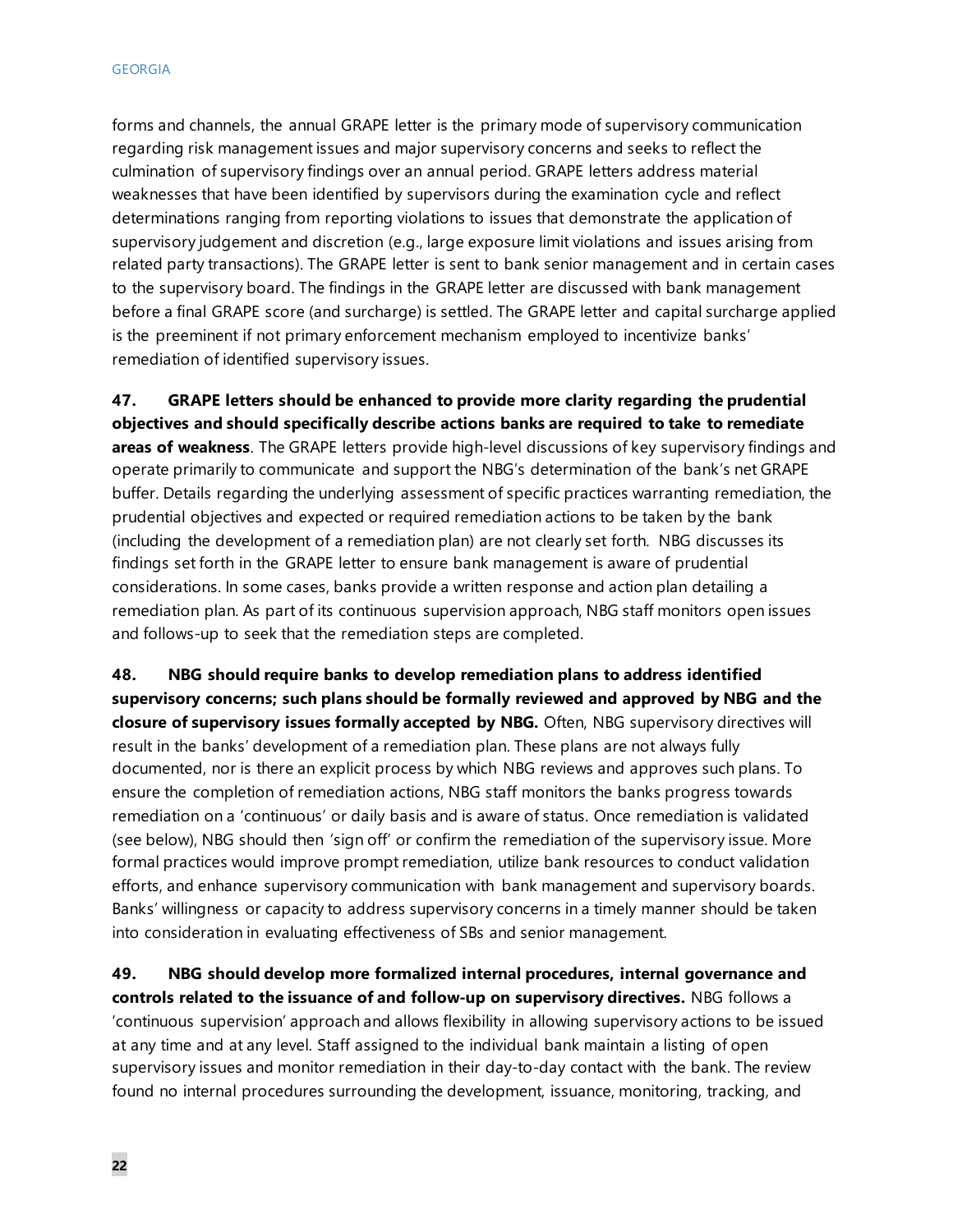closing out of supervisory issues or directives. There is no management report or database which tracks the number, type, status, opening or closing of supervisory issues, or serves to flag over-due, late, or overly extended remediation actions. It is, accordingly, difficult to assess whether the ongoing monitoring of the banks and the process to issue and monitor open supervisory issues and remediation actions has resulted in an effective and timely supervisory response. A formal management system (e.g., monitoring software) and related procedures would enhance the effectiveness of management oversight, internal controls and governance.

**50. NBG should consider keeping any related supervisory restrictions or actions in place until the remediation of a significant deficiency it has communicated to the bank has been evaluated and approved by banks' internal audit functions.** NBG should generally not accept as complete a banks' remediation actions for supervisory directives on significant matters until the internal audit function has assessed, validated and reported to the banks' SB (Audit Committee) that the remediation is complete and appropriate. NBG would thereafter review the bank's response and reach its own determination whether to consider the supervisory issue remediated. The SB should be held responsible and accountable for ensuring the effectiveness of the internal audit function, including its capacity to serve in this role. (See comments below in the Supervision of Governance and Risk Management at Section H for further discussions of supervisory assessments of internal audit.)

**51. The rules, guidelines and practice implementing the ACB Law's flexible framework do not guard against undue delay in taking appropriate corrective actions.** there are no rules-based or qualitative guidelines for issuing or taking corrective actions that ensure that supervisory responses are taken early on and that guard against undue delay in enforcement. There are no internal criteria for identifying or declaring an institution as a 'problem bank' subject to early remediation or corrective actions. The 2019 amendments to the NBG and ACB laws related to early intervention are effective to equip the NBG with resolution powers and establish requirements for recovery and resolution planning. These powers, along with NBG's broad set of enforcement powers and tools under the ACB Law, provide ample authority for the NBG to intervene early and seek prompt remediation of identified supervisory issues. However, the implementing rules, guidelines and practices should reflect a framework supporting the exercise of such broad powers at an early stage and that protect against undue delay.

**52. NBG should consider the development of an early remediation framework and pursue regulatory changes (or changes to GRAPE) that would set out prompt corrective action triggers.** GRAPE principles encourage the identification of problems "at an early stage and implementing appropriate corrective measures to eradicate them"; but it does not provide a framework or guidance for monitoring or analysis of early warning indicators that would drive early remediation. NBG supervisors are aware of factors that can provide an early warning of emerging or uncontrolled risk at its supervised institutions, however the overall approach to early remediation, the factors or indicators that are to be monitored, any trigger levels or measures to be employed is unspecified. As an element of the overall review of GRAPE and related procedures, NBG should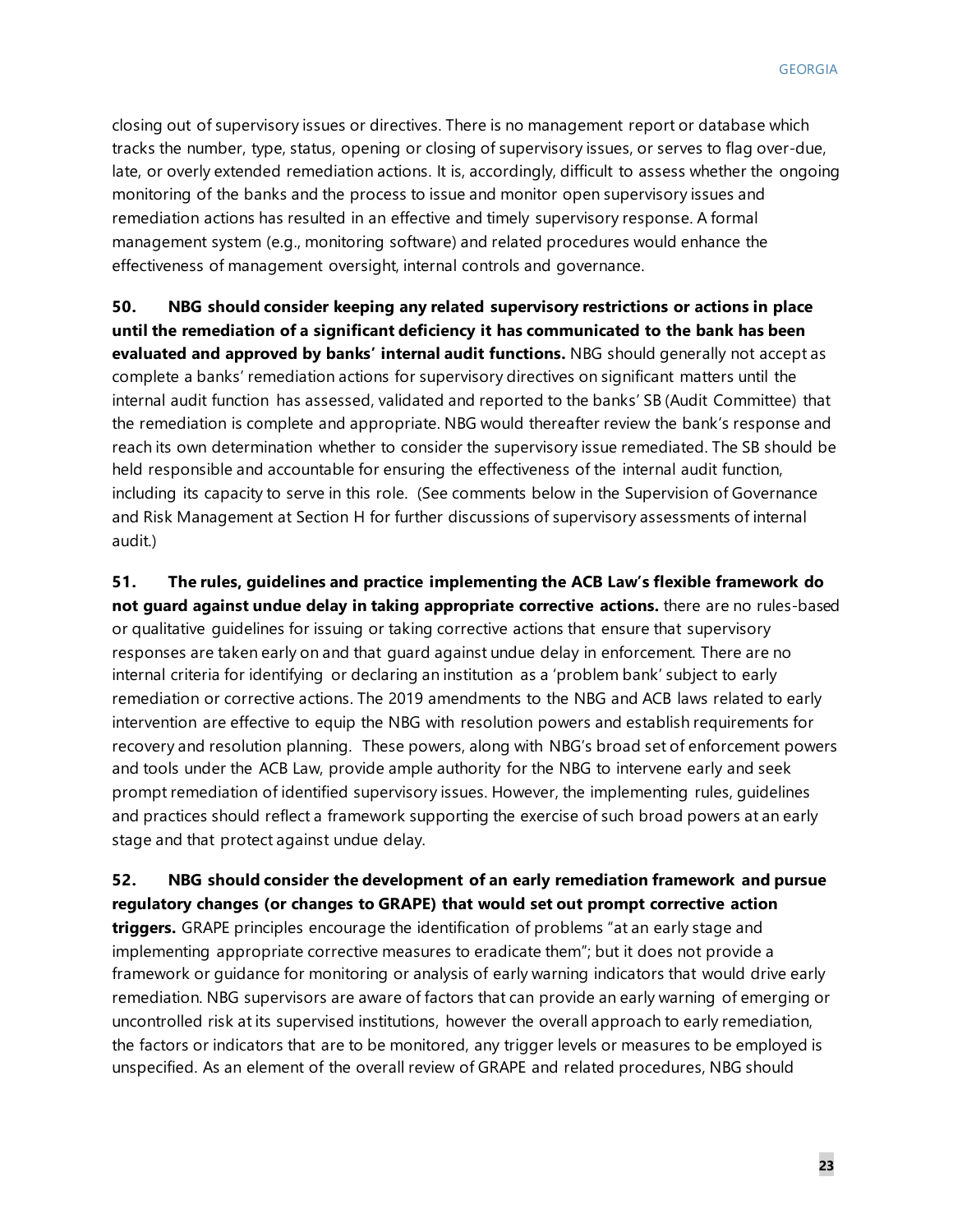consider adoption of an early remediation framework; such an effort could coincide with the evolution of banks' recovery plans.<sup>[8](#page-24-0)</sup>

### **D. Licensing and Transfer of Significant Ownership**

**53. NBG has addressed most identified gaps in legal and regulatory standards related to licensing and approvals and it continues to clarify its regulatory standards regarding transfers of significant ownership.** The 2014 FSAP made several recommendations for changes in legislation to ensure that NBG was provided explicit powers related to licensing review and approvals. Legislative and regulatory responses have been enacted, and additional amendments are in process. See BOX 3 and Appendix 1.

**54. NBG maintains a detailed understanding of the ownership structure of its banks.** The ownership of the two listed D-SIBs is more readily transparent, while information on the ownership structure of the remaining institutions not subject to securities disclosure rules are otherwise revealed in annual and periodic reporting. Under NBG requirements, all banks submit a "Pillar 3" report, which is published quarterly. These reports must describe the current ownership structure of the banks. Pillar 3 reports are required to include a list of shareholders owning 1 percent or more of issued capital, a list of bank beneficiaries showing indirect and direct holders of 5 percent or more of shares. The Pillar 3 reports vary in level of detail given the complexity and sophistication of the bank.

**55. Non-resident ownership presents challenges to monitoring suitability and changes to ownership structures, but NBG has been able to obtain necessary information to gauge suitability.** There are no restrictions on foreign ownership under NBG law and non-resident ownership of Georgian commercial banks is prevalent.<sup>[9](#page-24-1)</sup> As a result, the assessment of ownership structures and monitoring changes in ownership and suitability criteria can be complicated. NBG possesses adequate authority to obtain needed information, staff appreciates the related complexities and act to fill any information gaps as best practicable.

**56. NBG should further clarify its standards to ensure that material changes in the suitability of significant shareholders or controlling interests, including beneficial owners are reported in a timely fashion**. The prior FSAP recommended that NBG make it legally binding for banks to notify the NBG as soon as they learn of material information that might negatively affect the suitability of a major shareholder or a party with a controlling interest in the bank. The amendments made to the ACB law (paragraph 6 of Article 8/1), do not appear to fully address this recommendation. Under the amended provisions, a "bank shall immediately notify the National Bank about any change in a fit and proper criteria related" to its shareholders. The language plainly requires banks to notify NBG of changes that the bank makes to its suitability criteria. NBG interprets

<span id="page-24-0"></span><sup>&</sup>lt;sup>8</sup> For additional information regarding early supervisory intervention frameworks and approaches refer to: FSI Insights on policy implementation No 6; *Early intervention regimes for weak banks* (Svoronos; April 2018); and *Frameworks for early supervisory intervention* (BCBS; March 2018)

<span id="page-24-1"></span><sup>&</sup>lt;sup>9</sup> The vast majority of NBG supervised commercial banks are foreign owned. As of EOY 2019, just under 90 percent of bank assets and stockholder equity was held by non-resident beneficial owners.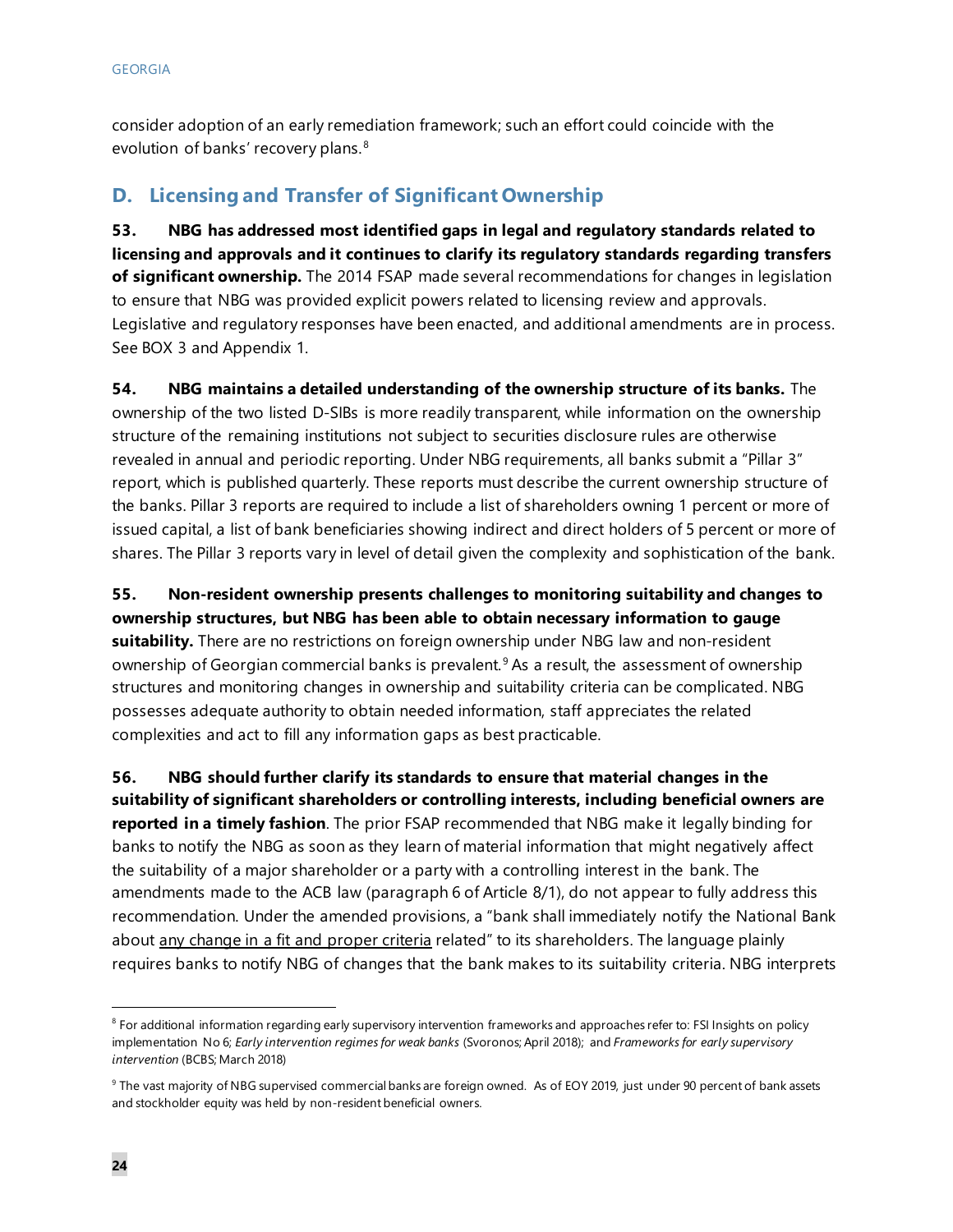the provision as also creating an obligation on banks to notify NBG of any actual changes in suitability. In practice, banks have failed to notify NBG of material events that have presented suitability issues. , Banks may not consider themselves obligated to bring forward material changes in suitability under the existing law. To clarify the amendment, NBG should issue guidance to banks that sets forth NBG's interpretation and its supervisory expectations.

### **Box 3. Improvements to Licensing and Transfer of Significant Ownership Laws and Regulations**

A regulation on "Licensing of Banking Institutions" was approved in 2014, and in addition, in 2017 legislative amendments to the ACB Law and NBG Law were adopted to address identified gaps.

These new requirements specify criteria applied to assess ownership/group structure and provide that group structures and ownership should be transparent and not pose a threat to effective supervision, safety and soundness of the bank, or the financial sector. Information on ownership structure is detailed and includes requirements for disclosure on all ownership levels including direct shareholders, interim owners and beneficial owners holding "significant share."1 (Requirements are set forth in paragraph 3 of Article 3 of ACB law).

Additional amendments addressed NBG's review and assessment of the supervisory board, audit committee and directors, including information on their qualification, criminal records and on the solvency/insolvency and financial liabilities. (in paragraph 4 of Article 3 of ACB law). The assessment must extend to a review of the internal governance and risk management frameworks and policies and assessment of business plan (See detailed requirements on business plan in paragraph 6 of Article 3 of ACB law).

Similarly, NBG has enacted recommended changes to its laws governing transfers of significant ownership and major acquisitions. These amendments expand the definition of "significant shareholder" to include persons "acting in concert" and authorized NBG to require banks to change ownership or group structure if such structures hinder effective supervision, among other changes.

Amendments to the ACB Law ensure that ownership structures are fully elaborated in any licensing applications and must provide information regarding 'fit and proper' of bank administrators. (See, Regulation on Fit and Proper Criteria for Administrators of Commercial Bank). Further, suitability criteria for significant shareholders are defined by the ACB Law (Articles 5 and 8(1)).

NBG is working to implement further enhancements to its regulatory standards in terms of transfer of significant ownership. To be in full compliance with EU standards, NBG has developed the new draft rule "on the acquisition of qualifying holding in commercial bank." The approval of this rule is postponed due to the temporary moratorium on introducing new supervisory requirements during the Covid-19 pandemic. Important additional clarifications are being addressed in the draft rule. These include clarification to key terms such as "controlling share", "significant influence", "acting in concert", "indirect acquisition" and prescribes additional circumstances which should be considered when assessing each of them.

1 Significant share was defined as "direct or indirect ownership of 10 percent or more of the bank's authorized or issued capital or/and voting shares by a person or partners (shareholders) acting in concert or an opportunity to have significant influence over commercial bank by a person or partners (shareholders) acting in concert regardless their share in capital or/and voting shares." "Significant influence" was defined as "as a right to take part in decision – making process with respect to financial and operational policy, which does not represent control or joint control over such policies. (Article 1 Par. z5, ACB Law)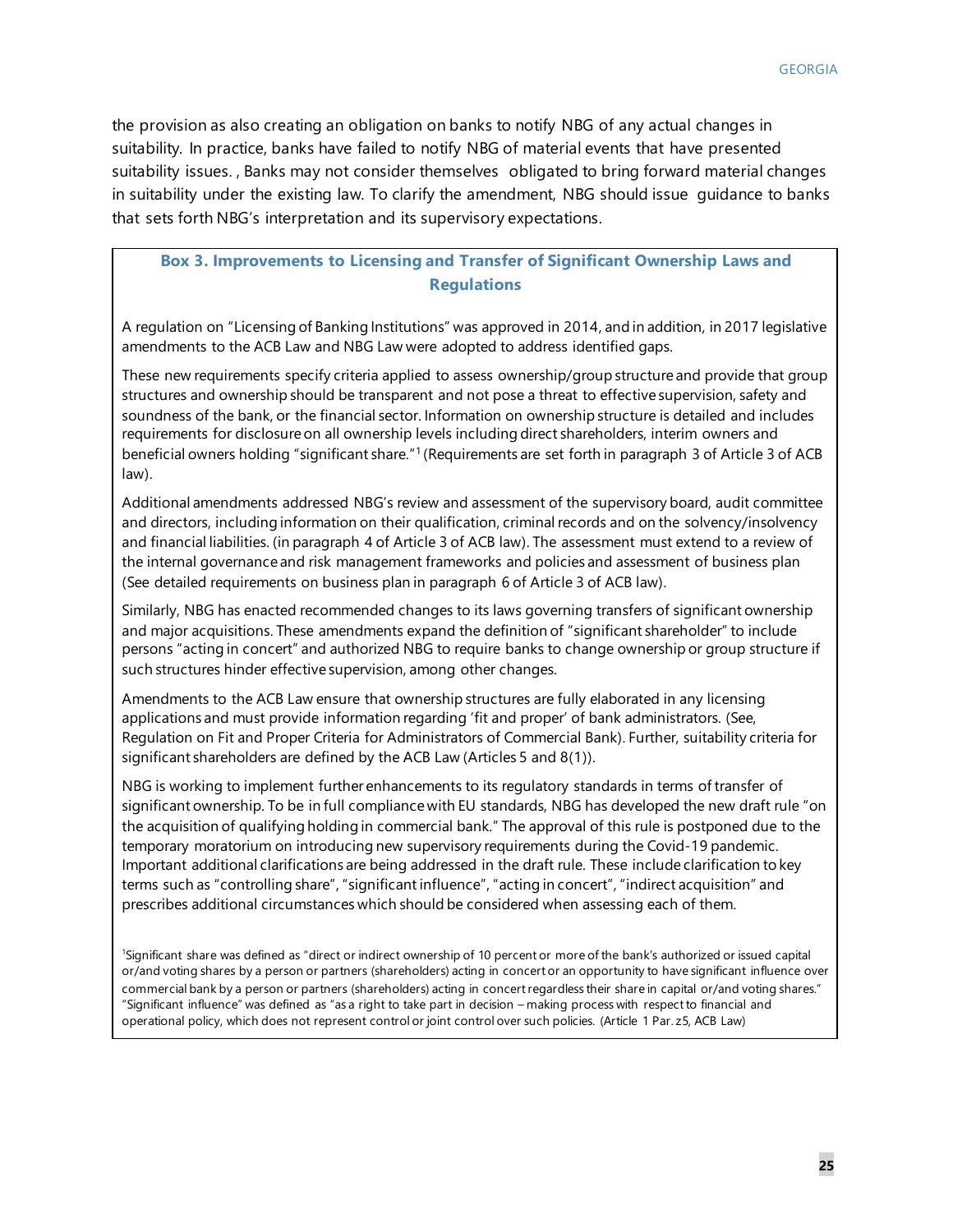**57. The lack of any supervisory authority to enforce a direct reporting requirement and penalize banks for not informing NBG regarding material changes or events could result in potentially unsuitable ownership.** This reporting gap is known and has been filled by NBG staff periodic monitoring of available public sources to track events related to identified shareholders and beneficial owners. Given the complex structure of certain large, commercial banks and the nonresident ownership structure, NBG staff is faced with the burden of constantly monitoring multiple parties and jurisdictions for events that may materially impact suitability of a wide range of significant shareholders and beneficial owners.

### **E. Supervision of Corporate Governance and Risk Management[10](#page-26-0)**

### **Supervision of Corporate Governance**

**58. Since the prior FSAP, the NBG has implemented a comprehensive Code of Corporate Governance (CCG) and increased the supervisory emphasis on corporate governance.** However, NBG is still relatively early in the process of overseeing full implementation of those requirements by banks and incorporation into ongoing supervision processes. Hence, more work is needed to ensure effective implementation of these rules The CCG is consistent with international standards. The CCG and other regulations and laws cover the broad spectrum of expectations for banks' supervisory boards and senior management such as board structure and composition, including required risk and audit committees, minimum number of independent directors, fit and proper criteria, etc. Additionally, the CCG articulates the responsibilities of supervisory boards and senior management with respect to risk management and internal control frameworks and practices. Consistent with international practices, supervisory boards are responsible for setting the risk appetite of the bank and ensuring the existence of effective and independent risk management and control functions that are commensurate with the risk appetite and associated risk profile of the bank. This includes responsibility for the oversight of senior management to ensure they are effectively carrying out their responsibilities with respect to risk management and controls practices.

### **59. NBG has taken an important step towards improving banks' CG by strengthening requirements for independent directors and key board committees, including for audit and**

**risk.** Recent changes (passed in February 2021) will require that the chair of the SB be an independent board member. Combined with enhancements to regulatory requirements for related party transactions, the evolution to greater independence of SB members should: 1) allow for clearer distinction between board and senior management-level responsibilities; 2) reduce the occurrence of executive board members' dominance of the SB and 3) enhance efforts to ensure related party transactions do not pose undue risks to the banks. (see more below on related party transactions).

### **60. The NBG should consider more heavily weighting its assessment of the effectiveness of the SB and senior management in ensuring an effective risk management framework in its GRAPE process for determining the value of risk "mitigants" and should consider increasing**

<span id="page-26-0"></span> $10$  The review of risk management focused both broadly on select BCP 15-related issues and specifically on Credit Risk, including concentrations and related party transactions, Liquidity Risk and Capital adequacy-related assessment practices (e.g., ICAAP).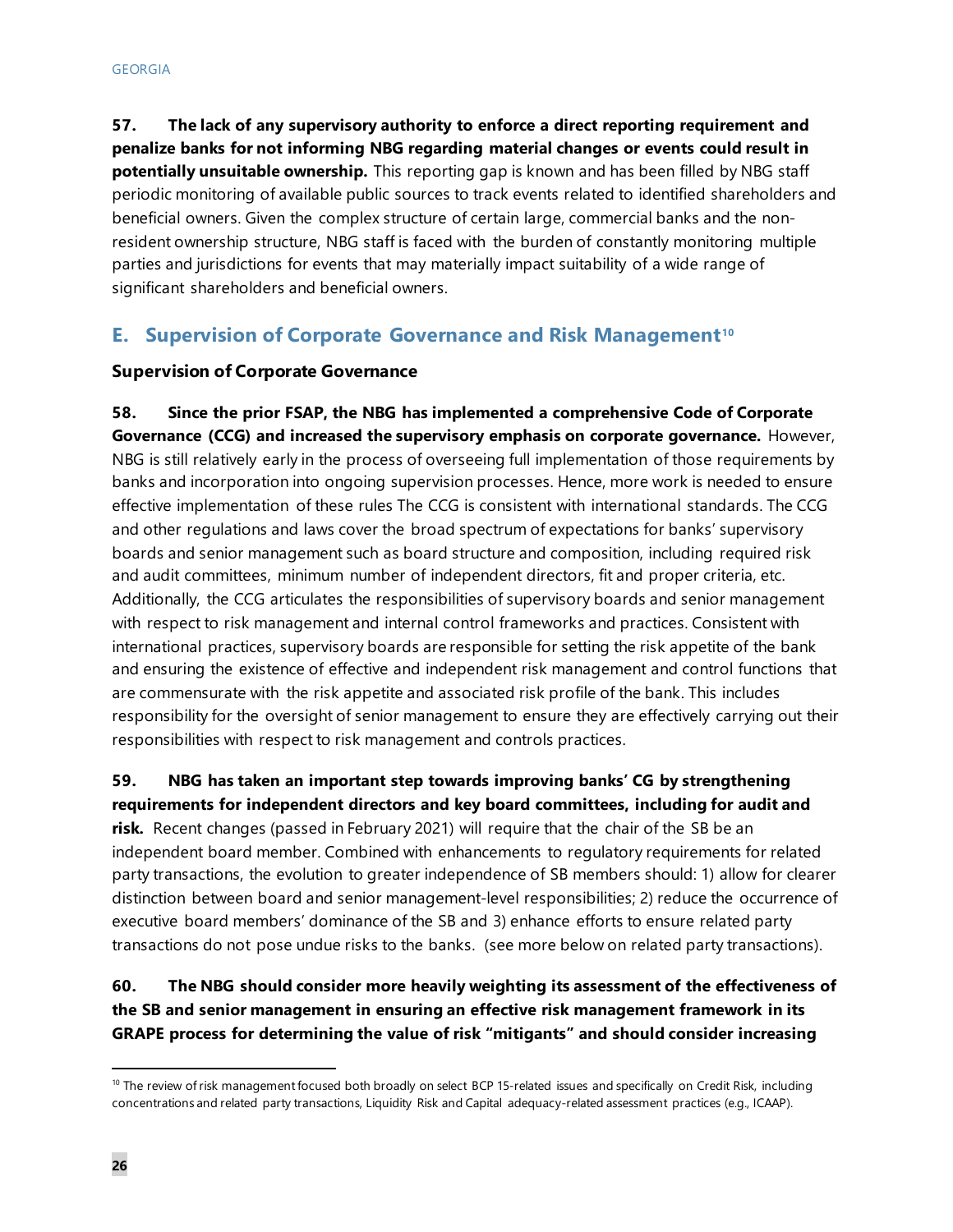**the weighting of the broader CG element in GRAPE.** The effectiveness of the SB with respect to the risk management framework should also serve as a key element in determining the overall CG GRAPE assessment. Currently, the GRAPE process addresses the effectiveness of the SB in this regard in two ways: 1) as a 'mitigant' that serves as an offset to inherent risk in each risk category and 2) as a component of the broader GRAPE assessment of CG. It is not clear the extent to which the assessment of a bank's risk management and internal control practices impacts each of these GRAPE score components and what contribution that makes to the GRAPE buffer requirement. From the perspective of effective prudential supervision and the BCP, the role of the SB in this regard is among the key elements of its responsibilities.

**61. NBG communications with banks' SB should indicate more clearly the NBG's view of the effectiveness of SB and senior management in carrying out their respective roles (see also para. 42)** When there have been significant weaknesses noted in risk management independence, capability or practices, internal audit independence, capability, or practices, and/or in other important internal control processes, these should be significant negative factors in assessing SB effectiveness and CG. The weaknesses identified and their importance in the NBGs' assessment should be communicated in writing directly to the SB to ensure it is aware of NBG supervisors' concerns. This should also be used to reinforce the message that it is the SB that is ultimately accountable for ensuring an effective risk management framework and risk governance and overseeing management's execution of its responsibilities.

**62. Greater supervisory emphasis should be placed on the role of internal audit and the audit committee in supporting the SB mandate of "ensuring compliance with all regulatory and supervisory requirements", as required by Article 4 of the CCG.** In addition to current practices through which supervisors meet with internal audit and review internal audit reports and minutes of audit committee meetings, NBG should explicitly assess if internal audit functions effectively fulfill their role as the third line of defense. This should include assessing the extent to which internal audit is actively identifying risk management and control weaknesses, reporting those to the board and serving as the eyes and ears of the SB. Where significant internal audit weaknesses exist – which may be demonstrated by supervisors identifying weaknesses in bank practices that internal audit did not identify -- these should not only be communicated to the SB and audit committee, but they should also be clearly indicated as an important negative factor in assessing overall CG.

#### **Supervision of Risk Management**

**63. As noted above, NBG supervision uses a risk-based approach, with more attention given to the largest banks and those where there are identified concerns.** A significant share of supervisory staff resources is spent on risk assessments and monitoring risks on an ongoing basis, including checking positions against regulatory requirements and limits. Given the size and complexity of the banks, the risk assessment framework is generally very thorough across key risks, with credit and liquidity risks apparently receiving substantial attention, though it is noted that the NBG is also quite focused on operational/cyber-related risks. NBG bank supervisors with responsibility for the understanding all aspects of the banks are clearly deeply knowledgeable about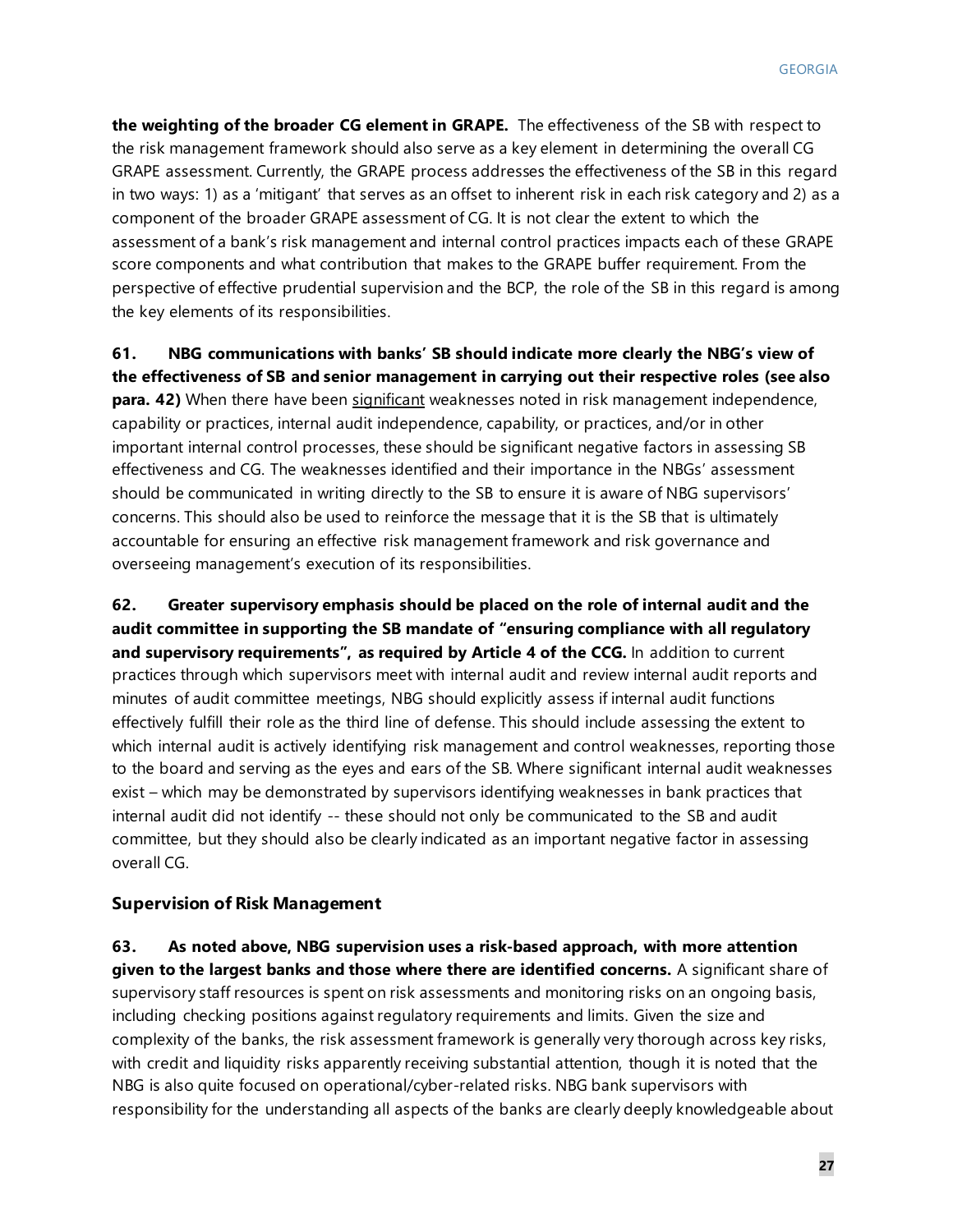the banks and aware of the key risks and can draw on the expertise of Risk Specialists and Policy Experts, who demonstrate a strong understanding of the banks and the risks to individual banks and across the banking system.

**64. As identified in its supervision strategy for 2020-2022, NBG supervision should increase its focus on, and continue to work to enhance its practices for, qualitative assessments of banks' important risk management and control practices.** NBG supervision processes emphasize monitoring and evaluating required regulatory reporting and other information to check banks' compliance with regulatory requirements and limits, as well as to assess banks' 'inherent' risks. These processes are well-developed and represent good practice. Extensive reporting requirements and legal authority to require banks to submit virtually all information needed for effective supervision has allowed NBG staff to develop and maintain a solid understanding of the risks within and across supervised banks and to track banks' compliance with regulations. Reviewers observed that NBG supervisors' knowledge of the activities and associated risks of the banks was quite strong and comprehensive. NBG is well prepared to evolve to an increased focus on qualitative assessments.

**65. For those functions and practices identified as the most important in the internal NBG review recommended above, supervisors should undertake in-depth qualitative assessments on a regular periodic basis.** These assessments should include a significant onsite element and encompass a holistic assessment of, for example, the entire credit risk management framework and function, including the effectiveness of the SB/Risk Committee, senior management, internal audit, and other important control elements. For example, such a review could include assessing the quality and effectiveness of the independent credit risk management functions, the effectiveness of the Chief Risk Officer ultimately in charge of managing them, independence and quality of the internal audit function, and the effectiveness of SB Risk and Audit Committees in ensuring these functions are effective. It could inform views of these parties more broadly rather than just the contribution to the credit risk GRAPE score. For example, it should also influence broader CG assessments. The review would not necessarily have to cover every element described in the NBG's GRAPE assessment guidelines, but rather focus on those determined to be the most critical.

### **66. For D-SIBs, NBG should strengthen requirements for the use of stress testing in internal capital and liquidity management and planning processes to promote greater emphasis by systemically important banks capacity to withstand stressful operating environments.** In addition, NBG should increase its focus on the effectiveness of stress testing processes at D-SIBs. The NBG carries out a periodic supervisory (bottom up) stress testing program which can be used to derive the Net Stress Buffer (see Capital section below) and to inform the risk assessment process. To promote more effective "forward-looking' aspects of these bank's risk management and enhance NBG supervisory practices, supervisory assessments of the banks capacity to carry out effective supervisory and internal stress testing should contribute to assessments of banks' qualitative risk management, internal controls, and corporate governance. For the D-SIBs, emphasis on forward-looking risk management practices is particularly important given the potential negative impact on the economy and financial system should one of these banks become financially distressed or collapse. For systemically important banks, having a well-run internal stress testing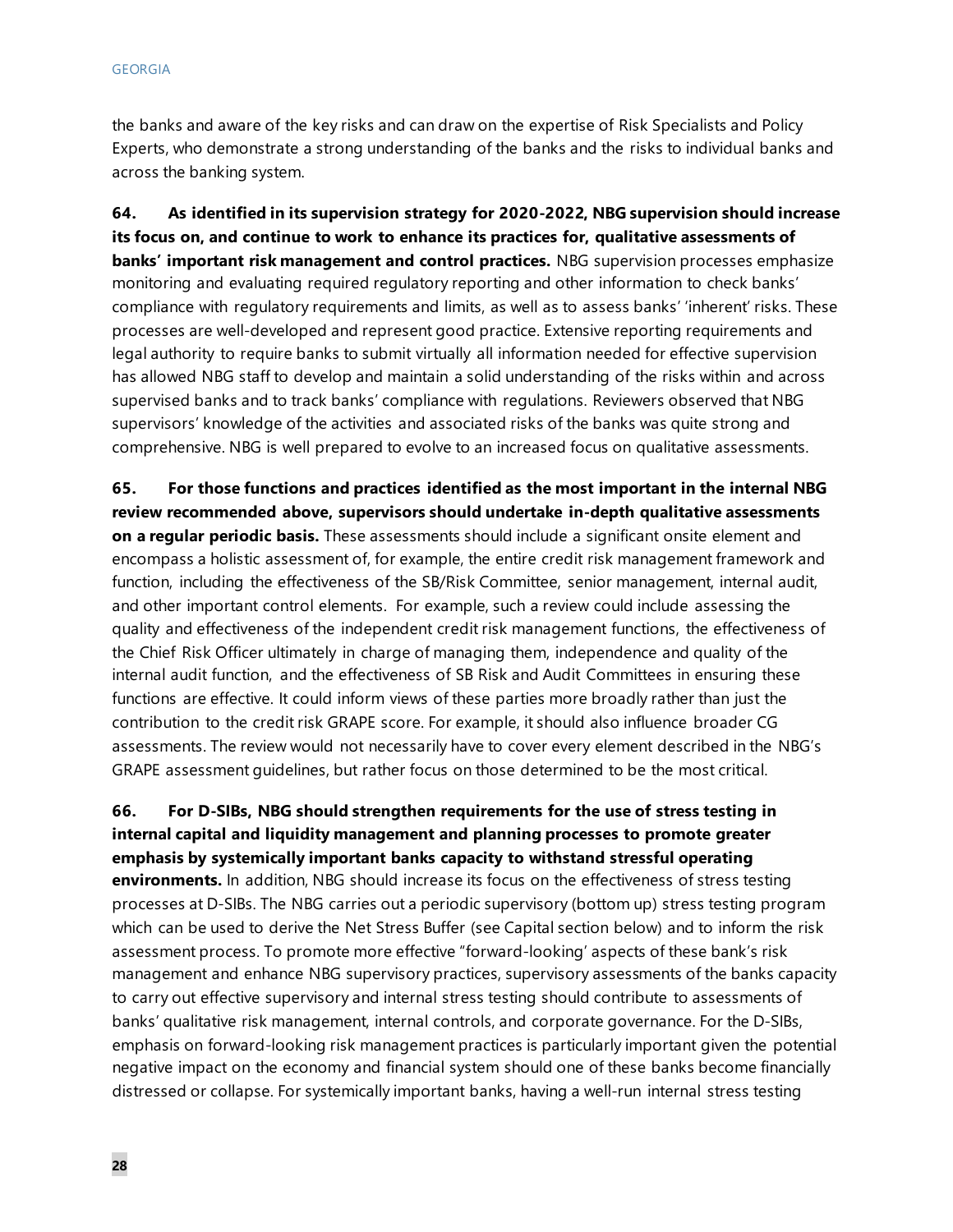program to inform risk appetite setting frameworks and capital adequacy assessments in a 'forwardlooking' manner should be a minimum expectation.

**67. At least for DSIBs, NBG should put more emphasis on ensuring the banks have an effective ICAAP, as required by NBG rules, and that supervisors are assessing banks' ICAAP practices in the context of Pillar 2-related evaluations.** NBG regulations require an ICAAP to be submitted periodically by banks. However, discussions with NBG supervisors indicated this has not been an area of focus for NBG activities so far. Given the importance of ICAAP in assessing the adequacy of banks' capital position and planning processes, oversight of the quality and reliability of banks' ICAAP should be a key part of the NBG supervision process.

**68. For the D-SIBs, NBG should put more emphasis on ensuring the banks' have robust internal capital planning processes and how effectively their risk management and internal controls frameworks and practices support capital decisions.** Decisions regarding appropriate capital levels and distributions (e.g., dividends) are key responsibilities of the SB. Practices necessary to support and inform these decisions include a broad range of risk management and internal control tasks, as discussed above. Consequently, an assessment of the bank's risk appetite, and capital assessment and planning processes provides a good opportunity to gain an integrated view of the effectiveness of key bank practices and risk governance.

### **Credit Risk Management**

**69. NBG supervision of credit risk is well supported by comprehensive reporting requirements and offsite monitoring and analysis is a key component of NBG supervision of credit risk.** Banks provide extensive data that allow NBG supervisors to closely monitor compliance with regulatory requirements, credit underwriting standards and credit decisions, as well as developments in retail, SME and corporate loan portfolios, including related party transactions, large exposures, portfolio asset quality, and loan loss provisioning levels and decisions. The extensive data required of banks in regulatory reporting provides strong support for supervisory analytics and would be a leading practice even in some larger jurisdictions for the purposes of credit risk analysis and assessments as well as for monitoring compliance with credit-related regulations.

**70. NBG should focus more on the quality of banks' internal loan loss classification and provisioning practices, in addition to the focus on the adequacy of banks' actual provisions.**  Where weak practices are identified it should be a clear and important factor in determining the GRAPE score for credit risk. NBG appropriately emphasizes the adequacy of loan loss provisions and has detailed processes for assessing this against regulatory standards, which are based on regulatory loan classification determinations (i.e., Standard, Watch, Substandard, Doubtful, and Bad.) Loan classification is based on days in arrears as well as financial performance of the borrower and collateral, with the capacity to repay and number of days in arrears being key drivers of classification and provisioning. NBG supervisors carry out detailed analyses of banks' loan portfolios and generally play a significant role in driving banks' provisioning decisions, implying weak bank practices relative to NBG expectations. As NBG supervision continues to evolve, the supervisory objective should be for banks to carry out these activities effectively on their own, with any supervisory requirements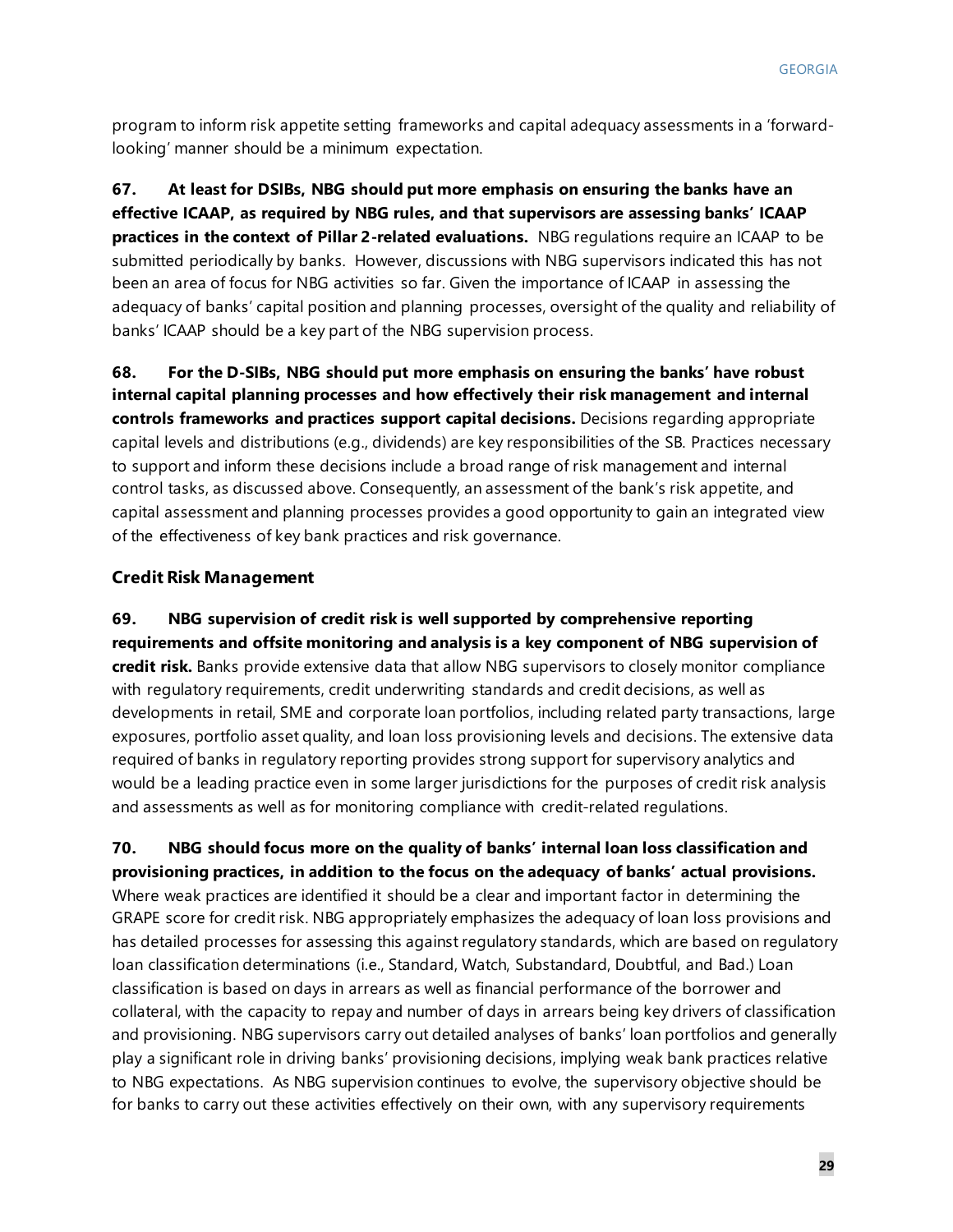serving as a backstop. This will become increasingly important as the transition to IFRS standards for regulatory reporting and accounting, which is currently under way, come into place over the next several years.

**71. Thorough credit risk-related monitoring and analyses is complemented by qualitative reviews of credit risk management to inform the GRAPE process, which incorporates assessments of risk management as a 'mitigant' applied in GRAPE and contributes to the Net Grape Buffer.** These reviews can cover a wide variety of the key elements in a credit risk management framework, including reviewing policies and procedures documentation, checking reported data against credit files or ledgers to assess data completeness and integrity, discussions with risk managers, reviews of reporting to senior management and the board and the other key factors one would expect to see in a well-developed risk governance framework.

**72. While the elements to be reviewed as part of assessing credit risk management are comprehensive, the process for incorporating qualitative assessments into the GRAPE score, including which elements are the most important considerations driving supervisory assessments, should be made clearer internally.** While each of the elements are important, the NBG would benefit from an internal analysis and determination of which of the elements it considers most important. This internal analysis and determination should take as a starting point that it is the responsibility of the SB and senior management to ensure the bank has strong practices and the role of bank supervisors is to assess the quality of the practices and the effectiveness of those responsible for approving and managing them at the banks are carrying out their duties. Currently, credit risk GRAPE scoring does not provide internal guidelines on the relative weighting of various aspects of credit risk management expectations, including the role of the SB and senior management, or internal audit. This makes it unclear what is driving the rating and which components supervisors should emphasize.

**73. NBG has sought to address increased credit risk resulting for COVID-19 largely through suspension or reduction of capital requirements – the CCB has been reset to zero and the CICR was reduced by two thirds – rather than forbearance in loan classifications and provisioning.**  Banks have been encouraged to provide borrowers with repayment moratoriums on a voluntary basis. Loan classification standards have continued to require assessments of borrowers' capacity to repay, though the focus on payment days in arrears is not applied during the pandemic. Pandemicrelated loan-loss provisioning initially included banks carrying out portfolio level analysis and creating general provisions, which have been shifting into loan-specific provisions as the banks have had time to carry out loan/borrower level assessments. NBG provided banks with guidelines for provisioning during the pandemic that assume a three-year recovery period for corporate and SME sectors. NBG closely monitors restructured loans, requiring banks to submit internal risk reports and updated financial statements to assess the adequacy of provisions for restructured loans.

#### **Large Exposures/Concentration Risk**

**74. In 2019 the NBG updated its regulation on the concentration of exposures and large exposures, with the new requirements scheduled to take effect starting January 1, 2022.** (See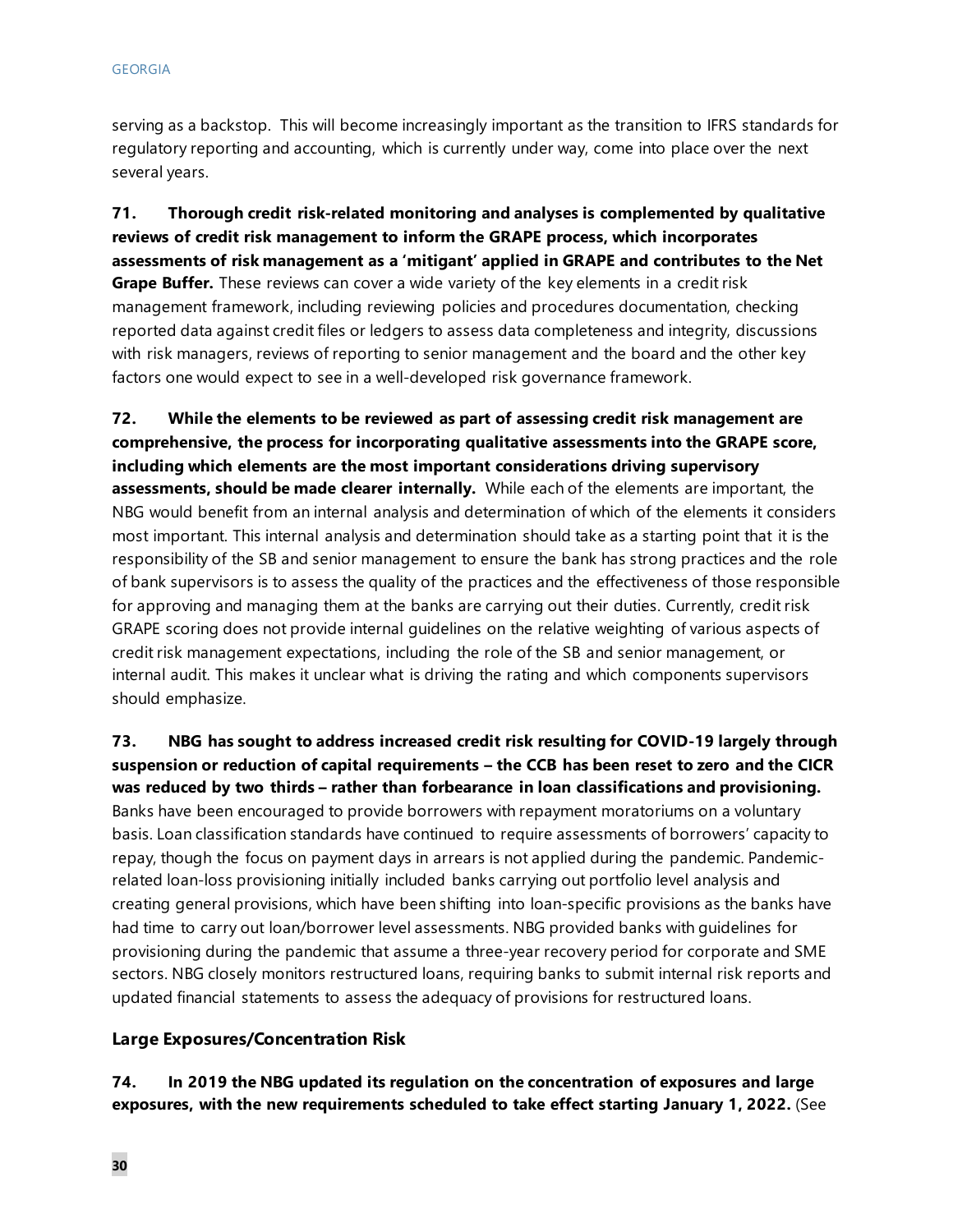Appendix 2 for details on the limits set through the new rule.) Once in place, the requirements – including the definition of connected parties and the use of supervisory discretion in making such determinations – will be consistent with international standards. The rule updates the definition of large exposures and recalibrates large exposure limits, including both gross limits and limits net of credit risk mitigation for individual borrowers and connected groups of borrowers. In addition, the measurement of required limits is scheduled to change from a percentage of Total Regulatory Capital to Tier 1 capital. There are no regulatory sectoral concentration limits in place though NBG does include a measure for sectoral concentrations in its Pillar 2 buffers. (See discussion below in Capital and Liquidity Regulatory Frameworks at Section I.)

**75. Qualitative assessments of large exposure risk management are incorporated as one part of the GRAPE credit risk management processes and inform the Net GRAPE score used to derive the Net GRAPE Buffer.** Assessments include reviewing the limit structure and credit decision making, quality of the data in the required regulatory reports, and checking reported positions against regulatory limits. Banks' SBs are required to set internal thresholds for when a large exposure must be approved by the board, though those thresholds are not required to be set at the same level as the regulatory limits.

**76. Given the importance of concentration risk in the context of the Georgian banking system, consideration should be given to increasing the importance of this risk and associated risk management practices in the calculation of the GRAPE score, the assessment of banks' inherent risks and the prioritization of supervisory plans.** Concentration risk is a particularly important risk management challenge in the Georgian banking system given the small number of large banks and limited capacity for corporate entities to access funds through capital markets. It is a key area of focus for NBG supervisors. While the NBG continues to assess the best way to address this challenge, it has expressed its commitment to promote the safety and soundness of the banking system by ensuring these risks are well identified, constrained by regulation, addressed in capital requirements (Pillar 2 buffer, see below at Section I), and effectively controlled by banks as part of credit risk management practices.

**77. Large exposures to firms, corporate groups and sectors are also addressed in Pillar 2 requirements that include a specific buffer for concentration risk.** (See discussion of the HHI buffer in Capital and Liquidity Frameworks at Section I below.) Pillar 2 buffer calculations for concentrations further address the definition of "control" in determining connected parties and groups and defines standards for assessing "economic interdependence" among a bank's borrowers.

**78. NBG supervisory stress testing can also provide a view of potential vulnerabilities related to various economic sectors to which banks may have large exposures via the stress testing parameters provided by the NBG for banks to run stress tests.** For example, scenario analysis-based stress testing can capture correlations among banks' exposures to certain events. However, the capacity for this to serve as an incentive for banks to actively manage or reduce such correlated exposures is not strong since, as noted elsewhere, there is at this time no hard requirement to hold capital against supervisory stress test results.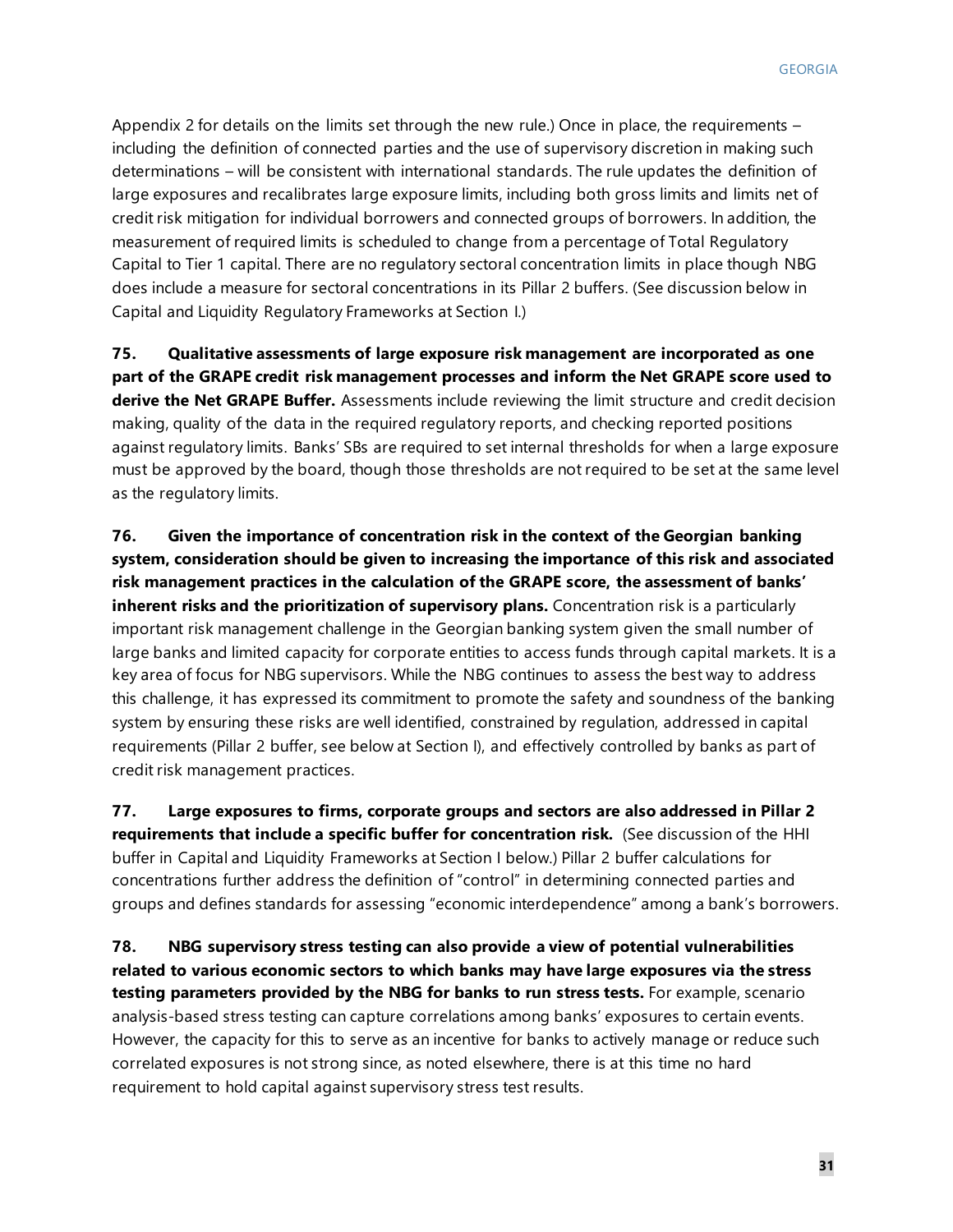### **Related Party Transactions**

**79. NBG was assessed as 'compliant' with Basel Core Principles for related party transactions in the 2015 FSAP and continues to have well-developed processes for monitoring banks compliance with related party transaction regulations.** The NBG issued the "Regulation on the Management of the Conflict of Interests" in 2015, which has strengthened the requirements and NBG authority for related party transactions. The rule includes broad and comprehensive definitions of related parties and the transactions covered by related party restrictions, and NBG has the authority to define both on a case-by-case basis and to require banks to treat them as such. All transactions with related parties are required to be conducted at "arms-length", must approved by the bank's SB and, with some exceptions outlined in the regulation, must be collateralized at 110 percent of the value of the loan.

**80. Starting in 2022, the total value of exposures to one related party must not exceed 5 percent of Tier 1 capital and total value of exposures to all related parties must not exceed 25 percent of Tier 1 capital.** Under the current rule related party limits are based on exposures a percentage total regulatory capital. Related party transactions are monitored through regulatory reporting that requires banks to report all related party transactions. Supervisors analyze the monthly reports as well as assessing other information available on credit exposures to determine if reporting is appropriately including all related party transactions. In addition, NBG staff use a variety of sources including publicly available information to analyze and identify related parties.

**81. Given the importance of requiring banks to manage related party transactions, including with respect to complex group structures, consideration should be given to increasing the importance of this risk and associated risk management practices in the calculation of the GRAPE score, the assessment of inherent risk and the prioritization of supervisory plans.** While the NBG has generally strong practices and appropriate rules in this area, FSAP reviews noted that related party transactions have continued to be an area that warrants closer attention by banks and in some better practices to ensure a bank is in compliance with NBG requirements.

### **F. Capital and Liquidity Regulatory Frameworks**

### **Capital Adequacy**

**82. NBG's capital adequacy requirements are largely line with Basel III and international practices, though the NBG should address several self-identified gaps in the definition of capital for certain AT1 and Tier 2 instruments.** NBG has expressed that it plans to close the following self-identified gaps over the "medium term". These are: (1) NBG does not include provisions regarding regulatory event and tax events, which permit the banks to call AT1 or Tier 2 instruments within first five years of initiation; (2) general provisions regarding conversion and writedown requirement of AT1 instruments are required, but it does not include any specific threshold; (3) provisions regarding conversion or write down of Tier 2 instruments are not currently included in capital requirements. After adoption of resolution framework (from 2021), NBG will have the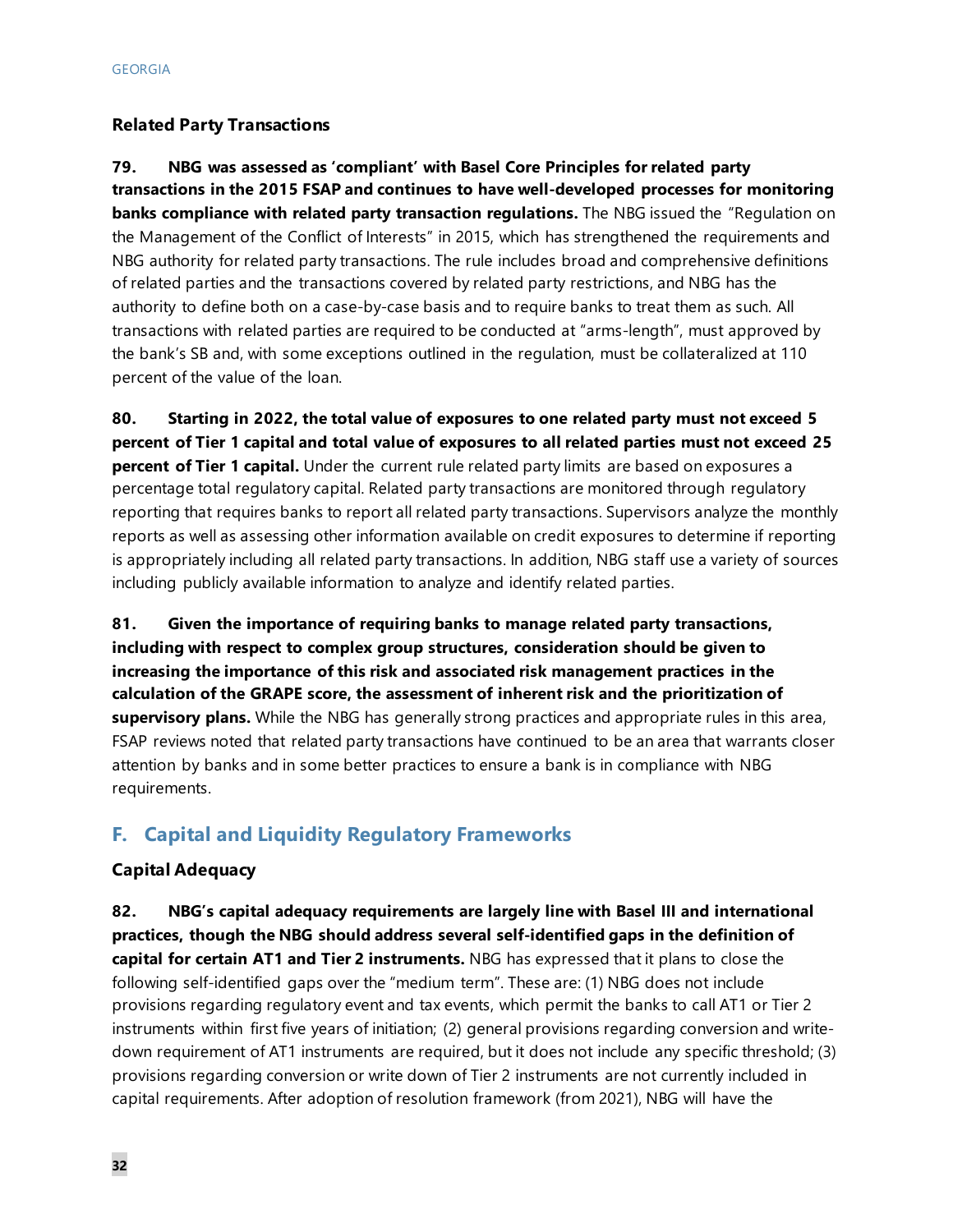authority to convert or write-off liabilities (bail-in) during resolution. (4) Requirements do not include provisions for threshold deductions (under 10 percent ownership) for investments in AT1 or Tier 2 instruments of banking, insurance or financial entities. They are directly deducted from capital. (See Appendix 3 for current and pre-COVID-19 regulatory requirements.)

**83. To address potential threats to banks capitalization, liquidity and solvency presented by the high level of foreign currency assets and liabilities at the banks, NBG regulation restricts the allowable net open currency positions at banks.** The "Regulation Setting, Calculating and Maintaining Overall Open Foreign Exchange Position Limit of Commercial Banks" limits open foreign exchange positions, in all currencies and consolidated foreign exchange positions, to a maximum of 20 percent of the total regulatory capital. The limit applies to all on balance sheet and off- balance-sheet positions and must be adhered to on a daily basis.

**84. As of October 31, 2020, all banks remained above the minimum capital requirements in place as a result of the COVID-19 response, and most banks remain above the pre-COVID requirements.** CET1 ratios range from a low of 9.3 percent to a high of 80 percent (at one small bank), with an aggregate system CET1 ratio of just over 11 percent. CET1 accounts for over 80 percent of the aggregate total Tier 1 capital 1 ratio of 13 percent. The aggregate Total Regulatory Capital ratio was approximately 18 percent. (see Appendix 3 on capital requirements pre-COVID-19 and current.) Pillar 1 capital charges are derived using the Basel 2 standardized approach to calculating risk weighted assets; there is no use of banks' internal models for calculating Pillar 1 regulatory capital requirements.

**85. Pillar 2 capital buffers are currently required to be covered mostly by Tier 2 instruments, which is not in line with usual international practice.** The quality of regulatory capital will shift further towards CET1 and Tier 1 going forward as the Net Grape Buffer and Concentration Buffer (HHI) are scheduled to phase in an increasing share of CET1 and Tier 1 requirements each year to a final coverage mix that is in line with Pillar 1 requirements of 56 percent CET1, 80 percent Tier 1, 100 percent total capital by March 2023.

**86. Pillar 1 requirements include minimum capital ratios (4.5 percent CET1, 6 percent Tier 1 and 8 percent Total), the capital conservation buffer (2.5 percent), a countercyclical buffer (currently set to zero), and a systemic risk capital buffer for the 3 D-SIBs, which is scheduled to phase in up to as high as 2.5 percent requirement for the two largest banks by year-end 2021.**  Currently, the capital conservation buffer has been set to zero as part of the COVID-19 pandemic response. Banks will be given two years to restore the CCB with the starting point still yet to be determined due to uncertainty about the length of the pandemic.

**87. As of 2018, NBG regulatory capital requirements also include a 5 percent Tier 1 leverage ratio.** As of October 31, 2020, all banks exceeded the leverage requirement comfortably. Leverage ratios across the banks ranged from 7.1 percent to over 40 percent.

**88. NBG has a variety of Pillar 2 buffers for risks not captured in Pillar 1 and the GRAPE buffer add-on charge derived using qualitative assessments of banks' risk management,**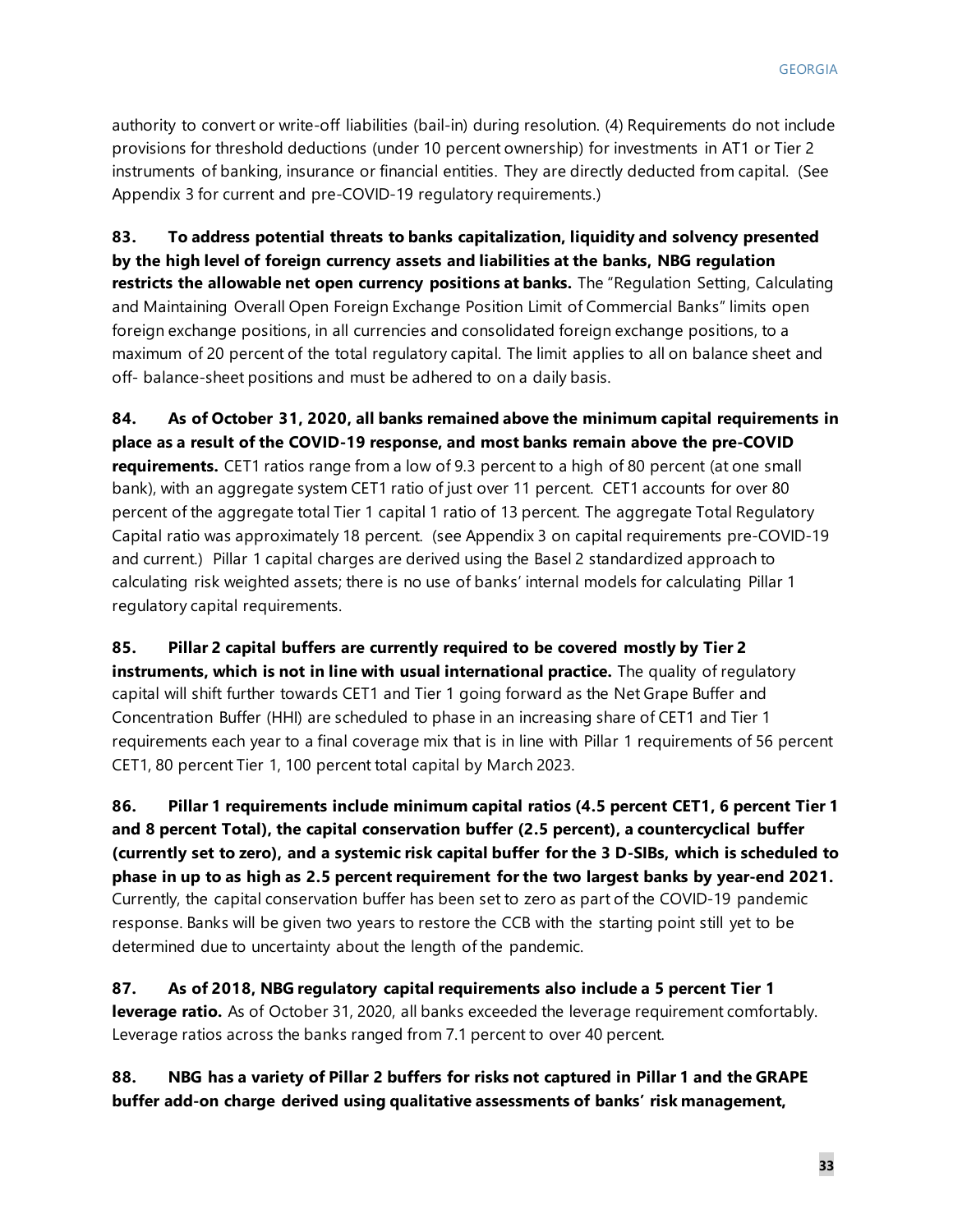**controls, corporate governance, group structure and other elements.** (See above discussion for details of the Net GRAPE Buffer.) Specific Pillar 2 buffers are: The Unhedged Currency Induced Credit Risk buffer (CICR buffer); a Name and Sectoral Concentration Buffer (HHI buffer); the Net GRAPE Buffer; and a Net Stress Test Buffer, which has not been implemented as a requirement at this time.

**89. The CICR Buffer measures a capital charge for banks' exposures to borrowers taking loans in a foreign currency.** It is based on Foreign Currency exposures net of a variety of mitigating or 'hedging' factors. Under COVID-19 response measures, the CICR buffer has been temporarily reduced by 66 percent.

**90. HHI Buffer – HHI buffer requires capital to be held against name (including connected groups)** and sectoral concentrations through the use of a Herfindahl-Hirschman Index based calculation of concentration and a capital charge based on the HHI score.

**91. Net Grape Buffer – The Net GRAPE Buffer represents a significant capital charge for banks** and is derived using the GRAPE process discussed elsewhere in this technical Note.

**92. Net Stress Buffer – Stress test scenario parameters are provided to the banks by NBG and banks calculate the impact of the stress scenario on CET1 capital.** The Net Stress Buffer is not currently in place. The NBG is considering how this buffer interacts with other buffers and if it creates "double-counting" with other buffer requirements. Further, NBG has not yet decided on the consequences for banks that fail to meet the Net Stress Buffer (i.e., it has yet to be determined if it will become a required buffer under Pillar 2 rules.)

**93. The NBG should increase the emphasis placed on scenario-based stress testing for supervisory assessments of capital adequacy at D-SIBs and consideration should be given to making the Net Stress Buffer a hard Pillar 2 requirement for these banks.** Supervisors should assess D-SIBs' stress testing practices including those stress tests designed and run by D-SIBs for risk management and internal capital planning, as well as the NBG supervisory stress test. As the net stress buffer is not formally in place, NBG supervisors have not made regular assessments of the banks' practices in this area. (See additional comments above regarding stress testing in the Corporate Governance and Risk Management section at H.) Given the importance of systemic banks and the potential challenges associated with their resolution, ensuring these banks are wellcapitalized against potentially severely stressful outcomes would help reduce the probability they could default/collapse and disrupt the financial system and economy.

#### **Liquidity and Liquidity Risk Management**

**94. NBG has a strong liquidity risk regulatory framework with comprehensive monitoring that is well supported by required reporting.** LCR and NSFR rules have both been implemented and are consistent with Basel III standards. Given potential vulnerabilities associated with a high level of dollarization in the Georgian economy, the NBG has a higher requirement for liquidity coverage of foreign currency positions than for the local currency in the LCR. Local currency requirements for the LCR are at 75 percent coverage ratio. For foreign currencies, LCR coverage is required at 100 percent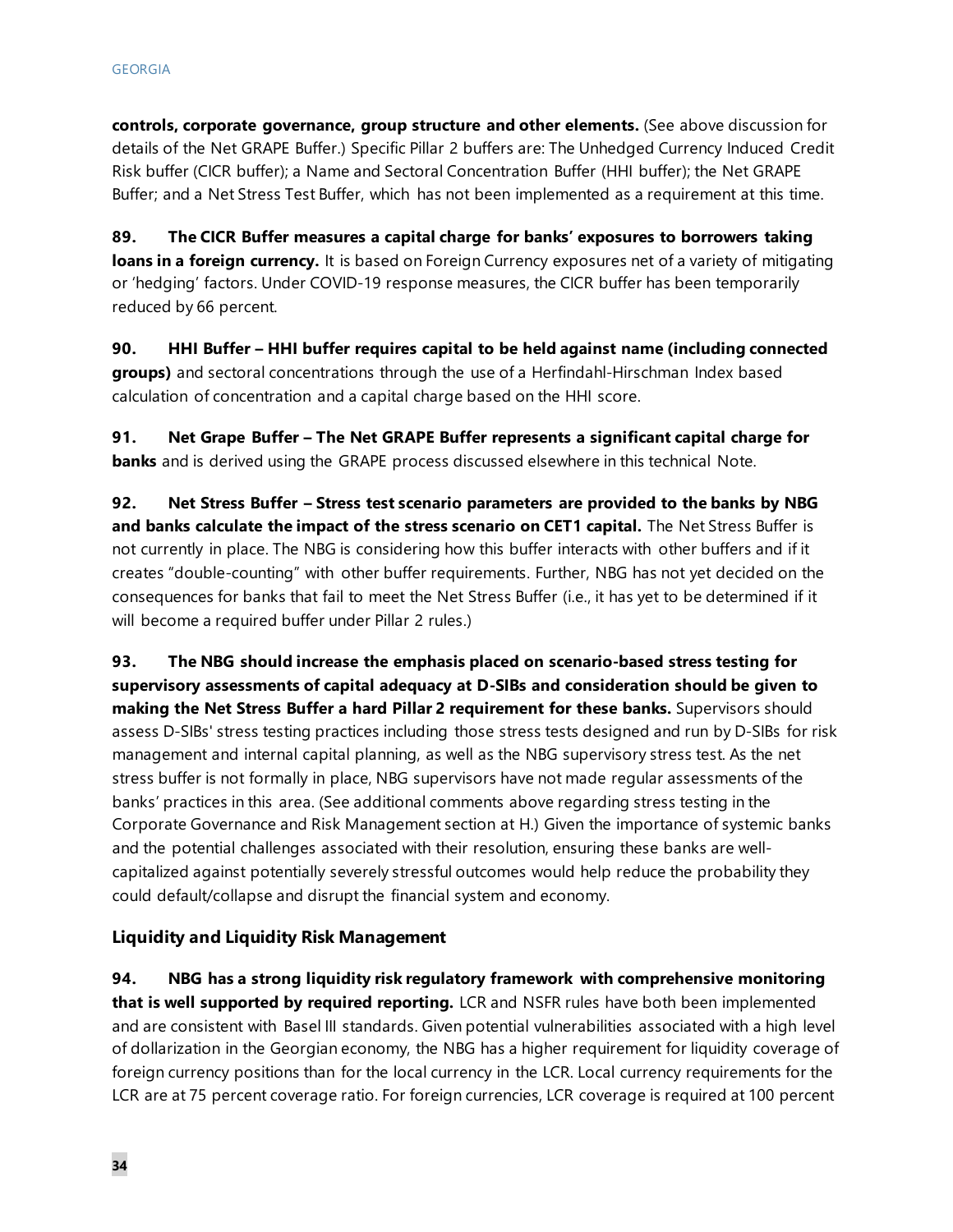across all foreign currencies. The total combined required LCR coverage is 100 percent. The NSFR requirement is 100 percent coverage in aggregate, though banks are required to monitor positions on a currency-by-currency basis. The LCR is required to be calculated and reported on a daily basis (with a maximum two-day lag) and the NSFR is required on a monthly basis (required 15 days from end of month). The local currency requirement for the LCR has been suspended during COVID-19 pandemic. Given current uncertainty about the future of the pandemic the timing for reimposition of this requirement has not been conclusively decided.

### **95. NBG should consider if current inflow and outflow assumptions in regulatory**

**requirements are appropriately calibrated to the Georgian banking environment.** NBG should look at two areas in this regard: 1) with respect to related party transactions, particularly for D-SIBs and banks that form part of complex group structures, inflows/outflows from affiliates and other related parties may be especially likely to differ from assumptions in a period of stress as contractual commitments could be subject to loosening or suspension to support these entities. 2) With respect to repayment risks of borrowers in foreign currencies, while the CICR buffer requires capital to be held for the greater potential deterioration of credit worthiness or default for unhedged foreign currency loans, LCR/NSFR assumptions make no distinction between estimated inflows from borrowers in local or foreign currencies.

**96. Supervisory monitoring of liquidity risk and positions is supported by extensive required reporting from the banks, with periodic detailed reviews expected to be carried out by supervisors periodically to ensure data accuracy.** Liquidity positions across the banks are monitored regularly to ensure compliance with the LCR and NSFR. In addition, liquidity risk is monitored through required reporting on a variety of positions and indicators, including reports covering a comprehensive set of metrics for maturities of assets and liabilities, sources of interbank and wholesale funding, largest depositors, and where banks stand relative to covenant agreements with major lenders and sources of funding, including international financial institutions.

**97. Supervision of liquidity risk management at banks is supported by a full set of appropriate elements to be reviewed and assessed in ensuring compliance with liquidity regulations.** As with other types of risks in the GRAPE process, and discussed elsewhere in this technical Note, the value given to "mitigation" of liquidity risk in the GRAPE score is meant to be substantially defined by qualitative assessments of many different practices at banks. These include a range of banks' internal risk management practices and the effectiveness of the SB and senior management at ensuring those practices are strong and appropriate given the banks risk profile.

**98. NBG should consider increasing the weighting given to qualitative issues related to liquidity risk management in the overall GRAPE score.** Alternatively, it should emphasize the use of other processes through which it can create appropriate incentives. For example, requiring banks to have a robust ILAAP framework, and making supervisory assessments of ILAAP a key area of focus. Such assessment should be an important contributor to its views on the quality and effectiveness of the board and senior management and incorporated into NBG assessments of governance.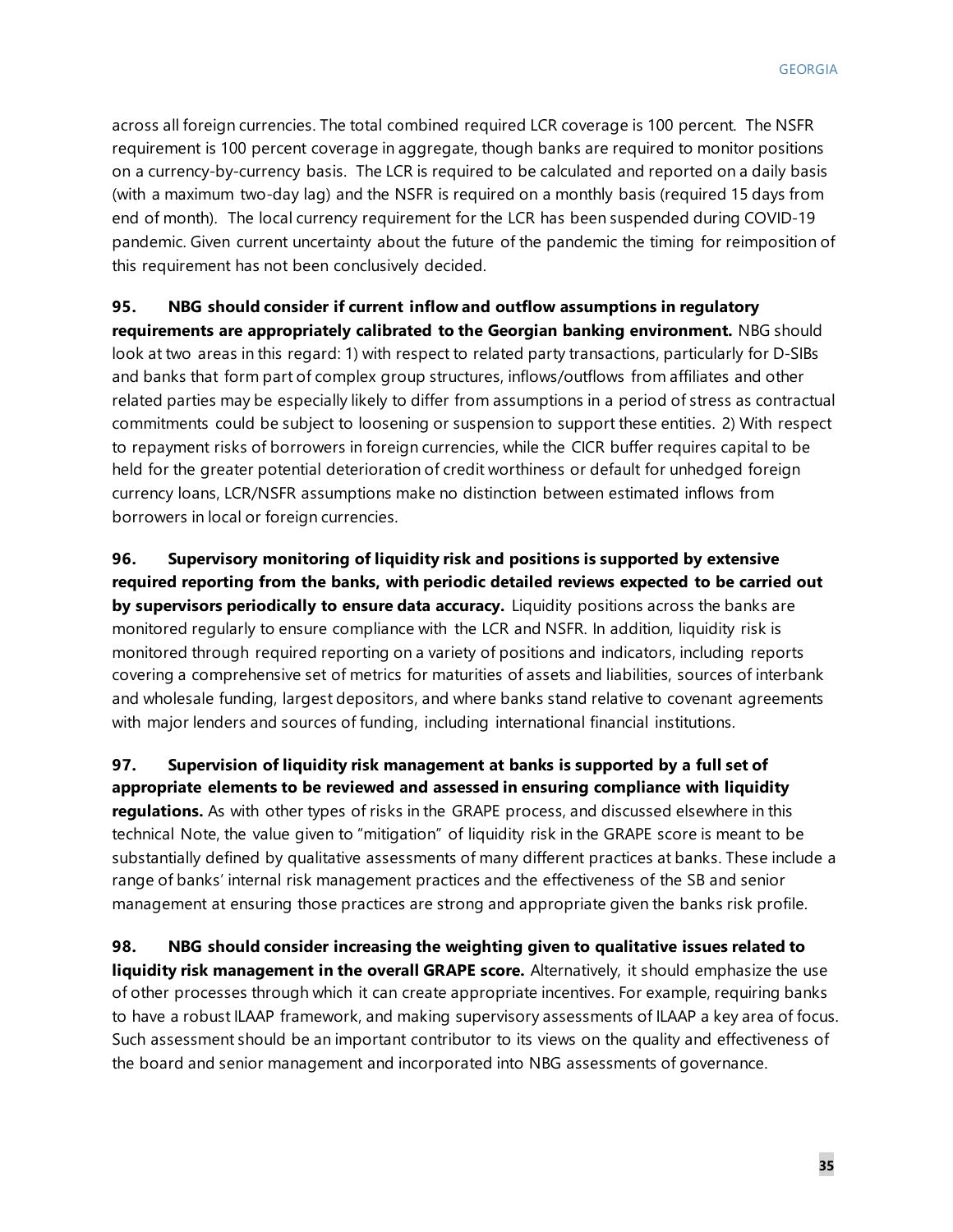### **99. For D-SIBs, NBG should emphasize periodic qualitative assessments of liquidity risk**

**stress testing practices in their assessments of liquidity risk management.** While LCR and NSFR coverage provides a critical mitigant to potential liquidity stresses, each bank may have specific vulnerabilities that are not well captured by a standardized set of assumptions. Systemically important banks should conduct their own liquidity stress testing designed to ensure any potential idiosyncratic vulnerabilities not well measured in the LCR and NSFR are well captured and controlled.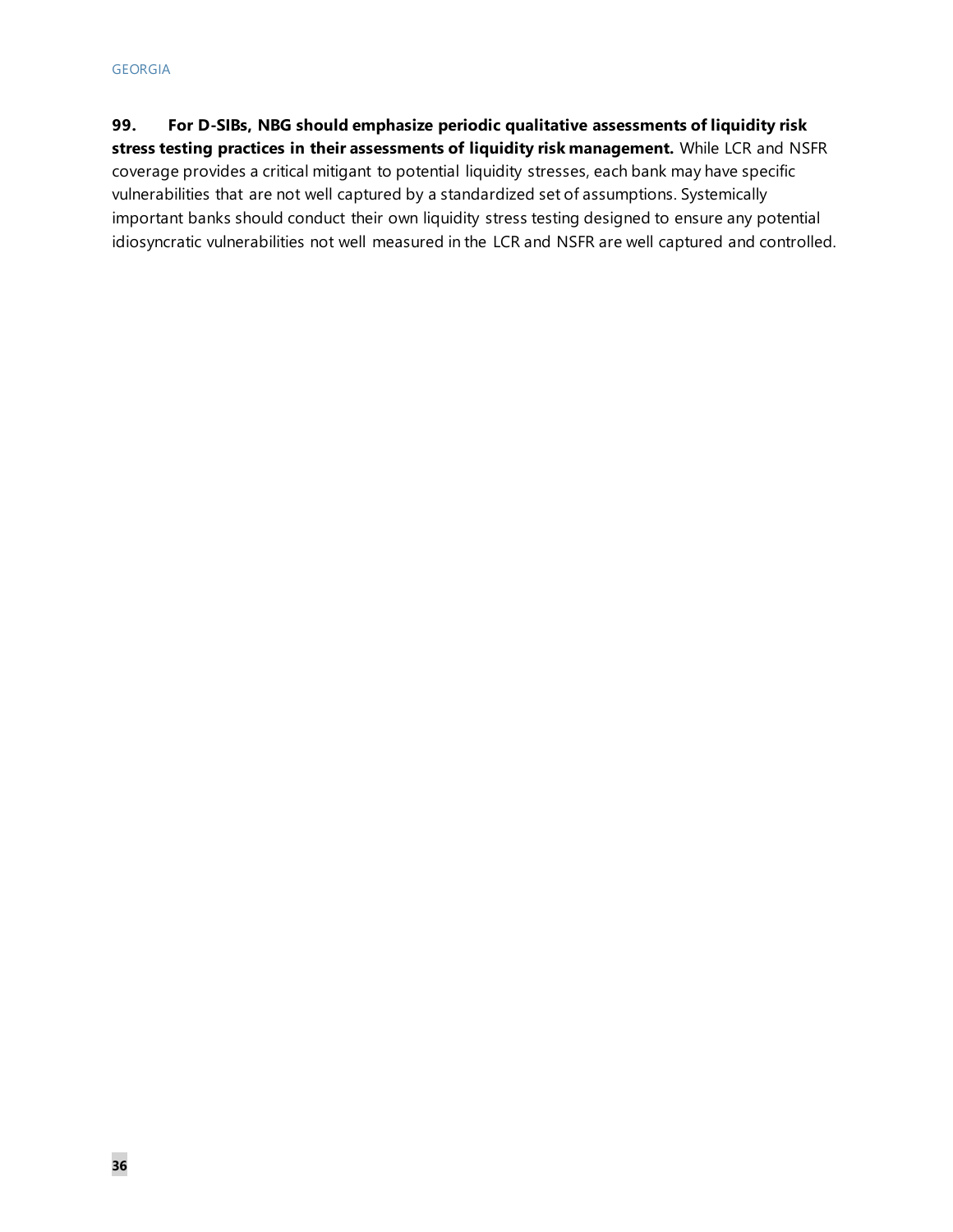# **Appendix I. Responses to 2015 FSAP Recommendations**

| <b>Reference</b><br><b>Principle</b>                            | <b>Recommended Actions</b>                                                                                                                                                                                                          | Reviewers'<br><b>Assessment</b><br>Completed (Y/N) | <b>NBG Response/Actions</b>                                                                                                                                                                                                                                                                                                                                                                                                                                                                                                                                                                                                   |
|-----------------------------------------------------------------|-------------------------------------------------------------------------------------------------------------------------------------------------------------------------------------------------------------------------------------|----------------------------------------------------|-------------------------------------------------------------------------------------------------------------------------------------------------------------------------------------------------------------------------------------------------------------------------------------------------------------------------------------------------------------------------------------------------------------------------------------------------------------------------------------------------------------------------------------------------------------------------------------------------------------------------------|
|                                                                 |                                                                                                                                                                                                                                     | In Progress (P)                                    |                                                                                                                                                                                                                                                                                                                                                                                                                                                                                                                                                                                                                               |
| Principle 1.<br>Responsibilities,<br>objectives, and<br>powers. | • Seek review of the NBG<br>Law (Organic Law on<br>NBG), so that banking<br>supervision will be given<br>equal status to price<br>stability as the main task<br>of the National Bank.                                               | N                                                  | • The issue was discussed; however, changes<br>have not made to the NBG law mainly due to<br>the fact that in practice NBG has not come<br>across any impediments with regard to taking<br>actions for the safety and soundness of<br>financial sector, which was compromised by<br>the price stability objective. From the<br>operational perspective, NBG have two active<br>vice-governors with equal powers one<br>responsible for price stability and one for<br>banking supervision. In addition, in recent<br>years, Financial Stability Committee has<br>become more active, its functionality has been<br>increased. |
|                                                                 | • Amend Article 21 of the<br>ACB Law (The Law on<br>Activities of Commercial<br>Banks) so that in setting<br>and enforcing minimum<br>prudential standards all<br>areas are covered and<br>not just those listed in<br>the Article. | Y                                                  | • The ACB Law was amended, according to the<br>amendment the provision of setting<br>prudential standards based on risk-based<br>supervision principles has been expanded and<br>covers all areas (paragraph 3, Article 21).                                                                                                                                                                                                                                                                                                                                                                                                  |
|                                                                 | • Amend the law to make<br>public consultation on<br>new laws and<br>regulations statutorily<br>binding.                                                                                                                            | N                                                  | • NBG law was amended and paragraph 13<br>added to Article 48: "the National Bank shall<br>be authorized to publish drafts of normative<br>acts related to financial sector for the purpose<br>of obtaining comments from stakeholders<br>prior to their approval. This shall not apply to<br>the drafts of those normative acts, adoption of<br>which is essential for the purposes of<br>resolution and/or for maintaining the stability<br>of financial sector or/ and which shall come<br>into force immediately". The practice also<br>changed; draft law could be seen on the<br>following link:                        |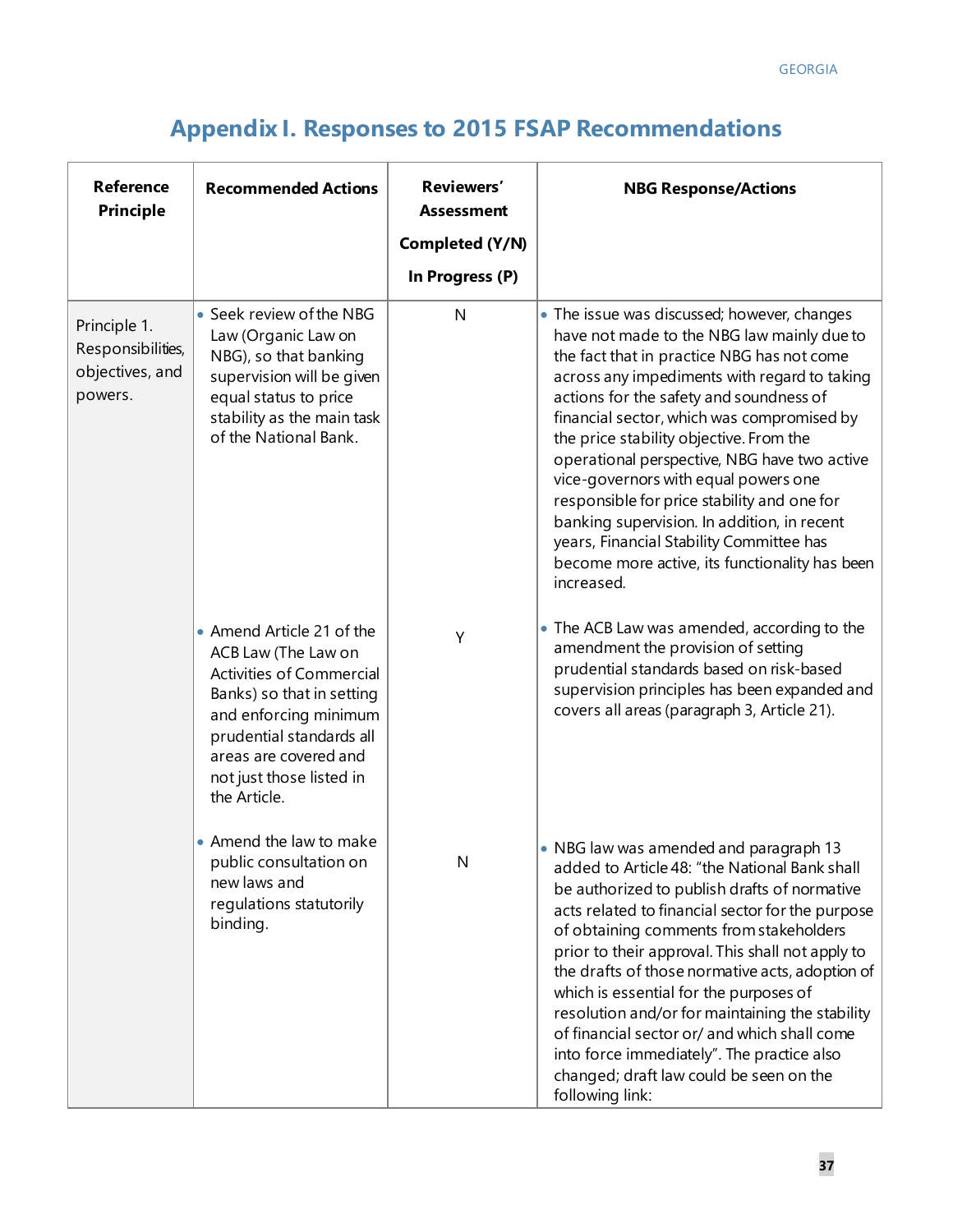| <b>Reference</b><br><b>Principle</b>                                                                        | <b>Recommended Actions</b>                                                                                                                                                                   | Reviewers'<br><b>Assessment</b><br>Completed (Y/N) | <b>NBG Response/Actions</b>                                                                                                                                                                                                                                                                                                                                                                                                             |
|-------------------------------------------------------------------------------------------------------------|----------------------------------------------------------------------------------------------------------------------------------------------------------------------------------------------|----------------------------------------------------|-----------------------------------------------------------------------------------------------------------------------------------------------------------------------------------------------------------------------------------------------------------------------------------------------------------------------------------------------------------------------------------------------------------------------------------------|
|                                                                                                             |                                                                                                                                                                                              | In Progress (P)                                    |                                                                                                                                                                                                                                                                                                                                                                                                                                         |
|                                                                                                             |                                                                                                                                                                                              |                                                    | https://www.nbg.gov.ge/index.php?m=696&ln<br>$q = q$ eo                                                                                                                                                                                                                                                                                                                                                                                 |
| Principle 2.<br>Independence,<br>accountability,<br>resourcing, and<br>legal protection<br>for supervisors. | • Review NBG salary<br>levels in light of NBG's<br>legal obligation to<br>maintain effective<br>supervision by<br>maintaining high<br>qualified and<br>experienced staff.                    | P                                                  | See NBG 2020-2022 Supervisory Strategy                                                                                                                                                                                                                                                                                                                                                                                                  |
|                                                                                                             | • The NBG should<br>increase its training and<br>education budget.                                                                                                                           | P                                                  | • See NBG 2020-2022 Supervisory Strategy.                                                                                                                                                                                                                                                                                                                                                                                               |
|                                                                                                             | • Consider charging for<br>supervision. (This<br>recommendation is<br>solely advisory $-$ it is not<br>taken into account in<br>determining the rating.)                                     | N/A                                                | • Not discussed.                                                                                                                                                                                                                                                                                                                                                                                                                        |
|                                                                                                             | • The NBG should publish<br>a more comprehensive<br>and detailed strategic<br>plan and targets in its<br>annual accounts.                                                                    | Υ                                                  | • The NBG started publishing 3 years<br>supervisory strategy document starting from<br>2020. In addition, annual reports cover reviews<br>of all upcoming and significant plans in terms<br>of supervision. E.g., in last year's report,<br>several Boxes were published describing the<br>substance of upcoming reforms (please see:<br>Box 6, 7, 8, 9, 10, 11)                                                                        |
|                                                                                                             | • Make specific legal<br>provisions that the<br>supervisor and its staff<br>will be adequately<br>protected against the<br>cost of defending their<br>actions and/or<br>omissions made while | Υ                                                  | • Amendments made to NBG Law include<br>protection of NBG staff. Article 68 states that<br>no employee of the National Bank shall be<br>personally liable to any party for any action<br>done or not done, as long as such action was<br>done or such person refrained doing it in<br>good faith by such person and in the ordinary<br>course of his or her duties, in accordance with<br>the Georgian legislation. In disputes emerged |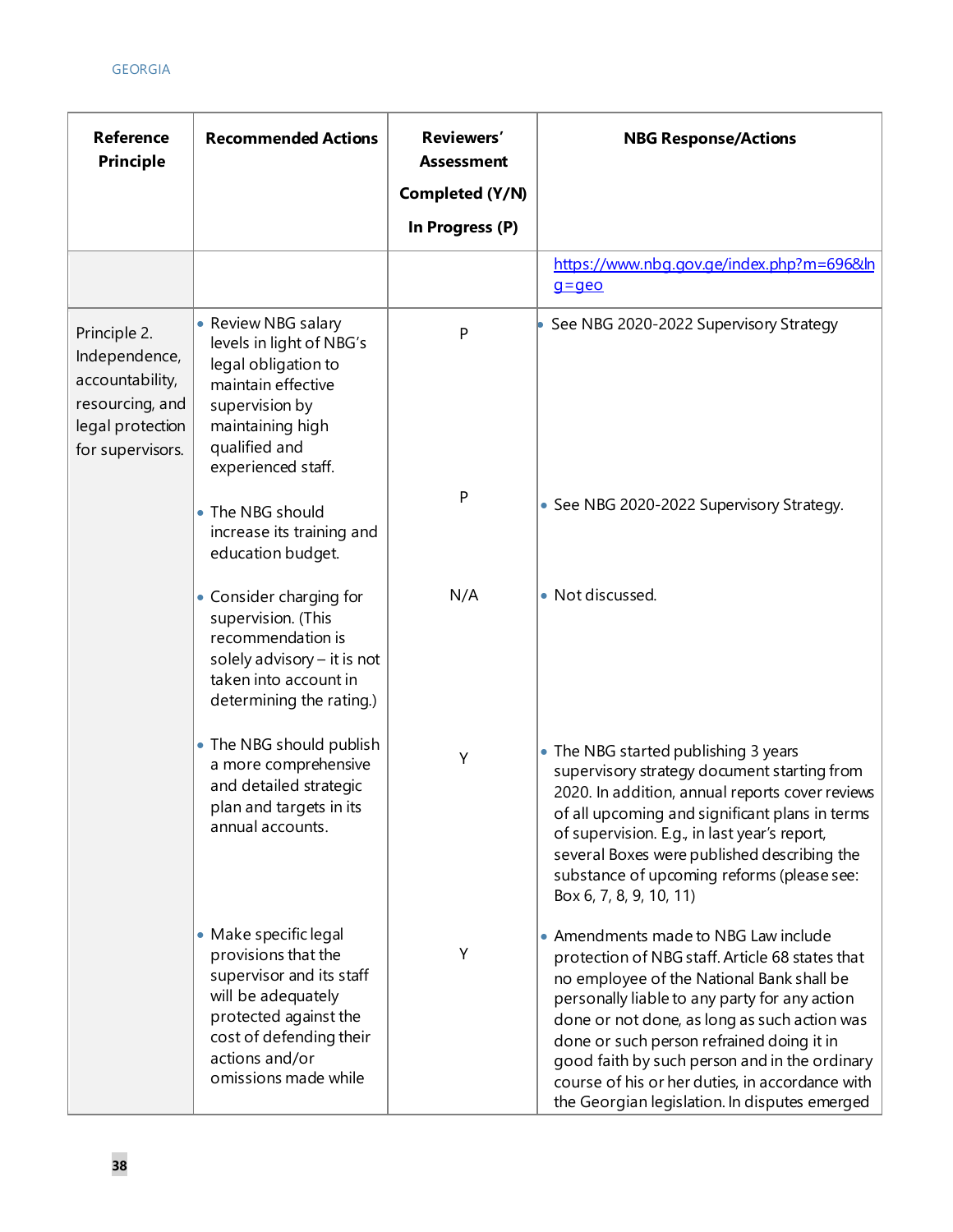| <b>Reference</b><br><b>Principle</b>  | <b>Recommended Actions</b>                                                                                                                                                                                                                                                                                         | Reviewers'<br><b>Assessment</b>    | <b>NBG Response/Actions</b>                                                                                                                                                                                                                                                                                                                                                                                                                                                                                                                                                                                                                                                                 |
|---------------------------------------|--------------------------------------------------------------------------------------------------------------------------------------------------------------------------------------------------------------------------------------------------------------------------------------------------------------------|------------------------------------|---------------------------------------------------------------------------------------------------------------------------------------------------------------------------------------------------------------------------------------------------------------------------------------------------------------------------------------------------------------------------------------------------------------------------------------------------------------------------------------------------------------------------------------------------------------------------------------------------------------------------------------------------------------------------------------------|
|                                       |                                                                                                                                                                                                                                                                                                                    | Completed (Y/N)<br>In Progress (P) |                                                                                                                                                                                                                                                                                                                                                                                                                                                                                                                                                                                                                                                                                             |
|                                       | discharging their duties<br>in good faith.<br>• The protection afforded<br>to staff on a personal<br>level for any action<br>done or not done, as<br>long as such action was<br>done or refrained from<br>in good faith, should be<br>extended to the<br>supervisor itself.                                        | Y                                  | with respect to fulfillment of work duties, NBG<br>shall defend the interests of the current or<br>former employee, if disputed action or<br>omission was determined by fulfillment of<br>those duties (except for the case when the<br>dispute is raised by the NBG itself against<br>such employee), which may be expressed in<br>providing legal services to the employee,<br>compensation of dispute related costs and the<br>other measures, which the NBG may deem<br>expedient for protection of an employee's<br>interests. It is noteworthy that this provision<br>also refers to temporary administrator, special<br>manager and liquidator and administrators of<br>bridge bank. |
| Principle 5.<br>Licensing<br>criteria | • Introduce explicit and<br>specific legal provisions<br>relating to the NBG<br>powers rather than<br>relying on its broad<br>powers to achieve its<br>goals. This seems to<br>work adequately in<br>practice, but in the<br>interest of certainty and<br>clarity, specific<br>provisions should be<br>introduced. | Υ                                  | • Amendments made to the ACB Law<br>introduced explicit and legal provisions on the<br>NBG's powers regarding the licensing process<br>of commercial banks, harmonizing<br>requirements with Basel Core Principles for<br>Effective Banking Supervision. The enhanced<br>requirements include detailed information on<br>banks' supervisory boards, audit committees,<br>governance documents, as well as detailed<br>information on ownership structure.                                                                                                                                                                                                                                   |
|                                       | • Provide explicit powers<br>that foreign banks<br>proposing to establish a<br>locally incorporated<br>bank in Georgia must<br>obtain the prior consent<br>of its home supervisor<br>to do so (as is currently<br>the case for foreign<br>banks proposing to                                                       | Υ                                  | • According to amendment to ACB law, in<br>Article 3 "in case of branch and subsidiary of a<br>foreign bank applicant additional information<br>should be submitted in accordance with<br>Paragraph 7 of this Article". Paragraph 7c by<br>itself requires submitting "approval of<br>supervisory body (home supervisor) of the<br>parent bank on opening a subsidiary or a<br>branch."                                                                                                                                                                                                                                                                                                     |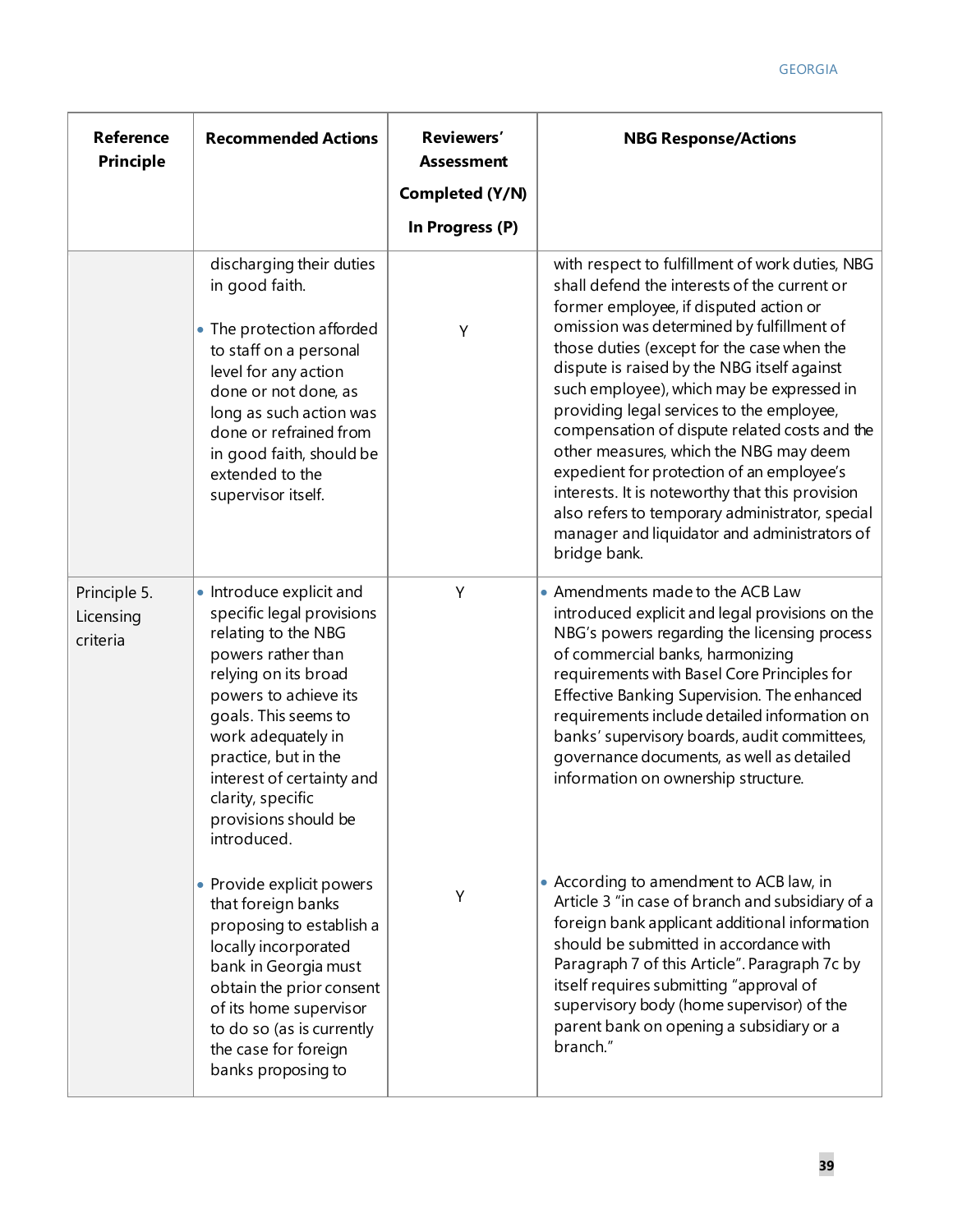| <b>Reference</b><br><b>Principle</b>                     | <b>Recommended Actions</b>                                                                                                                                                                                                                                                                           | Reviewers'<br><b>Assessment</b><br>Completed (Y/N) | <b>NBG Response/Actions</b>                                                                                                                                                                                                                                                                                                                                                                                                                                                                                                                                                                                                                                                                                                         |
|----------------------------------------------------------|------------------------------------------------------------------------------------------------------------------------------------------------------------------------------------------------------------------------------------------------------------------------------------------------------|----------------------------------------------------|-------------------------------------------------------------------------------------------------------------------------------------------------------------------------------------------------------------------------------------------------------------------------------------------------------------------------------------------------------------------------------------------------------------------------------------------------------------------------------------------------------------------------------------------------------------------------------------------------------------------------------------------------------------------------------------------------------------------------------------|
|                                                          |                                                                                                                                                                                                                                                                                                      | In Progress (P)                                    |                                                                                                                                                                                                                                                                                                                                                                                                                                                                                                                                                                                                                                                                                                                                     |
|                                                          | establish a branch bank<br>in Georgia).                                                                                                                                                                                                                                                              |                                                    |                                                                                                                                                                                                                                                                                                                                                                                                                                                                                                                                                                                                                                                                                                                                     |
|                                                          | • In determining the<br>suitability of banks'<br>shareholders, the NBG<br>should, in addition to<br>approving significant<br>shareholders (owners of<br>10 percent or more of<br>the share capital of the<br>bank), have regard for<br>others who may exert<br>significant influence on<br>the bank. | Y                                                  | • According to new amendments to ACB law,<br>the applicant must present the suitability of all<br>holders of significant ownership. The<br>definition of significant holding/share<br>changed in a way that it also includes<br>shareholders who may exert significant<br>influence on the bank. In particular:<br>"Significant share - direct or indirect<br>ownership of 10 percent or more of the bank's<br>authorized or issued capital or/ and voting<br>shares by a person or partners (shareholders)<br>acting in concert or an opportunity to have<br>significant influence over commercial bank by<br>a person or partners (shareholders)<br>acting in concert regardless their share in<br>capital or/ and voting stock." |
| Principle 6.<br>Transfer of<br>significant<br>ownership. | • Expand the definition of<br>"significant shareholder"<br>to include persons<br>acting in concert.                                                                                                                                                                                                  | Y                                                  | • The definition of "significant shareholding"<br>changed (see above) and now includes<br>persons acting in concert.                                                                                                                                                                                                                                                                                                                                                                                                                                                                                                                                                                                                                |
|                                                          | • Make it legally binding<br>that existing significant<br>shareholders proposing<br>to dispose of their<br>shareholding must<br>notify the NBG in<br>advance.                                                                                                                                        | Υ                                                  | • New paragraph 5 added to Article $8^1$ of ACB<br>Law, specifying that "direct or indirect owner<br>of the Bank who intends to sell its share in a<br>bank directly or indirectly, as a result of which<br>its share as a beneficial owner becomes less<br>than 10, 25 or 50 per cent, shall notify the<br>NBG in advance on this fact. The notification<br>shall include detailed information about the<br>transaction.                                                                                                                                                                                                                                                                                                           |
|                                                          | • Make it legally binding<br>for banks to have to<br>notify the NBG as soon<br>as they become aware<br>of any material<br>information that might                                                                                                                                                     | $\mathsf{N}$                                       | • New paragraph 6 added to Article $81$ of ACB<br>Law, stating that "Commercial bank is obliged<br>to immediately notify the National Bank about<br>any change related to a fit and proper criteria<br>of significant ownership."                                                                                                                                                                                                                                                                                                                                                                                                                                                                                                   |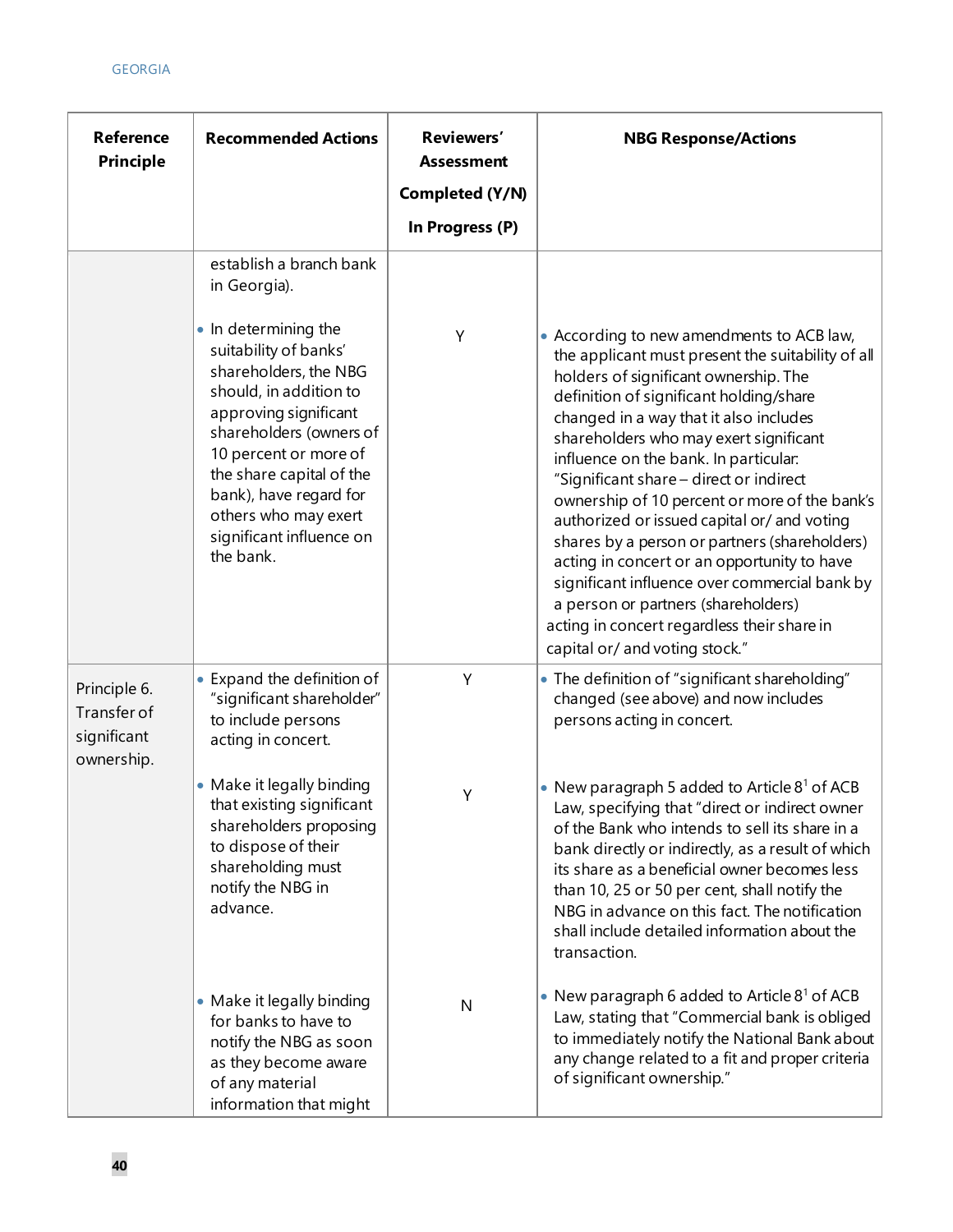| <b>Reference</b><br><b>Principle</b>  | <b>Recommended Actions</b>                                                                                               | Reviewers'<br><b>Assessment</b><br>Completed (Y/N)<br>In Progress (P) | <b>NBG Response/Actions</b>                                                                                                                                                                                                                                                                                                                                                                                                                                                                                                                                                                                                                       |
|---------------------------------------|--------------------------------------------------------------------------------------------------------------------------|-----------------------------------------------------------------------|---------------------------------------------------------------------------------------------------------------------------------------------------------------------------------------------------------------------------------------------------------------------------------------------------------------------------------------------------------------------------------------------------------------------------------------------------------------------------------------------------------------------------------------------------------------------------------------------------------------------------------------------------|
|                                       | negatively affect the<br>suitability of a major<br>shareholder or a party<br>with a controlling<br>interest in the bank. |                                                                       |                                                                                                                                                                                                                                                                                                                                                                                                                                                                                                                                                                                                                                                   |
| Principle 7.<br>Major<br>acquisitions | • Provide direct statutory<br>backing to the criteria<br>used by the NBG to<br>judge investment<br>proposals by banks.   | $\mathsf{N}$                                                          | • In practice, NBG effectively applies such<br>criteria. In addition, based on the<br>amendments made Law in December 2017, all<br>permissible investments were defined under<br>the law. Restrictions related to investments<br>were also specified (please see below).<br>Currently there is no need to develop separate<br>regulation on investments. However, based on<br>the amendments, NBG has the authority to<br>define the criteria used in decision making<br>process regarding investments by a normative<br>act.                                                                                                                     |
|                                       | • Effective<br>implementation of<br>corrective action <sup>1</sup> ;                                                     | Υ                                                                     | • According to NBG law and the regulation on<br>licensing of commercial banks, the group<br>structure of the bank must not be so<br>complicated that it hinders its supervision, and<br>the licensed commercial bank must always<br>comply with the aforementioned requirement.<br>NBG effectively applies such criteria in practice<br>as well. In addition, according to the<br>amendments made in December 2017, NBG<br>has the authority to require commercial bank<br>to change ownership or group structure<br>changes if such structures hinder effective<br>supervision or endangers stable functioning of<br>a bank or financial sector. |
|                                       | • Prohibit banks from<br>making<br>acquisitions/investments<br>in countries with laws or<br>regulations prohibiting      | Υ                                                                     | • Based on the amendments made to the ACB<br>Law, in case of making investment outside of<br>Georgia, banks are required to prove that the<br>laws or regulations of the country do not                                                                                                                                                                                                                                                                                                                                                                                                                                                           |

<span id="page-41-0"></span><sup>&</sup>lt;sup>1</sup> FSAP BCP TC: "There is no explicit legal provision for the NBG to determine whether new acquisitions/investments will hinder effective implementation of corrective actions''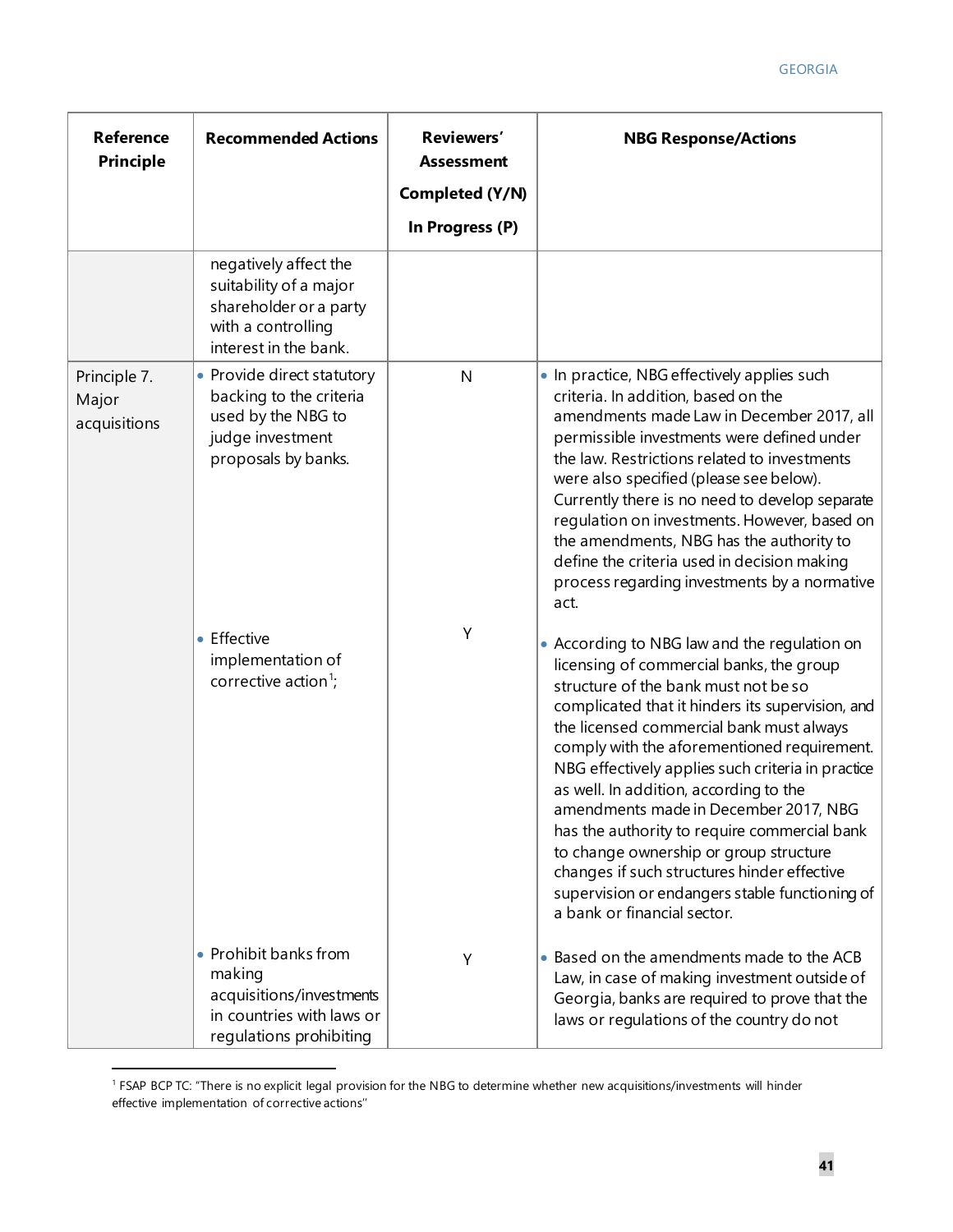| <b>Reference</b><br><b>Principle</b>    | <b>Recommended Actions</b>                                                                                                                                             | Reviewers'<br><b>Assessment</b> | <b>NBG Response/Actions</b>                                                                                                                                                                                                                                                                                                                                                                                                                                                                                                                                                                                                                                                           |
|-----------------------------------------|------------------------------------------------------------------------------------------------------------------------------------------------------------------------|---------------------------------|---------------------------------------------------------------------------------------------------------------------------------------------------------------------------------------------------------------------------------------------------------------------------------------------------------------------------------------------------------------------------------------------------------------------------------------------------------------------------------------------------------------------------------------------------------------------------------------------------------------------------------------------------------------------------------------|
|                                         |                                                                                                                                                                        | Completed (Y/N)                 |                                                                                                                                                                                                                                                                                                                                                                                                                                                                                                                                                                                                                                                                                       |
|                                         |                                                                                                                                                                        | In Progress (P)                 |                                                                                                                                                                                                                                                                                                                                                                                                                                                                                                                                                                                                                                                                                       |
|                                         | information flows<br>deemed necessary for<br>adequate consolidated<br>supervision;                                                                                     |                                 | prohibit information flows deemed necessary<br>for supervision. In addition, the requirement<br>that group structure of the bank must not<br>hinder its supervision applies all banks<br>according to the legislation (see above). NBG<br>effectively applies such criteria in practice as<br>well.                                                                                                                                                                                                                                                                                                                                                                                   |
|                                         | • Take into consideration<br>the effectiveness of<br>supervision in the host<br>country and its own<br>ability to exercise<br>supervision on a<br>consolidated basis.  | Y                               | • NBG effectively applies such criteria. The<br>amount of the investments outside of Georgia<br>is insignificant. In addition, NBG has signed<br>MOUs with the countries (Belarus, Azerbaijan),<br>where such investments exist. It should be<br>also noted, that as part of the sound<br>supervision, NBG collects extensive<br>information about the subsidiaries throughout<br>the group structure analyses of the banks and<br>monitors the value of the investment based<br>on the consolidated financial statements.<br>Besides, according to the newly added<br>provisions (please see above), NBG has<br>sufficient powers to require bank to changes<br>its group structure. |
| Principle 8.<br>Supervisory<br>approach | • Complete the<br>implementation of the<br>new supervisory<br>approach and formalize<br>it.                                                                            | P                               | • New approach is implemented. NBG has<br>formalized GRAPE assessment and developed<br>pillar 2 framework.                                                                                                                                                                                                                                                                                                                                                                                                                                                                                                                                                                            |
|                                         | • Set up a clear<br>framework for<br>distressed banks and<br>require banks to set up<br>resolution plans in order<br>to identify and mitigate<br>possible barriers for | Υ                               | • Changes have been made to ACB law and<br>NBG law in order to develop resolution<br>framework. According to the amendments,<br>banks are required to set up recovery plans.                                                                                                                                                                                                                                                                                                                                                                                                                                                                                                          |
|                                         | resolution.<br>· Undertake a crisis-<br>simulation exercise.                                                                                                           | Υ                               | • With the help of World Bank, NBG undertook<br>a crisis-simulation exercise. Representatives of<br>commercial banks and relevant government<br>agencies were involved in the process.                                                                                                                                                                                                                                                                                                                                                                                                                                                                                                |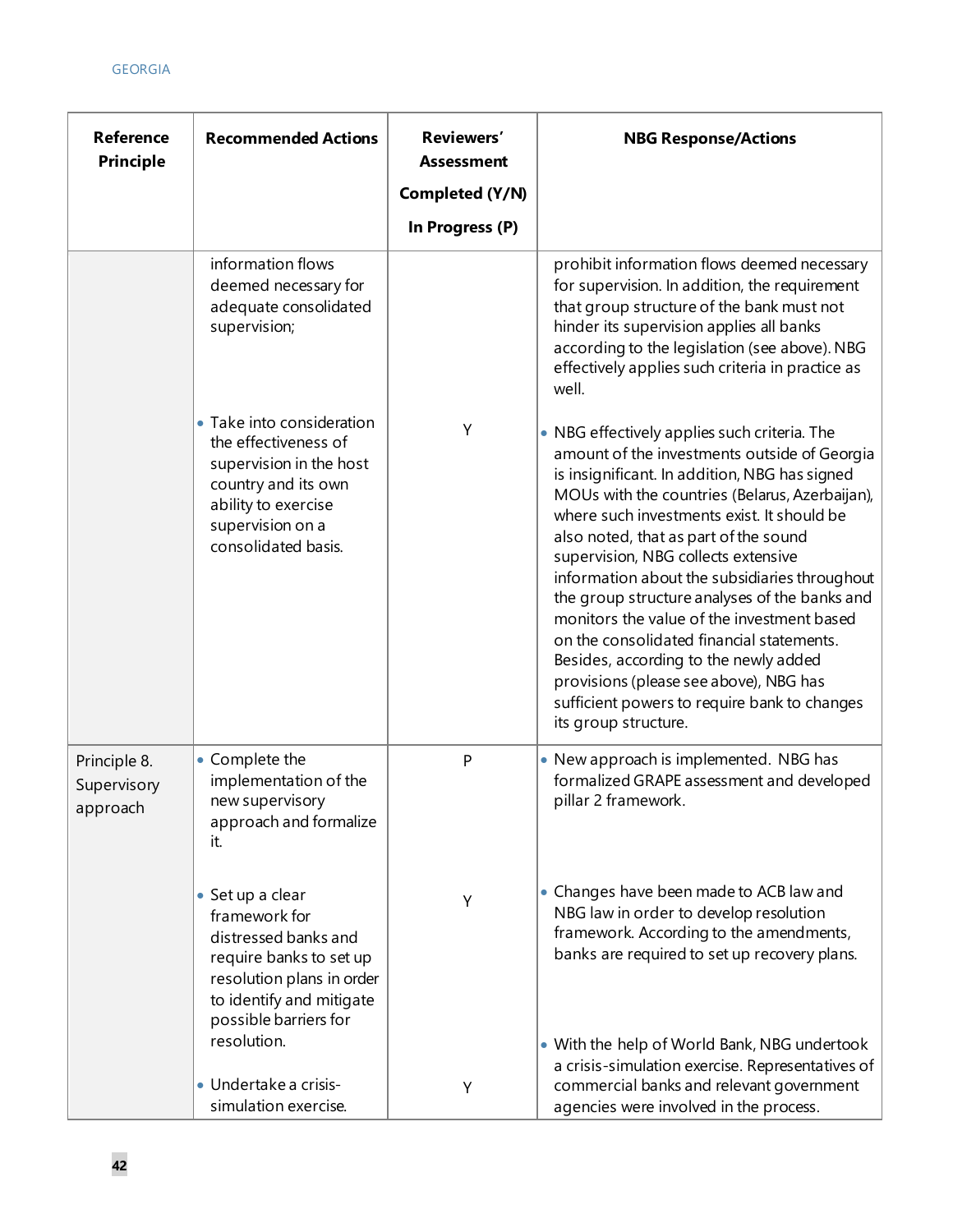| <b>Reference</b><br><b>Principle</b>                                       | <b>Recommended Actions</b>                                                                                                                             | Reviewers'<br><b>Assessment</b> | <b>NBG Response/Actions</b>                                                                                                                                                                                                                                                                                                                                                                                              |  |  |
|----------------------------------------------------------------------------|--------------------------------------------------------------------------------------------------------------------------------------------------------|---------------------------------|--------------------------------------------------------------------------------------------------------------------------------------------------------------------------------------------------------------------------------------------------------------------------------------------------------------------------------------------------------------------------------------------------------------------------|--|--|
|                                                                            |                                                                                                                                                        | Completed (Y/N)                 |                                                                                                                                                                                                                                                                                                                                                                                                                          |  |  |
|                                                                            |                                                                                                                                                        | In Progress (P)                 |                                                                                                                                                                                                                                                                                                                                                                                                                          |  |  |
| Principle 9.<br>Supervisory<br>technique and<br>tools                      | • Consider how to<br>balance the attention<br>for inherent risk and<br>quality of risk<br>management.                                                  | Y                               | • NBG implemented GRAPE which implies<br>assessment of inherent risk as well as<br>mitigants including quality of risk<br>management.                                                                                                                                                                                                                                                                                    |  |  |
|                                                                            | • Integrate identification<br>of risk culture in the<br>supervisory approach<br>and spending more time<br>on-site to sense the risk<br>culture.        | P                               | • Supervisory staff does on-site from time to<br>time in addition meetings with SB,<br>management, staff from different divisions are<br>held on a frequent basis at NBG building.<br>Based on the report by Federal Reserve Bank<br>of New York Staff (see the link), NBG's<br>approach is quite similar to the one used by<br>FRBNY.                                                                                   |  |  |
| Principle 10.<br>Supervisory<br>reporting.                                 | • Ensure that a formal<br>consolidated prudential<br>reporting framework is<br>in place by November<br>2014, as targeted.                              | P                               | • Based on amendments to the NBG Law, NBG<br>has the mandate to supervise banking<br>groups, which among others includes<br>consolidated prudential reporting framework.<br>In addition, NBG is working on implementing<br>IFRS which is an important milestone toward<br>implementing consolidated requirements.                                                                                                        |  |  |
| Principle 11.<br>Corrective and<br>sanctioning<br>powers of<br>supervisors | • Employ an escalation<br>framework for safety<br>and soundness issues.                                                                                | P                               | • The escalation matrix works in practice as NBG<br>acts from a risk-based perspective. According<br>to Article 30 of ACB law, NBG can use its<br>supervisory measures on banks in line with the<br>risk-based approach. Supervisory measures<br>and fines should be imposed either according<br>to prescribed order or without it, in<br>accordance with the severity of the violations<br>and the risks posed by them. |  |  |
|                                                                            | • Reflect to what extent<br>NBG could have been<br>more effective with<br>regard to deficiencies<br>that linger for a<br>protracted period of<br>time. | P                               | • As relevant changes are made to ACB law in<br>December 2019, NBG has strengthen its early<br>intervention measures and supervisory<br>powers.                                                                                                                                                                                                                                                                          |  |  |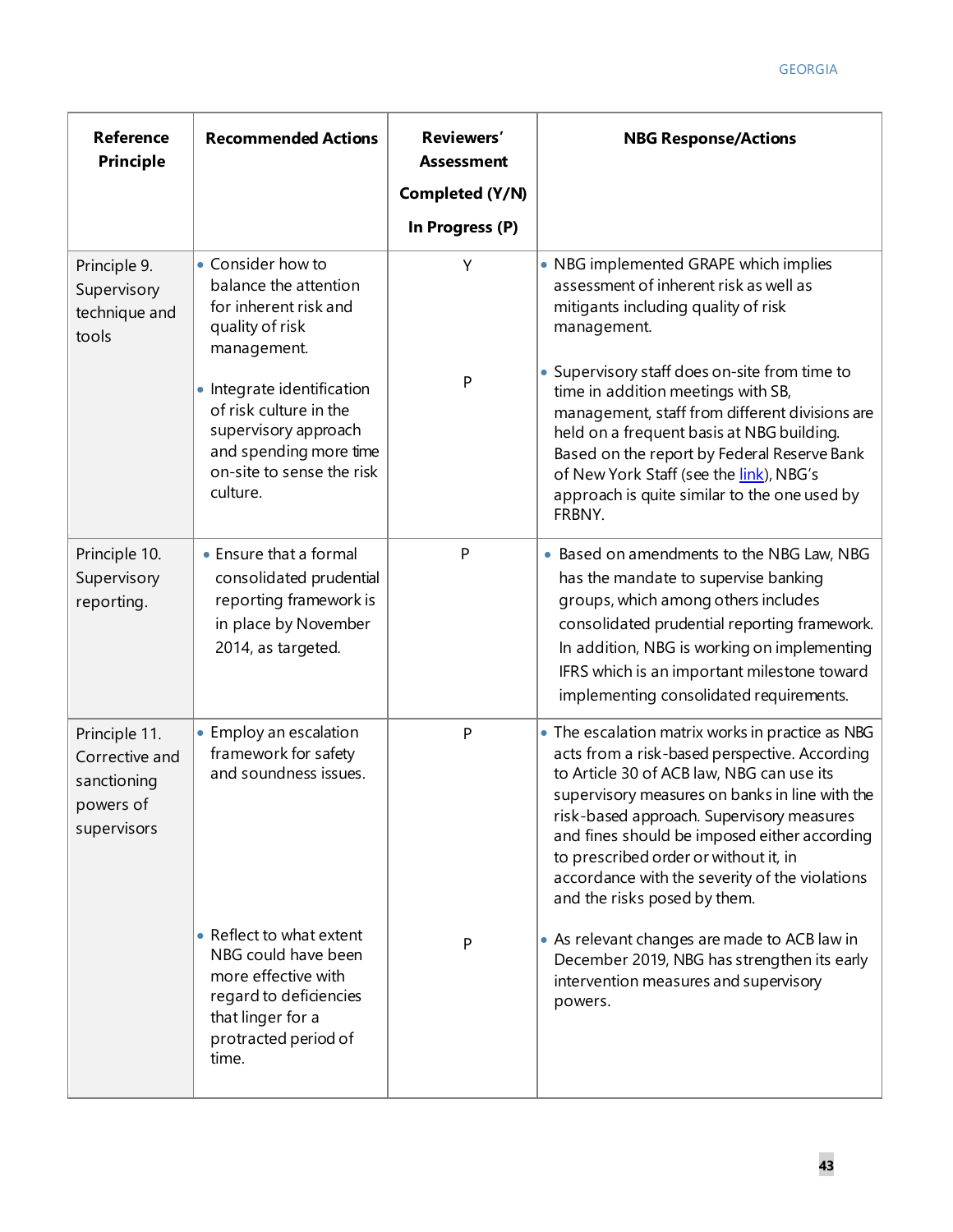| <b>Reference</b><br><b>Principle</b>          | <b>Recommended Actions</b>                                                                                                                                                                            | Reviewers'<br><b>Assessment</b><br>Completed (Y/N)<br>In Progress (P) | <b>NBG Response/Actions</b>                                                                                                                                                                                                                                                                                                                                                                                                              |
|-----------------------------------------------|-------------------------------------------------------------------------------------------------------------------------------------------------------------------------------------------------------|-----------------------------------------------------------------------|------------------------------------------------------------------------------------------------------------------------------------------------------------------------------------------------------------------------------------------------------------------------------------------------------------------------------------------------------------------------------------------------------------------------------------------|
|                                               | • Initiate law or regulation<br>that gives the NBG the<br>power to set individual<br>risk governance<br>requirements, intervene<br>in the organizational<br>structure or business<br>model of a bank. | Y                                                                     | • Based on amendments to the ACB Law, NBG<br>has an explicit power to set individual<br>requirements on commercial banks based on<br>the principles of risk-based supervision<br>(Article 21, paragraph 3).                                                                                                                                                                                                                              |
| Principle 12.<br>Consolidated<br>supervision. | $\bullet$ Ensure that a formal<br>consolidated prudential<br>reporting framework is<br>in place by November<br>2014, as targeted.                                                                     | $\mathsf{P}$                                                          | . Based on amendments to the NBG Law, NBG<br>has the mandate to supervise banking<br>groups, which among others includes<br>consolidated prudential reporting framework.<br>In addition, NBG is working on implementing<br>IFRS which is an important milestone toward<br>implementing consolidated requirements.                                                                                                                        |
| Principle 14.<br>Corporate<br>governance      | • Increase involvement of<br>Boards in setting and<br>overseeing risk appetite.                                                                                                                       | Y                                                                     | • According to the code of corporate<br>governance adopted in 2014, boards are<br>required to develop and approve risk appetite<br>statement.                                                                                                                                                                                                                                                                                            |
|                                               | • Align the legislation and<br>regulation with regard<br>to the role of directors<br>in a Supervisory Board.                                                                                          | Y                                                                     | • Based on the amendments to the ACB and<br>CCG, independent board members are<br>required on the board and as chairs on key<br>committees.                                                                                                                                                                                                                                                                                              |
|                                               | • Make the overseeing<br>risk committee and<br>remuneration<br>committee as a<br>requirement by law or<br>regulation.                                                                                 | Υ                                                                     | • According to Code of Corporate Governance<br>risk committees are required for each<br>commercial bank. In addition, remuneration<br>committees are mandatory for only for<br>systematically importance banks as it is<br>prescribed by Basel Committee of Banking<br>Supervision. In case of banks which do not<br>have a remuneration committee, risk<br>committee and board should fulfill the<br>responsibilities of rem committee. |
|                                               | • Encourage banks to<br>make the Supervisory                                                                                                                                                          | Y                                                                     | • Based on the change to the ACB, audit<br>committees are composed with independent                                                                                                                                                                                                                                                                                                                                                      |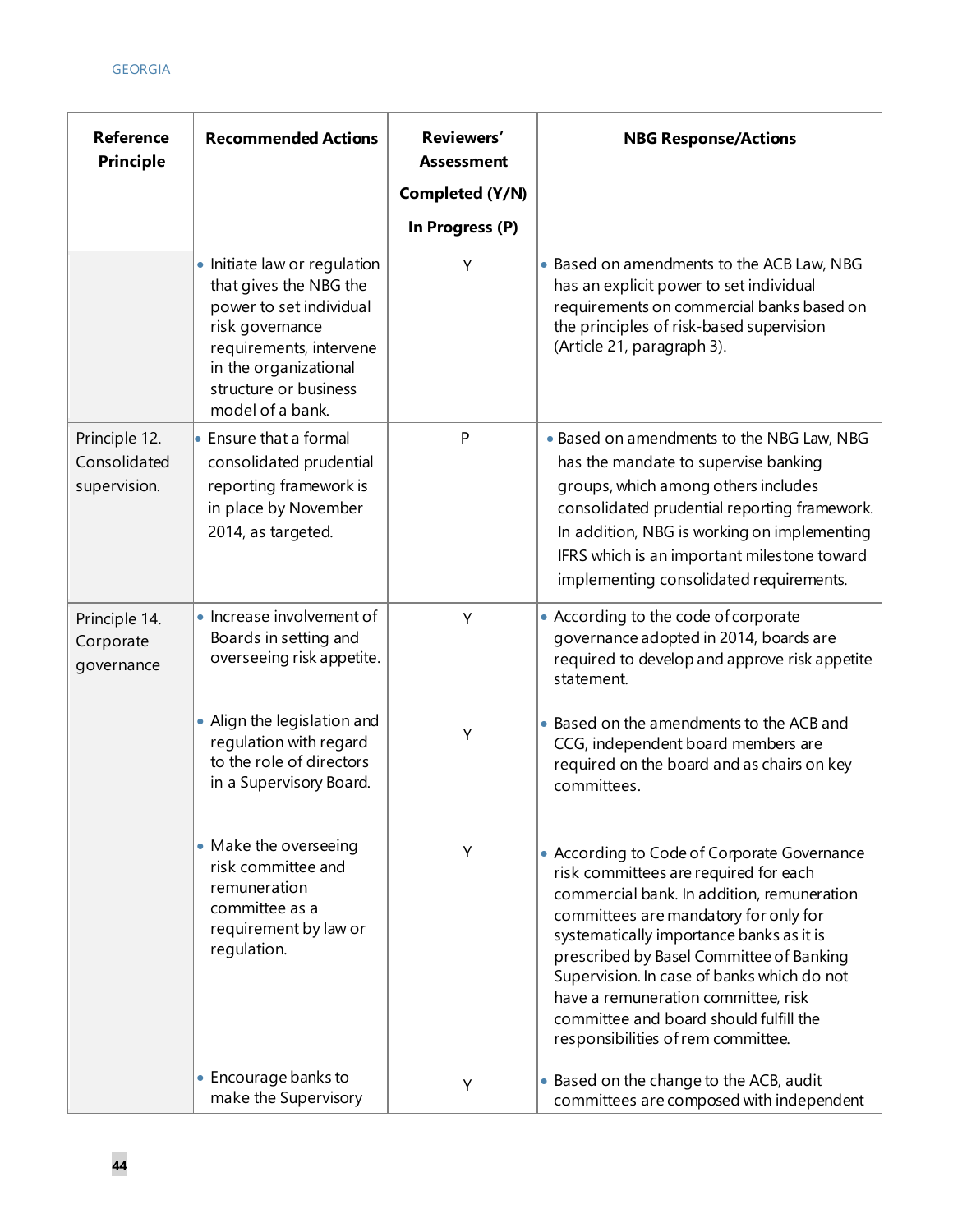| <b>Reference</b><br><b>Principle</b>       | <b>Recommended Actions</b>                                                                                | Reviewers'<br><b>Assessment</b> | <b>NBG Response/Actions</b>                                                                                                                                                                                                                                                                                                                                                                                                                                                                                                                                                                                                                      |  |  |
|--------------------------------------------|-----------------------------------------------------------------------------------------------------------|---------------------------------|--------------------------------------------------------------------------------------------------------------------------------------------------------------------------------------------------------------------------------------------------------------------------------------------------------------------------------------------------------------------------------------------------------------------------------------------------------------------------------------------------------------------------------------------------------------------------------------------------------------------------------------------------|--|--|
|                                            |                                                                                                           | Completed (Y/N)                 |                                                                                                                                                                                                                                                                                                                                                                                                                                                                                                                                                                                                                                                  |  |  |
|                                            |                                                                                                           | In Progress (P)                 |                                                                                                                                                                                                                                                                                                                                                                                                                                                                                                                                                                                                                                                  |  |  |
|                                            | Committee directly<br>responsible for the<br>Audit committee. <sup>2</sup>                                |                                 | supervisory board members. In addition, the<br>provision and practice changed in a way that<br>audit committee is the sub-committee of the<br>supervisory board and it is not composed with<br>outsider members (members which were not<br>in a board).                                                                                                                                                                                                                                                                                                                                                                                          |  |  |
|                                            | • Initiate a law that gives<br>the power to change the<br>composition of a Board.                         | Y                               | • The NBG has the power to change the<br>composition of the Board. According to Article<br>30.3e of ACB Law NBG has the power to<br>require dismissal of a Board member who<br>lacks experience or education. In addition,<br>NBG has such a power according to the<br>regulation on Fit and Proper Criteria for<br>Administrators of Commercial Banks, which<br>was updated in 2014. According to the<br>regulation the composition of the supervisory<br>board should ensure a variety of experience<br>and skill set, which corresponds to the scale<br>and complexity of the bank's activities. This<br>requirement is assessed under GRAPE. |  |  |
| Principle 15.<br><b>Risk</b><br>management | • Make sure that banks<br>express their risk<br>appetite for the<br>different risk categories.            | Y                               | • All banks are required to develop and approve<br>risk appetite statement according to the code<br>of corporate governance.                                                                                                                                                                                                                                                                                                                                                                                                                                                                                                                     |  |  |
|                                            | • Continue implementing<br>Basel II including ICAAP,<br>contingency planning,<br>stress testing and SREP. | P                               | • NBG implemented Pillar 2 under Basel III.<br>Stress testing methodology was published in<br>2020. Recovery plans are required starting<br>from 2020.                                                                                                                                                                                                                                                                                                                                                                                                                                                                                           |  |  |
|                                            | • Determine the internal<br>pricing mechanism of all<br>banks.                                            | Υ                               | • Banks have basic internal pricing mechanism.<br>NBG has also published the quideline<br>regarding sound pricing principles.                                                                                                                                                                                                                                                                                                                                                                                                                                                                                                                    |  |  |
|                                            | • Evaluate the role and<br>independence of CRO<br>and (credit) risk                                       | Υ                               | • The requirement to separate CRO and its<br>compensation from business line activities is<br>reflected into the code of corporate                                                                                                                                                                                                                                                                                                                                                                                                                                                                                                               |  |  |

<span id="page-45-0"></span><sup>&</sup>lt;sup>2</sup> FSAP BCP TC: "Audit committees should be direct sub-committees of the board."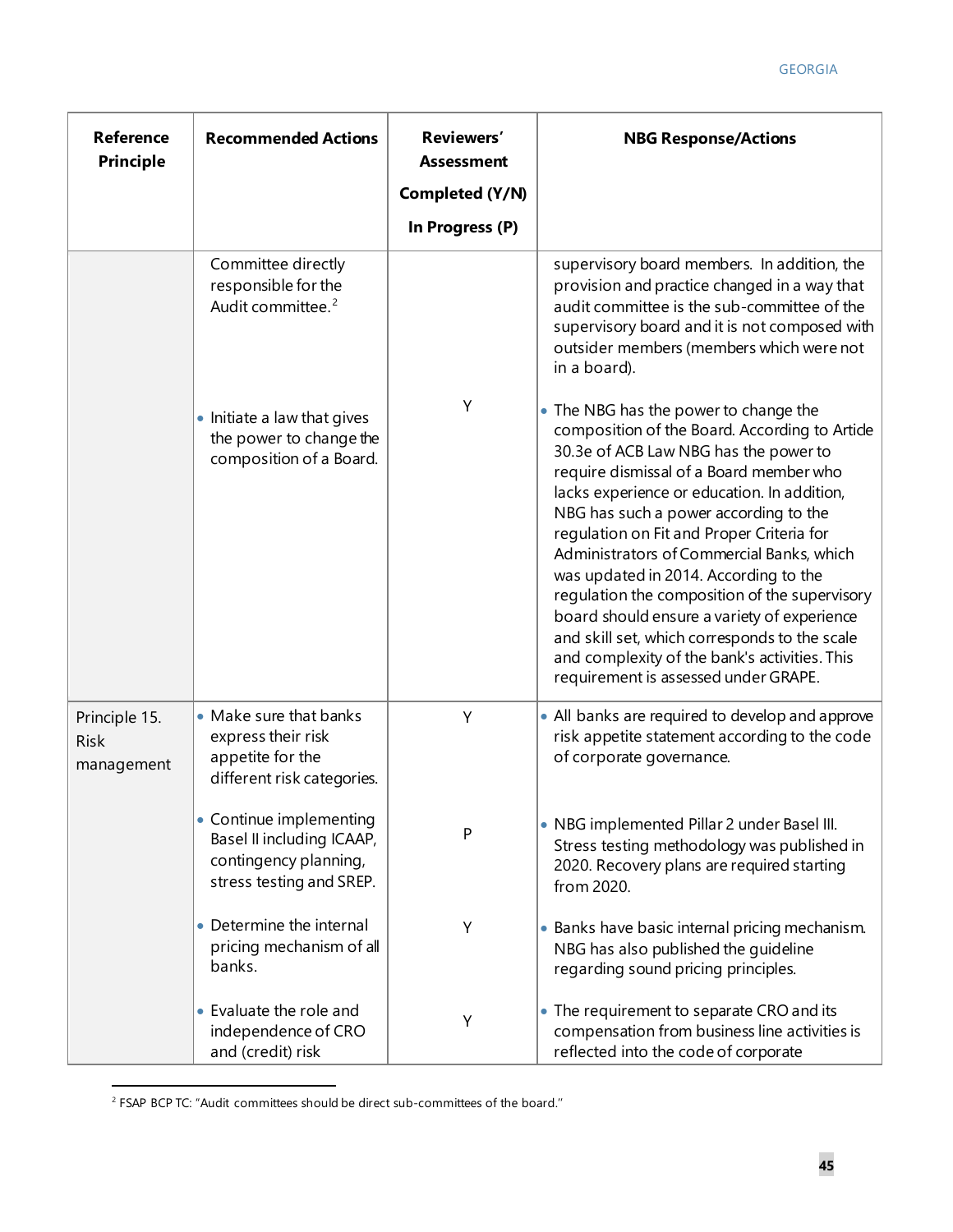| <b>Reference</b><br><b>Principle</b> | <b>Recommended Actions</b>                                                                                                                           | Reviewers'<br><b>Assessment</b><br>Completed (Y/N)<br>In Progress (P) | <b>NBG Response/Actions</b>                                                                                                                                                                                                                                                                                                                                                                                   |
|--------------------------------------|------------------------------------------------------------------------------------------------------------------------------------------------------|-----------------------------------------------------------------------|---------------------------------------------------------------------------------------------------------------------------------------------------------------------------------------------------------------------------------------------------------------------------------------------------------------------------------------------------------------------------------------------------------------|
|                                      | management, including<br>the incentive structure.                                                                                                    |                                                                       | governance. In addition, risk management<br>framework of commercial banks, including the<br>role and independence of CRO and incentive<br>structure are assessed under corporate<br>governance assessment throughout the<br>GRAPE.                                                                                                                                                                            |
| Principle 16.<br>Capital<br>adequacy | • Introduce a framework<br>on how to deal with<br>domestic systemically<br>important banks,<br>including the<br>introduction of a capital<br>buffer. | Υ                                                                     | • Framework is developed in accordance with<br>Basel principles. 3 banks were identified as D-<br>SIBs and relevant capital requirements are<br>imposed on them.                                                                                                                                                                                                                                              |
|                                      | • Consider introducing a<br>countercyclical buffer.                                                                                                  | Y                                                                     | · Basel III countercyclical buffer mechanism was<br>introduced in December 2017. The Financial<br>Stability Committee initiates imposing<br>countercyclical buffer based on its evaluation<br>of financial stability risks. The Financial<br>Stability Committee meets once a quarter in<br>accordance with a pre-announced schedule.<br>Unplanned committee meetings may also be<br>called in special cases. |
|                                      | $\bullet$ Set up an<br>implementation plan for<br>Pillars 2 and 3 for banks<br>and supervisors,<br>including deciding who<br>will do the assessment. | P                                                                     | • Pillar 2 and Pillar 3 are successfully<br>implemented in practice. Relevant regulations<br>are also approved. Internal procedures are<br>clear.                                                                                                                                                                                                                                                             |
|                                      | • Develop guidance for<br>supervisors on SREP.                                                                                                       | $\mathsf{P}$                                                          | • GRAPE guideline is developed. It will be<br>updated periodically.                                                                                                                                                                                                                                                                                                                                           |
|                                      | • Develop Pillar 3<br>requirements for banks.                                                                                                        | Y                                                                     | • Regulation on Information Disclosure for<br>Commercial Banks within Pillar 3 based on<br>Basel latest documents was adopted in 2017.<br>Banks published their first pillar 3 quarterly                                                                                                                                                                                                                      |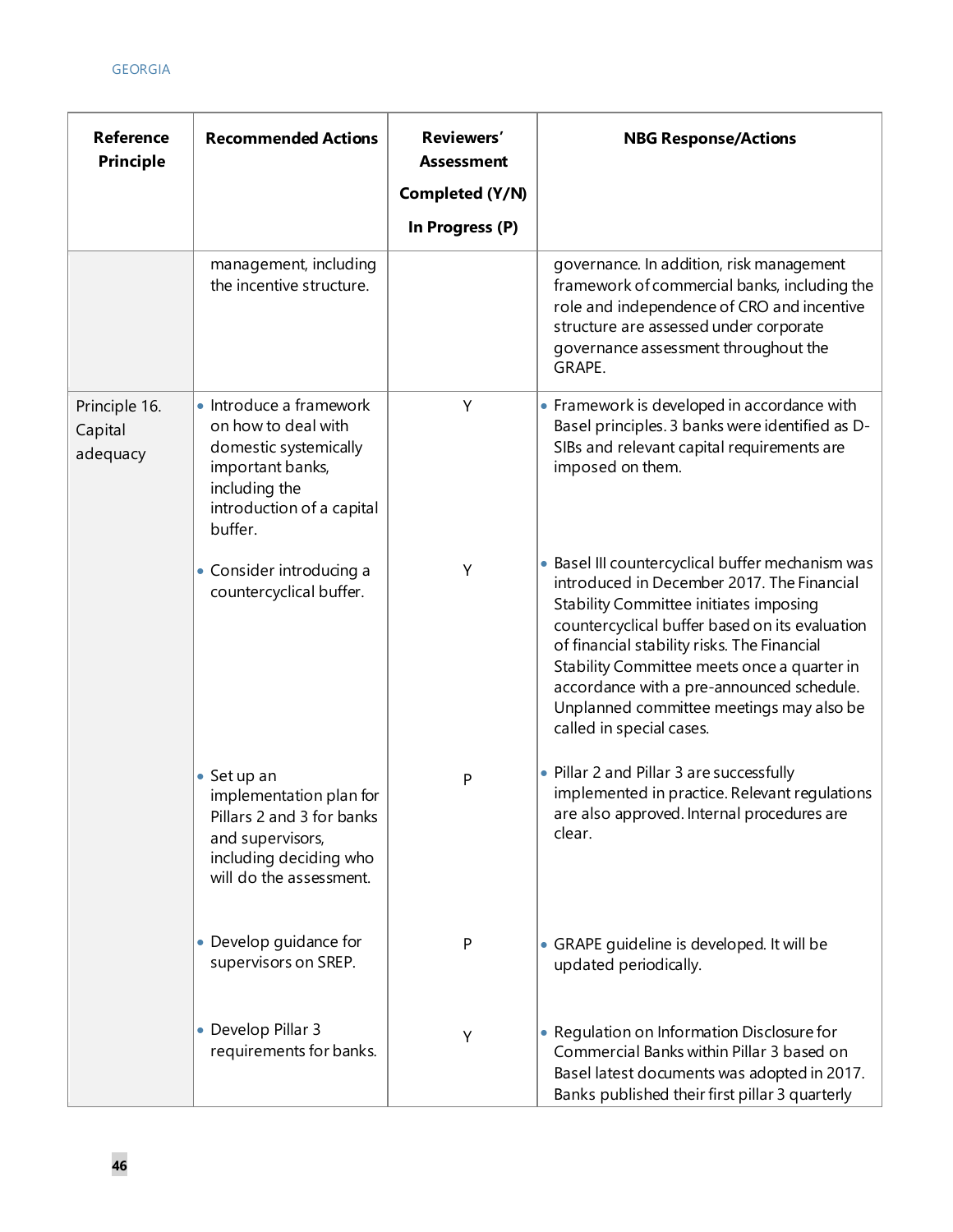| <b>Reference</b><br><b>Principle</b>                                | <b>Recommended Actions</b>                                                                                                                                        | Reviewers'<br><b>Assessment</b><br>Completed (Y/N) | <b>NBG Response/Actions</b>                                                                                                                                                                                                                                                                                |
|---------------------------------------------------------------------|-------------------------------------------------------------------------------------------------------------------------------------------------------------------|----------------------------------------------------|------------------------------------------------------------------------------------------------------------------------------------------------------------------------------------------------------------------------------------------------------------------------------------------------------------|
|                                                                     |                                                                                                                                                                   | In Progress (P)                                    |                                                                                                                                                                                                                                                                                                            |
|                                                                     |                                                                                                                                                                   |                                                    | reports as of Q2 2017 based on new<br>regulation.                                                                                                                                                                                                                                                          |
| Principle 17.<br>Credit risk                                        | • Keep focused on<br>ensuring that all banks<br>implement the credit<br>risk management<br>requirements under<br>which the requirements<br>for lending standards. | P                                                  | • Credit risk management including lending<br>standards is assessed as part of mitigant<br>under GRAPE. In addition, retail credit<br>regulation and risk management standards of<br>CG code are applicable for each commercial<br>bank. Compliance of which is assessed within<br><b>GRAPE</b> framework. |
|                                                                     | • Require banks to have<br>certain exposures<br>exceeding a certain<br>amount to be decided<br>by the banks' Board and<br>senior management.                      | Υ                                                  | • New regulation on large exposures requires<br>boards to receive information on largest<br>exposures. In addition, NBG is authorized to<br>require risk committees of supervisory board<br>to approve largest exposures.                                                                                  |
|                                                                     | • Make sure that all and<br>not only large banks<br>include credit risk<br>exposures into their<br>stress tests.                                                  | Υ                                                  | • Detailed guideline for stress testing ensures<br>this in practice.                                                                                                                                                                                                                                       |
| Principle 19.<br>Concentration<br>risk and large<br>exposure limits | • Develop regulation or<br>guidelines for<br>concentration risk<br>beyond large exposures.                                                                        | Y                                                  | • Pillar 2 reflects that recommendation and<br>separate buffer for credit risk concentration is<br>developed in this regard.                                                                                                                                                                               |
|                                                                     | • Make banks improve<br>their identification of<br>the economic<br>interdependence of<br>borrowers.                                                               | Υ                                                  | • The definition of connected parties has been<br>updated and it requires commercial banks to<br>identify groups of connected counterparties<br>by the criteria of control relationship and<br>economic interdependence.                                                                                   |
|                                                                     | • Consider developing a<br>limit for the 10 largest<br>exposures.                                                                                                 | $\mathsf{N}$                                       | • This was considered but not decided to<br>impose such limit. However, NBG developed<br>separate credit risk concentration buffer<br>(Name and sectoral concentration) within<br>Pillar 2 framework.                                                                                                      |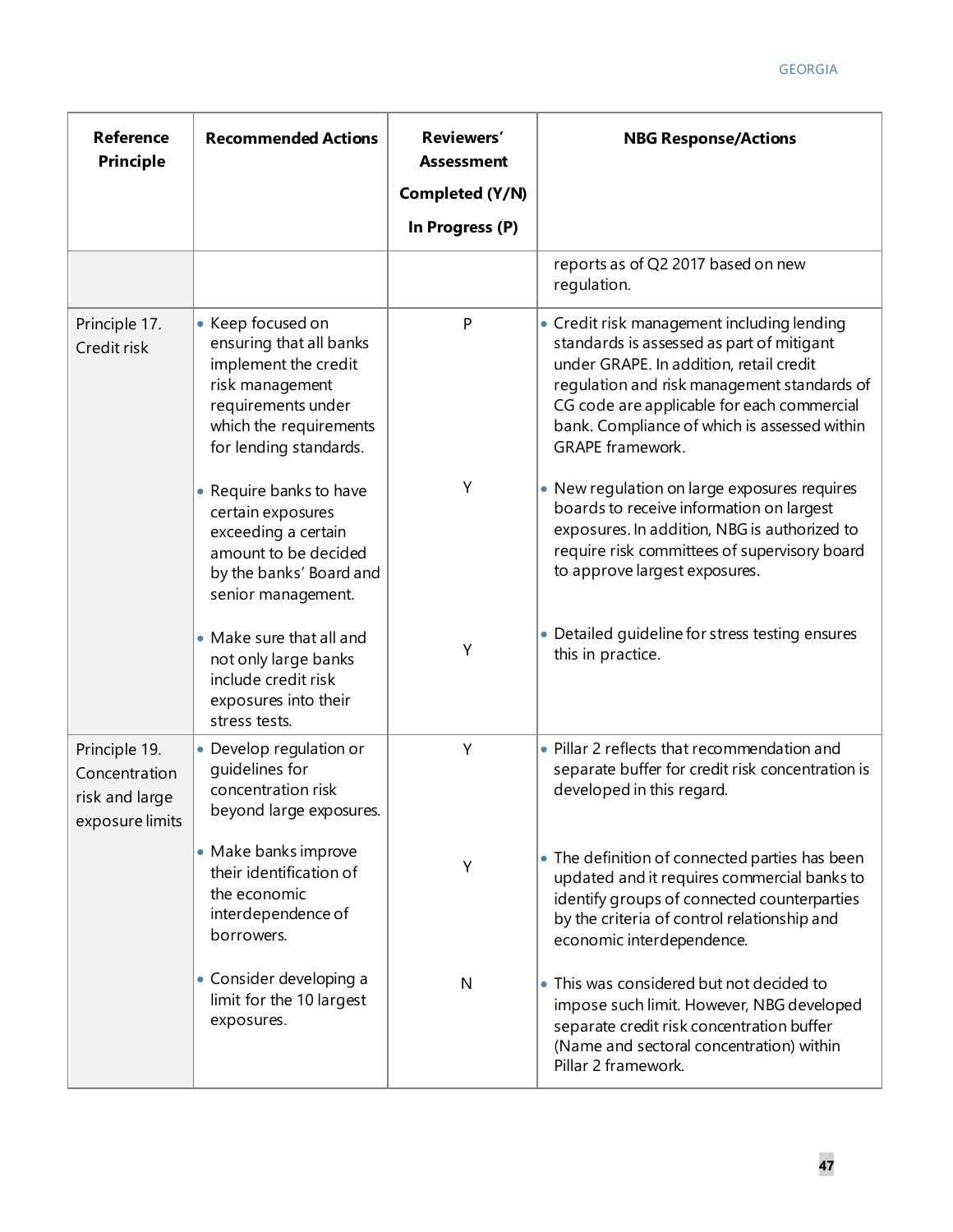| <b>Reference</b><br>Principle                            | <b>Recommended Actions</b>                                                                                                                                                                                                                                          | Reviewers'<br><b>Assessment</b><br>Completed (Y/N)<br>In Progress (P) | <b>NBG Response/Actions</b>                                                                                                                                                                                                                                                                                                                                                                                                              |
|----------------------------------------------------------|---------------------------------------------------------------------------------------------------------------------------------------------------------------------------------------------------------------------------------------------------------------------|-----------------------------------------------------------------------|------------------------------------------------------------------------------------------------------------------------------------------------------------------------------------------------------------------------------------------------------------------------------------------------------------------------------------------------------------------------------------------------------------------------------------------|
| Principle 20.<br>Transactions<br>with related<br>parties | Add legal provisions that<br>explicitly require write-off<br>of related party exposures<br>to be subject to prior<br>approval by the bank's<br>Board.                                                                                                               | Y                                                                     | Regulation on the management of conflict of<br>interests has been updated in 2015. According<br>to the regulation, commercial banks are<br>required to have internal policies of conflict of<br>interests which should include the procedure for<br>writing off risk exposures to related parties.<br>Based on the regulation, any amendments to<br>the contracts with the related parties must be<br>approved by the supervisory board, |
| Principle 21.<br>Country and<br>transfer risk            | • Continue implementing<br>the quideline on<br>managing country and<br>transfer risk, including<br>stimulating the Board to<br>explicate their risk<br>appetite, set county and<br>transfer risk limits, take<br>responsibility in<br>overseeing the<br>management. | Partial                                                               | • Country risk guidelines were sent to the<br>banks. Transfer risk is immaterial as exposures<br>are mainly denominated in EURO and US<br>dollars.                                                                                                                                                                                                                                                                                       |
|                                                          | • Develop an explicit<br>provisioning system for<br>country risk and transfer<br>risk.                                                                                                                                                                              | Partial                                                               | • According to the country risk guideline banks<br>should develop provisioning system for<br>country risk.                                                                                                                                                                                                                                                                                                                               |
|                                                          | • Require prudential<br>return on country risk<br>on consolidated level on<br>a semi-annual base.                                                                                                                                                                   | P                                                                     | • Monthly reporting form includes distribution<br>of exposures by country.                                                                                                                                                                                                                                                                                                                                                               |
| Principle 22.<br>Market risk                             | • Continue implementing<br>the new capital regime<br>since this will enhance<br>the risk management.                                                                                                                                                                | Not material                                                          | • Georgian banks do not have trading books.<br>Existing trading book guidelines require banks<br>to notify NBG if their assets will qualify under<br>trading book definition.                                                                                                                                                                                                                                                            |
|                                                          | • Incentivize all banks to<br>conduct stress tests.                                                                                                                                                                                                                 |                                                                       | • General stress test includes relevant market<br>risk shocks.                                                                                                                                                                                                                                                                                                                                                                           |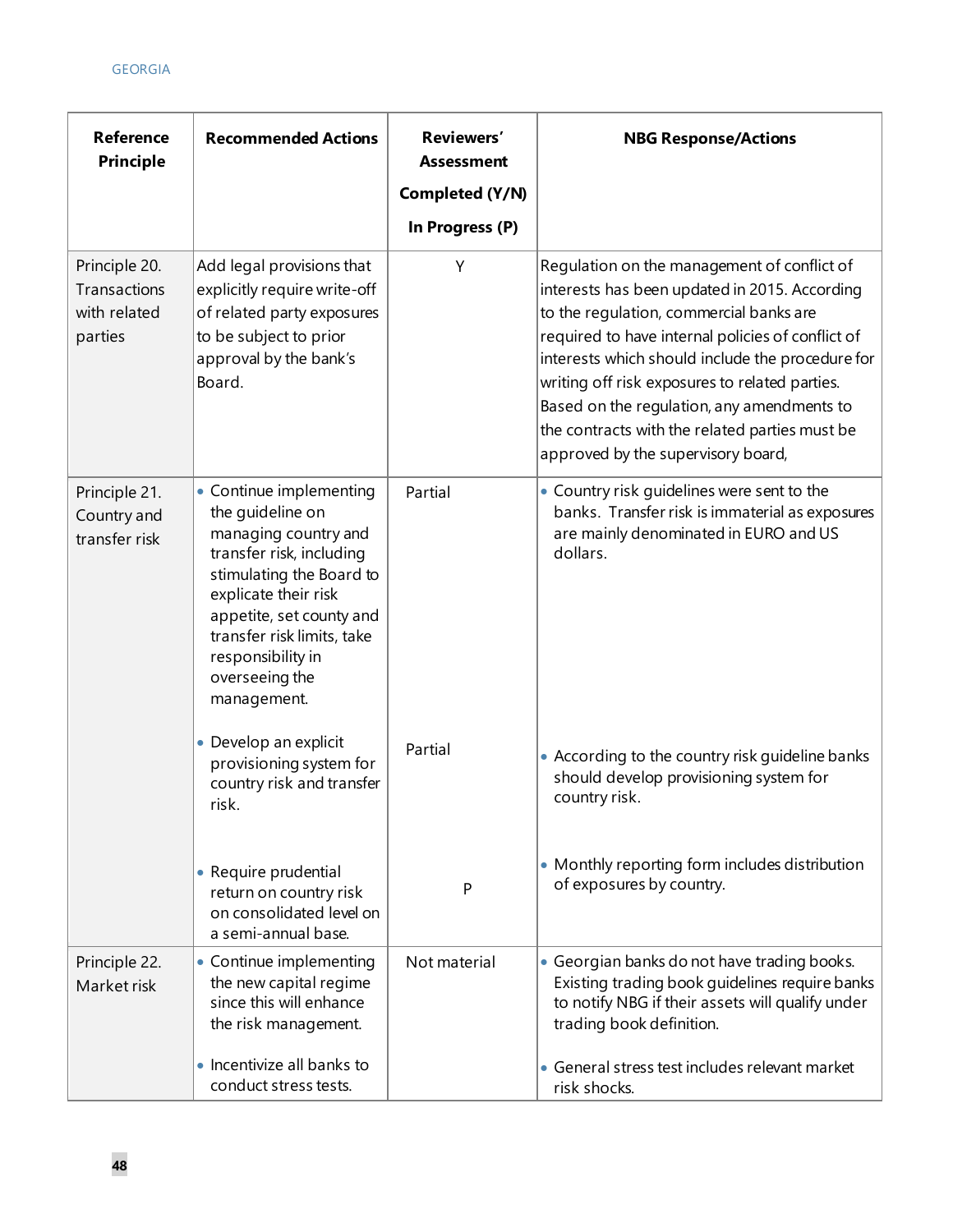| <b>Reference</b><br><b>Principle</b>          | <b>Recommended Actions</b>                                                                                                    | Reviewers'<br><b>Assessment</b><br>Completed (Y/N)<br>In Progress (P) | <b>NBG Response/Actions</b>                                                                                                                                                                                                                               |
|-----------------------------------------------|-------------------------------------------------------------------------------------------------------------------------------|-----------------------------------------------------------------------|-----------------------------------------------------------------------------------------------------------------------------------------------------------------------------------------------------------------------------------------------------------|
|                                               | • Allocate capital for<br>unexpected market risk<br>losses.                                                                   |                                                                       | • Capital adequacy framework (Basel II/III)<br>includes capital charge for an open currency<br>position risk defined by the Regulation on<br>Setting, Calculating and Maintaining Overall<br>Open Foreign Exchange Position Limit of<br>Commercial Banks. |
| Principle 23.<br>Interest rate<br>risk in the | • Require banks (through<br>regulation) to have<br>internal limits for<br>interest rate risk.                                 | Y                                                                     | • The regulation on interest rate risk in the<br>banking book is approved and became<br>effective since September 2020.                                                                                                                                   |
| banking book                                  | • Provide more guidance<br>to banks on how to deal<br>with interest rate risk in<br>relation to ICAAP.                        | Y                                                                     | • According to the regulation, the limits on<br>IRRBB are defined. In addition, banks are<br>required to have risk appetite regarding IRRBB<br>and it must be part of their capital planning<br>process.                                                  |
|                                               | • Increase the frequency<br>of reporting to a<br>quarterly basis in order<br>to keep abreast of<br>developments.              | Υ                                                                     | • According to the new regulation, banks are<br>required to submit the reporting forms on a<br>monthly basis as defined by NBG.                                                                                                                           |
| Principle 24.<br>Liquidity risk               | • Continue with the<br>finalization and<br>implementation of draft<br>regulation of LCR.                                      | Y                                                                     | • The Regulation on calculation and<br>preservation of Liquidity Coverage Ratio (LCR)<br>was adopted.                                                                                                                                                     |
|                                               | • Ensure that all banks<br>have adequate<br>contingency funding<br>planning, taking into<br>account limited<br>opportunities. | ${\sf P}$                                                             | • Such a requirement is applied under LCR<br>regulation.                                                                                                                                                                                                  |
| Principle 25.<br>Operational risk             | Make sure that all banks<br>set up business continuity<br>plans and outsourcing<br>agreements (including<br>taking the local  | Υ                                                                     | Banks have created business continuity plans.<br>The banks have also set up outsourcing<br>agreements. The current status is that the<br>smaller banks are drafting outsourcing policies.<br>Mandatory IT (IS) audit requirements are already             |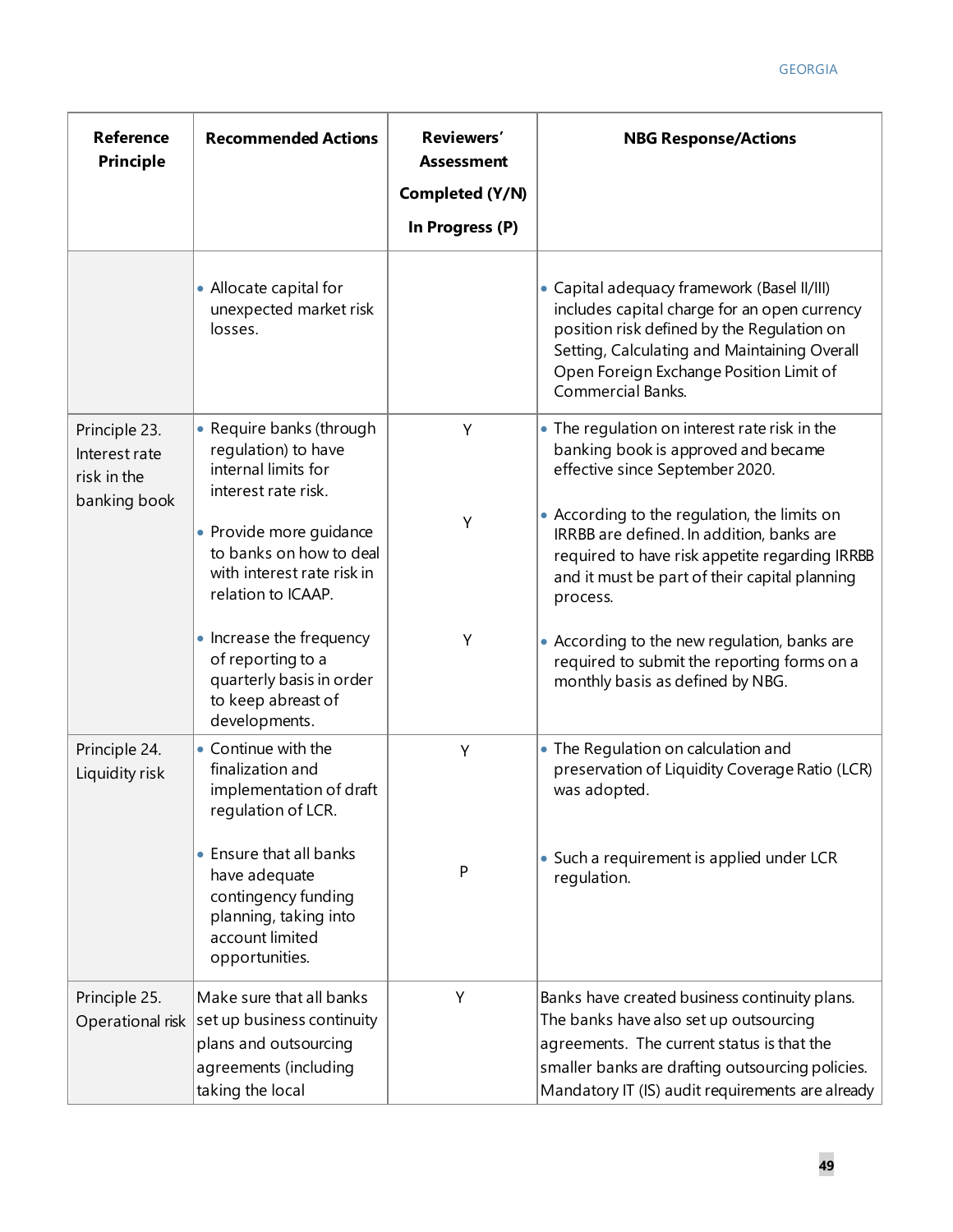| <b>Reference</b><br><b>Principle</b>                | <b>Recommended Actions</b>                                                                                                                                                                                                                 | Reviewers'<br><b>Assessment</b><br>Completed (Y/N)<br>In Progress (P) | <b>NBG Response/Actions</b>                                                                                                                                                                                                                                                                                                                                                                                                    |
|-----------------------------------------------------|--------------------------------------------------------------------------------------------------------------------------------------------------------------------------------------------------------------------------------------------|-----------------------------------------------------------------------|--------------------------------------------------------------------------------------------------------------------------------------------------------------------------------------------------------------------------------------------------------------------------------------------------------------------------------------------------------------------------------------------------------------------------------|
|                                                     | environment into account)<br>and conduct (mandatory)<br>IT audits.                                                                                                                                                                         |                                                                       | in place based on the new operational risk<br>regulation that was enacted in 2014 and<br>commercial banks have begun implementing<br>the audits.                                                                                                                                                                                                                                                                               |
| Principle 26.<br>Internal control<br>and Audit.     | Seek the removal of the<br>legal provision that allows<br>Executive Directors to sit<br>on Supervisory Boards.                                                                                                                             | Y                                                                     | According to the amendments to ACB,<br>supervisory members will no longer have the<br>executive functions.                                                                                                                                                                                                                                                                                                                     |
| Principle 28.<br>Disclosure and<br>transparency.    | Enhance the level of<br>qualitative information,<br>which banks are required<br>to disclose in their annual<br>accounts.                                                                                                                   | Y                                                                     | New Regulation on Information Disclosure for<br>Commercial Banks within Pillar 3 based on Basel<br>latest documents has been adopted. Banks have<br>published their first pillar 3 quarterly reports as<br>of Q2 2017 based on new regulation.                                                                                                                                                                                 |
| Principle 29.<br>Abuse of<br>financial<br>services. | • Legally require banks to<br>report to the NBG any<br>suspicious activities and<br>incidents of fraud where<br>such activities/incidents<br>are material to the<br>soundness or reputation<br>of the banks.<br>• Extend the definition of | Y                                                                     | • Supervisory reporting form for operational risk<br>includes the incidents of fraud and is<br>monitored by the operational risk division at<br>NBG. Additional reporting form for<br>commercial banks is drafted by the Money<br>Laundering and on-site Inspection<br>Department. Based on this reporting form<br>commercial banks will be required to report<br>all transactions, which will be classified as<br>suspicious. |
|                                                     | PEP to include domestic<br>and foreign persons.                                                                                                                                                                                            | Υ                                                                     | • The law has been updated and the definition<br>of PEP includes foreign as well as domestic<br>persons.                                                                                                                                                                                                                                                                                                                       |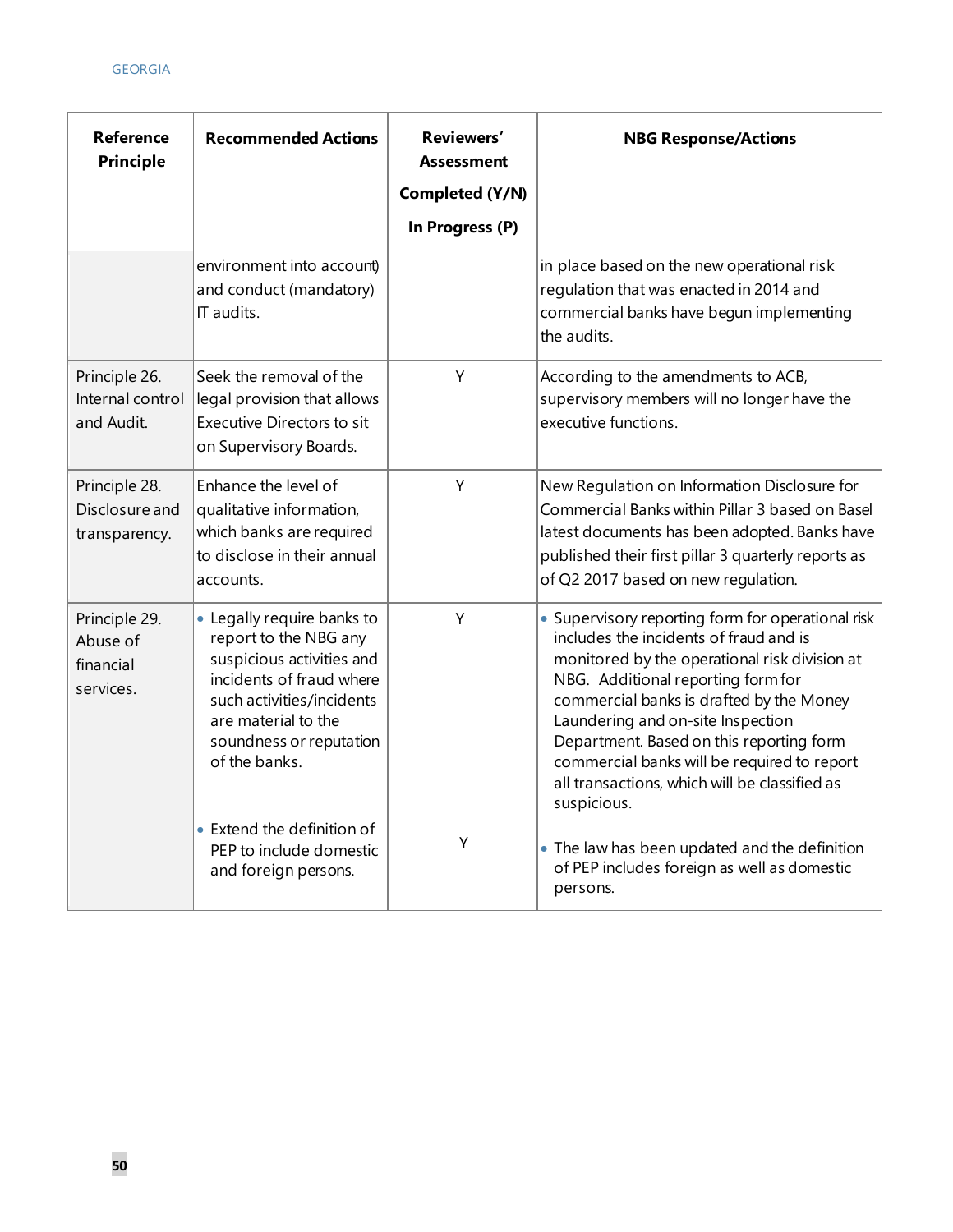| <b>Topic</b>                                                                                                                            | <b>Current Regulation (will be</b><br>abolished in January 2022) | <b>New Regulation (starts January</b><br>2022)                                                                                                                    |  |  |
|-----------------------------------------------------------------------------------------------------------------------------------------|------------------------------------------------------------------|-------------------------------------------------------------------------------------------------------------------------------------------------------------------|--|--|
| Bases for limits calculation                                                                                                            | Regulatory capital                                               | Tier 1 capital                                                                                                                                                    |  |  |
| Definition of large exposures                                                                                                           | > = 5 percent of regulatory<br>capital                           | > = 10 percent of Tier 1 capital                                                                                                                                  |  |  |
| Exposure value to a single client                                                                                                       | $\le$ = 15 percent of regulatory<br>capital                      | <= net exposure of 25 percent of<br>Tier 1 capital                                                                                                                |  |  |
| Exposure value to a group of<br>connected clients                                                                                       | <= 25 percent of regulatory<br>capital                           | <= gross exposure of 50 percent<br>of Tier 1 capital (excl. mitigation<br>effect)                                                                                 |  |  |
| Exposure value to a bank or<br>group of connected clients<br>containing a bank                                                          | N/A                                                              | Highest of 25 percent of Tier 1<br>capital and GEL 200m for net<br>exposures.<br>50 percent of Tier 1 capital for<br>gross exposures (excl. mitigation<br>effect) |  |  |
| Exposure value to a non-<br>resident bank or group of<br>connected clients containing a<br>non-resident bank w/o an<br>investment grade | N/A                                                              | <= net exposures of 25 percent of<br>Tier 1 capital<br><= gross exposure of 50 percent<br>of Tier 1 capital (excl. mitigation<br>effect)                          |  |  |
| Exposure value of resident<br>systemically important bank to<br>another resident systemically<br>important bank                         | N/A                                                              | <= net exposure 15 percent of Tier<br>1 capital<br><= gross exposure of 50 percent<br>of Tier 1 capital (excl. mitigation<br>effect)                              |  |  |
| Total amount of large exposures                                                                                                         | $\epsilon$ = 200 percent of regulatory<br>capital                | N/A                                                                                                                                                               |  |  |

# **Appendix II. Large Exposure Regulations**